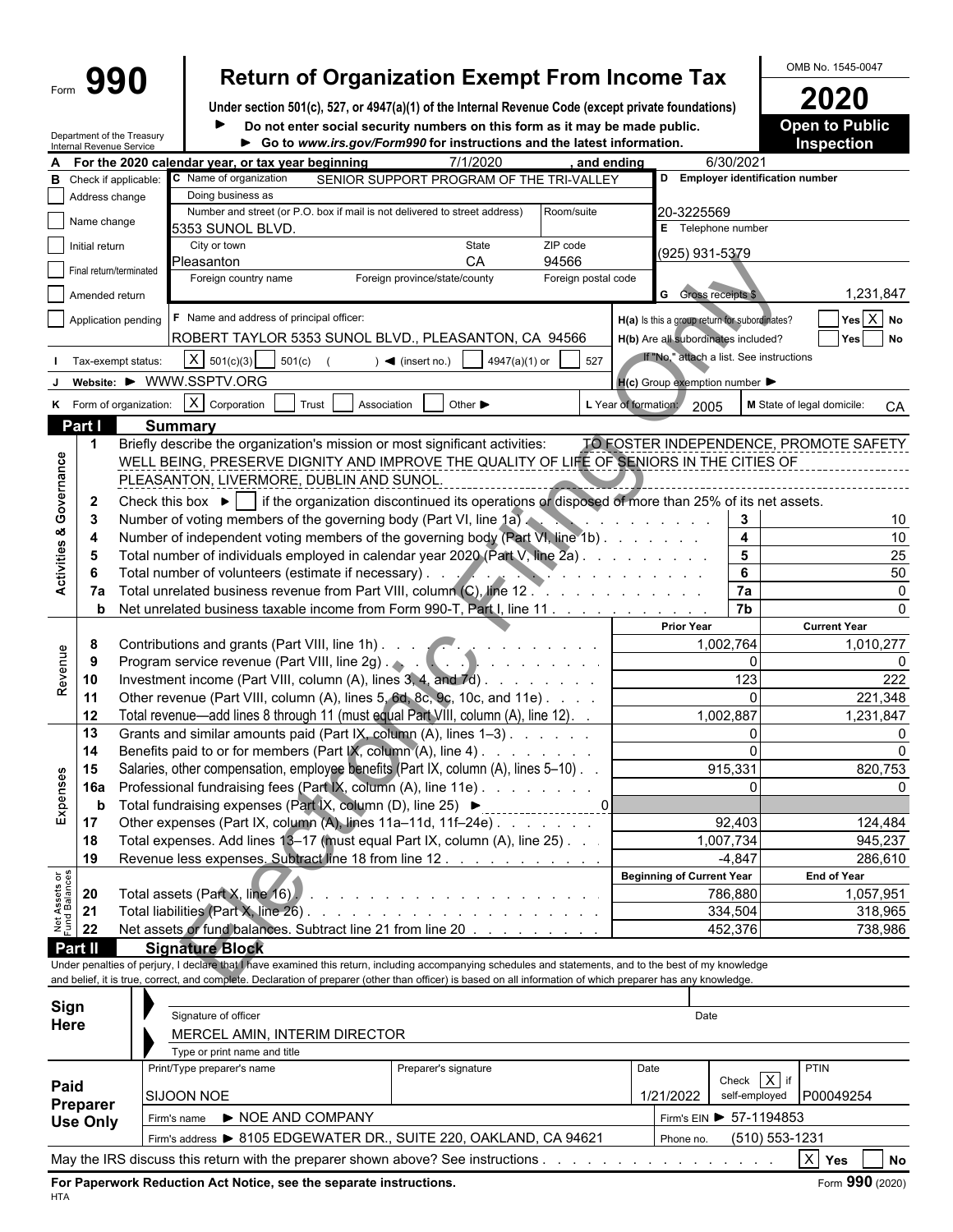|     | Form 990 (2020) | SENIOR SUPPORT PROGRAM OF THE TRI-VALLEY                                                                                                                                                                                                                                                                                                                                                       | 20-3225569                                                        | Page 2       |
|-----|-----------------|------------------------------------------------------------------------------------------------------------------------------------------------------------------------------------------------------------------------------------------------------------------------------------------------------------------------------------------------------------------------------------------------|-------------------------------------------------------------------|--------------|
|     | Part III        | <b>Statement of Program Service Accomplishments</b>                                                                                                                                                                                                                                                                                                                                            |                                                                   |              |
|     |                 | Check if Schedule O contains a response or note to any line in this Part III.                                                                                                                                                                                                                                                                                                                  |                                                                   | $\mathbf{x}$ |
|     |                 | Briefly describe the organization's mission:<br>TO FOSTER INDEPENDENCE, PROMOTE SAFETY AND WELL BEING, PRESERVE DIGNITY AND IMPROVE THE<br>QUALITY OF LIFE OF SENIORS IN THE CITIES OF PLEASANTON, LIVERMORE, DUBLIN AND SUNOL.                                                                                                                                                                |                                                                   |              |
| - 2 |                 | Did the organization undertake any significant program services during the year which were not listed on<br>If "Yes," describe these new services on Schedule O.                                                                                                                                                                                                                               | Yes                                                               | $X$ No       |
| 3   |                 | Did the organization cease conducting, or make significant changes in how it conducts, any program                                                                                                                                                                                                                                                                                             | <b>Yes</b>                                                        | $\ X\ $ No   |
|     |                 | If "Yes," describe these changes on Schedule O.<br>Describe the organization's program service accomplishments for each of its three largest program services, as measured by<br>expenses. Section 501(c)(3) and 501(c)(4) organizations are required to report the amount of grants and allocations to others,<br>the total expenses, and revenue, if any, for each program service reported. |                                                                   |              |
| 4a  |                 | (Code: $(2.5, 5.5)$ ) (Expenses \$ 55,531 including grants of \$<br>Friendly Visiting Volunteer Program: The friendly visiting volunteer program provides services<br>where volunteers are matched with Seniors: 112 Seniors served with 26 Group Volunteers.<br>$\sum_{i=1}^{n}$                                                                                                              | $\bigwedge$ (Revenue \$<br>-------------------------------------- |              |
|     |                 |                                                                                                                                                                                                                                                                                                                                                                                                |                                                                   |              |
|     |                 | <b>The Community</b>                                                                                                                                                                                                                                                                                                                                                                           |                                                                   |              |
| 4b  |                 | (Code: ________________)(Expenses \$ ________307,003 including grants of \$ ___________________)(Revenue \$ _________________)<br>Behavioral Health Programs: Prevention Program provides classes that educate the community on the<br>use /misuse of alcohol and medications through 6-week session the program is called Finding<br>Wellness: 667 Seniors Served.                            |                                                                   |              |
|     |                 |                                                                                                                                                                                                                                                                                                                                                                                                |                                                                   |              |
| 4с  | (Code:          | ) (Expenses \$<br>________ <u>_83,008</u> _including grants of \$ ___________________)(Revenue \$                                                                                                                                                                                                                                                                                              |                                                                   |              |
|     |                 | Transportation Services: Transportation services provide access to senior with door-to-door<br>mobility in the Tri Valley. The organization strides to provide same-day-service and out of the<br>area transportation. 286 Seniors Served with 23 Volunteers.                                                                                                                                  |                                                                   |              |
|     |                 |                                                                                                                                                                                                                                                                                                                                                                                                |                                                                   |              |
|     |                 |                                                                                                                                                                                                                                                                                                                                                                                                |                                                                   |              |
| 4d  |                 | Other program services (Describe on Schedule O.)                                                                                                                                                                                                                                                                                                                                               |                                                                   |              |
|     | (Expenses \$    | 396,210 including grants of \$<br>0) (Revenue \$                                                                                                                                                                                                                                                                                                                                               |                                                                   |              |
| 4e  |                 | Total program service expenses<br>841,752<br>▶                                                                                                                                                                                                                                                                                                                                                 |                                                                   |              |
|     |                 |                                                                                                                                                                                                                                                                                                                                                                                                |                                                                   |              |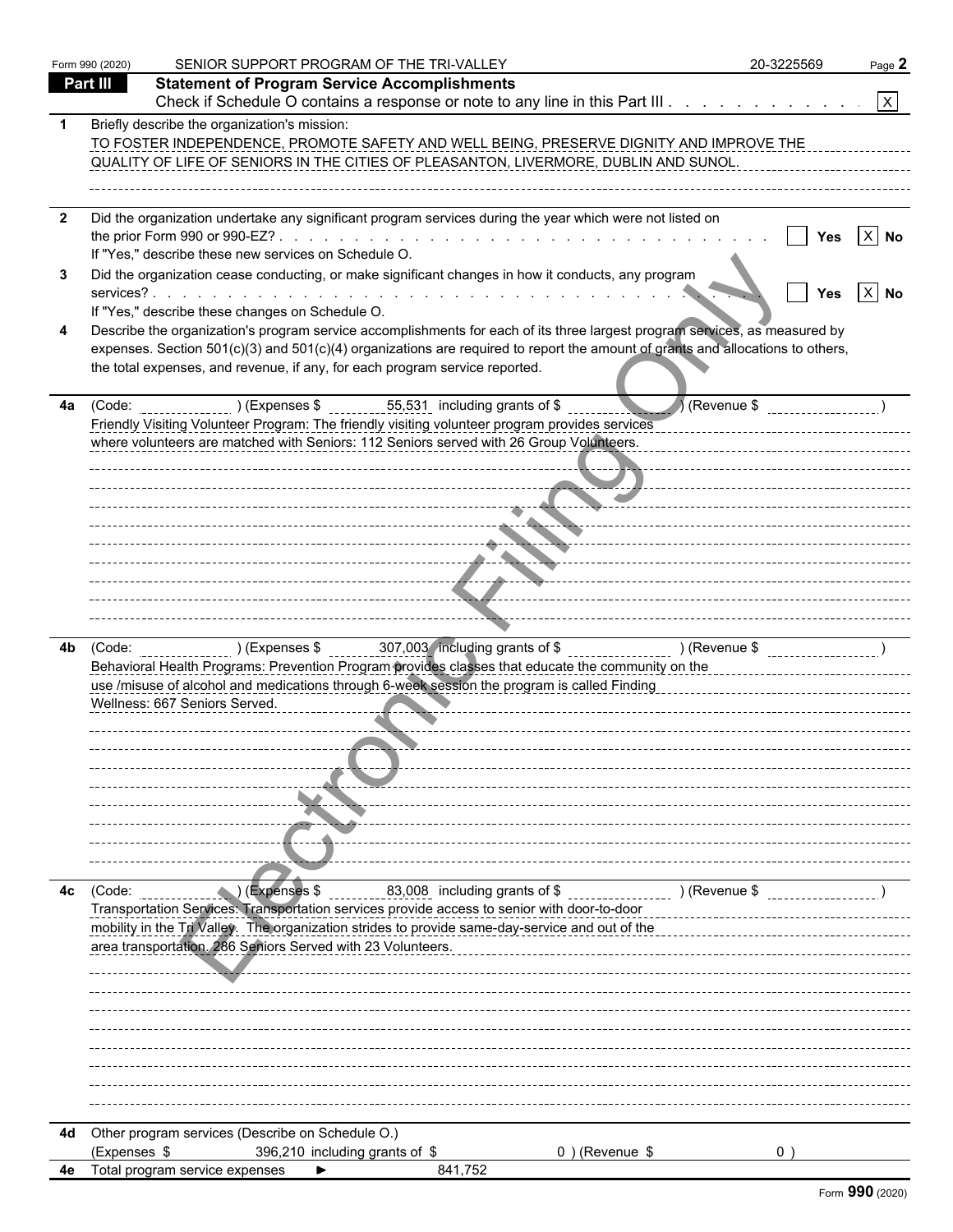Form 990 (2020) SENIOR SUPPORT PROGRAM OF THE TRI-VALLEY 20-3225569 Page 3

| 20-3225569 | Page |
|------------|------|
|            |      |

| Part IV | <b>Checklist of Required Schedules</b>                                                                                                                                                                                                                                                                                                                                                                                       |                         |              |                           |  |
|---------|------------------------------------------------------------------------------------------------------------------------------------------------------------------------------------------------------------------------------------------------------------------------------------------------------------------------------------------------------------------------------------------------------------------------------|-------------------------|--------------|---------------------------|--|
|         |                                                                                                                                                                                                                                                                                                                                                                                                                              |                         | Yes          | No                        |  |
|         | Is the organization described in section $501(c)(3)$ or $4947(a)(1)$ (other than a private foundation)? If "Yes,"<br>complete Schedule A.<br>de la caractería de la caractería de la caractería de la                                                                                                                                                                                                                        |                         | $\times$     |                           |  |
|         | Is the organization required to complete Schedule B, Schedule of Contributors See instructions?                                                                                                                                                                                                                                                                                                                              | $\overline{2}$          | $\mathsf{X}$ |                           |  |
| 3       | Did the organization engage in direct or indirect political campaign activities on behalf of or in opposition to<br>candidates for public office? If "Yes," complete Schedule C, Part I. .<br>and the company of the company of the company of the company of the company of the company of the company of the company of the company of the company of the company of the company of the company of the company of the comp | $\mathbf{3}$            |              | $\times$                  |  |
| 4       | Section 501(c)(3) organizations. Did the organization engage in lobbying activities, or have a section 501(h)                                                                                                                                                                                                                                                                                                                |                         |              |                           |  |
|         | election in effect during the tax year? If "Yes," complete Schedule C, Part II. .<br><u>and a straightful and a straight and</u><br>5 Is the organization a section 501(c)(4), 501(c)(5), or 501(c)(6) organization that receives membership dues,                                                                                                                                                                           | $\overline{\mathbf{4}}$ |              | $\times$                  |  |
|         | assessments, or similar amounts as defined in Revenue Procedure 98-19? If "Yes," complete Schedule C, Part III                                                                                                                                                                                                                                                                                                               | 5 <sup>5</sup>          |              | $\times$                  |  |
|         | 6 Did the organization maintain any donor advised funds or any similar funds or accounts for which donors<br>have the right to provide advice on the distribution or investment of amounts in such funds or accounts? If                                                                                                                                                                                                     |                         |              |                           |  |
|         |                                                                                                                                                                                                                                                                                                                                                                                                                              | 6                       |              | X                         |  |
| 7       | Did the organization receive or hold a conservation easement, including easements to preserve open space,<br>the environment, historic land areas, or historic structures? If "Yes," complete Schedule D, Part II                                                                                                                                                                                                            |                         |              | $\times$                  |  |
|         | 8 Did the organization maintain collections of works of art, historical treasures, or other similar assets? If "Yes,"<br>complete Schedule D, Part III<br>the contract of the contract of the contract of the contract of the contract of the contract of the contract of                                                                                                                                                    | 8                       |              | $\times$                  |  |
|         | 9 Did the organization report an amount in Part X, line 21, for escrow or custodial account liability, serve as a                                                                                                                                                                                                                                                                                                            |                         |              |                           |  |
|         | custodian for amounts not listed in Part X; or provide credit counseling, debt management, credit repair, or debt                                                                                                                                                                                                                                                                                                            | 9                       |              | X                         |  |
| 10      | Did the organization, directly or through a related organization, hold assets in donor-restricted endowments                                                                                                                                                                                                                                                                                                                 | 10                      |              | $\times$                  |  |
| 11      | If the organization's answer to any of the following questions is "Yes," then complete Schedule D, Parts VI,<br>VII, VIII, IX, or X as applicable.                                                                                                                                                                                                                                                                           |                         |              |                           |  |
|         | a Did the organization report an amount for land, buildings, and equipment in Part X, line 10? If "Yes," complete<br>Schedule D, Part VI.                                                                                                                                                                                                                                                                                    | $ 11a  \times$          |              |                           |  |
|         | <b>b</b> Did the organization report an amount for investments—other securities in Part X, line 12, that is 5% or more<br>of its total assets reported in Part X, line 16? If "Yes," complete Schedule D, Part VII.                                                                                                                                                                                                          | 11b                     |              | $\times$                  |  |
|         | c Did the organization report an amount for investments-program related in Part X, line 13, that is 5% or more                                                                                                                                                                                                                                                                                                               |                         |              |                           |  |
|         | of its total assets reported in Part X, line 16? If "Yes," complete Schedule D, Part VIII.                                                                                                                                                                                                                                                                                                                                   | 11c                     |              | $\times$                  |  |
|         | d Did the organization report an amount for other assets in Part $X$ , line 15, that is 5% or more of its total assets<br>reported in Part X, line 16? If "Yes," complete Schedule D, Part IX. .                                                                                                                                                                                                                             | 11d                     |              | $\mathsf{X}$              |  |
|         | e Did the organization report an amount for other liabilities in Part X, line 25? If "Yes," complete Schedule D, Part X. .                                                                                                                                                                                                                                                                                                   | <b>11e</b>              |              | $\mathsf{x}$              |  |
|         | f Did the organization's separate or consolidated financial statements for the tax year include a footnote that addresses                                                                                                                                                                                                                                                                                                    |                         |              |                           |  |
|         | the organization's liability for uncertain tax positions under FIN 48 (ASC 740)? If "Yes," complete Schedule D, Part X.                                                                                                                                                                                                                                                                                                      | 11f                     |              | X                         |  |
|         | 12a Did the organization obtain separate, independent audited financial statements for the tax year? If "Yes," complete                                                                                                                                                                                                                                                                                                      | 12a   X                 |              |                           |  |
|         | b Was the organization included in consolidated, independent audited financial statements for the tax year? If "Yes,"<br>and if the organization answered "No" to line 12a, then completing Schedule D, Parts XI and XII is optional                                                                                                                                                                                         | 12 <sub>b</sub>         |              | X                         |  |
| 13      | Is the organization a school described in section $170(b)(1)(A)(ii)$ ? If "Yes," complete Schedule E.                                                                                                                                                                                                                                                                                                                        | 13                      |              | $\mathsf{X}$              |  |
|         | 14a Did the organization maintain an office, employees, or agents outside of the United States?                                                                                                                                                                                                                                                                                                                              | 14a                     |              | $\boldsymbol{\mathsf{X}}$ |  |
|         | <b>b</b> Did the organization have aggregate revenues or expenses of more than \$10,000 from grantmaking,<br>fundraising, business, investment, and program service activities outside the United States, or aggregate                                                                                                                                                                                                       |                         |              |                           |  |
|         | foreign investments valued at \$100,000 or more? If "Yes," complete Schedule F, Parts I and IV.<br>15 Did the organization report on Part IX, column (A), line 3, more than \$5,000 of grants or other assistance to or                                                                                                                                                                                                      | 14 <sub>b</sub>         |              | X                         |  |
| 16      | Did the organization report on Part IX, column (A), line 3, more than \$5,000 of aggregate grants or other                                                                                                                                                                                                                                                                                                                   | 15                      |              | X                         |  |
| 17      | assistance to or for foreign individuals? If "Yes," complete Schedule F, Parts III and IV.<br>Did the organization report a total of more than \$15,000 of expenses for professional fundraising services                                                                                                                                                                                                                    | 16                      |              | $\boldsymbol{\mathsf{X}}$ |  |
|         | on Part IX, column (A), lines 6 and 11e? If "Yes," complete Schedule G, Part I See instructions.                                                                                                                                                                                                                                                                                                                             | 17                      |              | $\mathsf{X}$              |  |
| 18      | Did the organization report more than \$15,000 total of fundraising event gross income and contributions on                                                                                                                                                                                                                                                                                                                  | 18                      |              | $\boldsymbol{\mathsf{X}}$ |  |
| 19      | Did the organization report more than \$15,000 of gross income from gaming activities on Part VIII, line 9a?                                                                                                                                                                                                                                                                                                                 | 19                      |              | X                         |  |
|         | 20a Did the organization operate one or more hospital facilities? If "Yes," complete Schedule H.                                                                                                                                                                                                                                                                                                                             | 20a                     |              | $\sf X$                   |  |
|         | <b>b</b> If "Yes" to line 20a, did the organization attach a copy of its audited financial statements to this return?                                                                                                                                                                                                                                                                                                        | 20 <sub>b</sub>         |              |                           |  |
| 21      | Did the organization report more than \$5,000 of grants or other assistance to any domestic organization or<br>domestic government on Part IX, column (A), line 1? If "Yes," complete Schedule I, Parts I and II.                                                                                                                                                                                                            | 21                      |              | $\times$                  |  |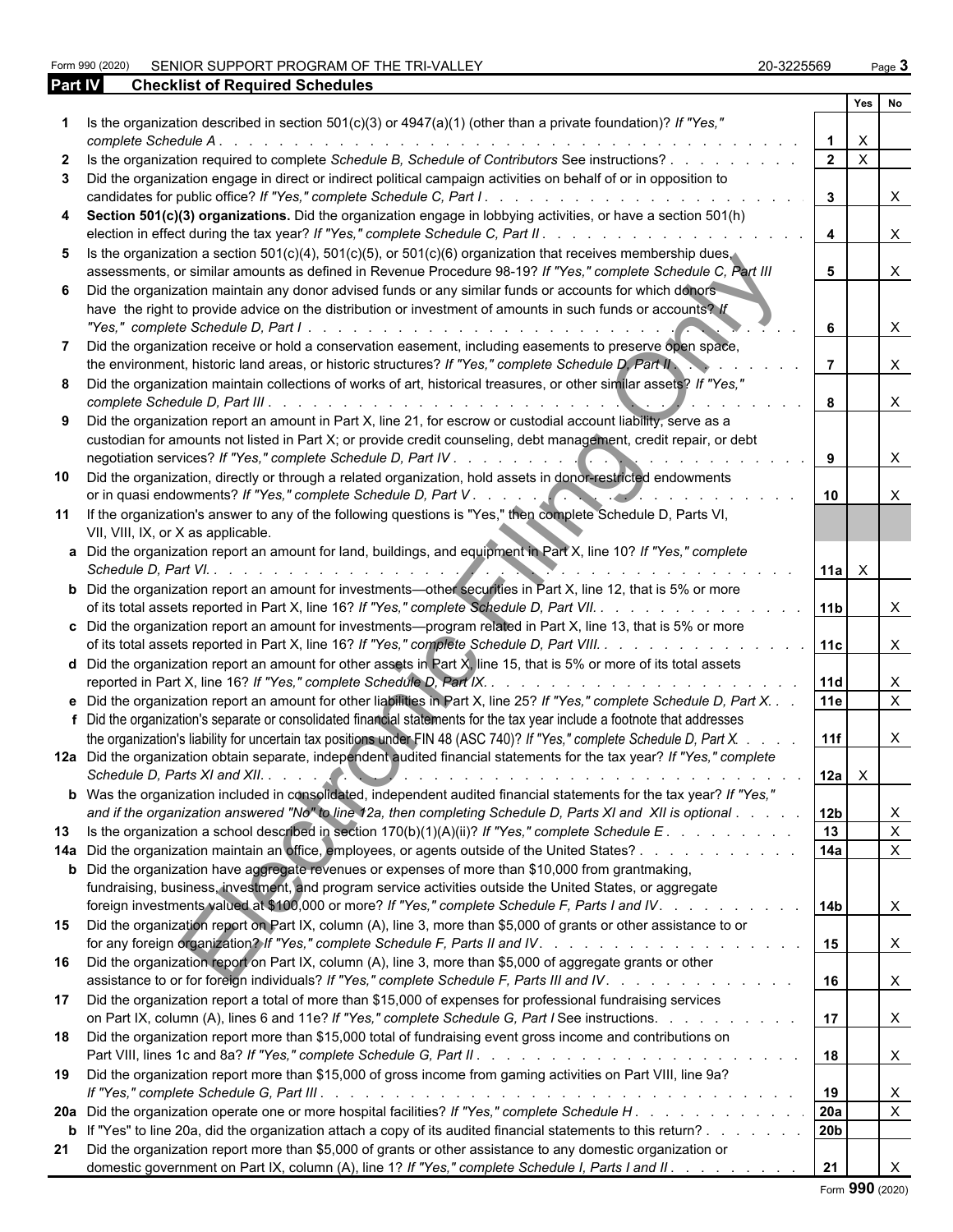|               |                                                                                                                         |                   | Yes No                    |                           |
|---------------|-------------------------------------------------------------------------------------------------------------------------|-------------------|---------------------------|---------------------------|
| 22            | Did the organization report more than \$5,000 of grants or other assistance to or for domestic individuals on           |                   |                           |                           |
|               |                                                                                                                         | 22                |                           | $\mathsf{X}$              |
| 23            | Did the organization answer "Yes" to Part VII, Section A, line 3, 4, or 5 about compensation of the                     |                   |                           |                           |
|               | organization's current and former officers, directors, trustees, key employees, and highest compensated                 |                   |                           |                           |
|               | employees? If "Yes," complete Schedule J.                                                                               | 23                |                           | $\mathsf{X}$              |
|               | 24a Did the organization have a tax-exempt bond issue with an outstanding principal amount of more than                 |                   |                           |                           |
|               | \$100,000 as of the last day of the year, that was issued after December 31, 2002? If "Yes," answer lines               |                   |                           |                           |
|               |                                                                                                                         | <b>24a</b><br>24b |                           | $\boldsymbol{\mathsf{X}}$ |
|               | <b>b</b> Did the organization invest any proceeds of tax-exempt bonds beyond a temporary period exception?              |                   |                           |                           |
|               | c Did the organization maintain an escrow account other than a refunding escrow at any time during the year             |                   |                           |                           |
|               |                                                                                                                         | 24c               |                           |                           |
|               | d Did the organization act as an "on behalf of" issuer for bonds outstanding at any time during the year?               | <b>24d</b>        |                           |                           |
|               | 25a Section 501(c)(3), 501(c)(4), and 501(c)(29) organizations. Did the organization engage in an excess benefit        |                   |                           |                           |
|               | transaction with a disqualified person during the year? If "Yes," complete Schedule L, Part I.                          | 25a               |                           | $\mathsf{X}$              |
|               | <b>b</b> Is the organization aware that it engaged in an excess benefit transaction with a disqualified person in a     |                   |                           |                           |
|               | prior year, and that the transaction has not been reported on any of the organization's prior Forms 990 or              |                   |                           |                           |
|               |                                                                                                                         | 25b               |                           | $\mathsf{X}$              |
| -26           | Did the organization report any amount on Part X, line 5 or 22, for receivables from or payables to any current         |                   |                           |                           |
|               | or former officer, director, trustee, key employee, creator or founder, substantial contributor, or 35%                 |                   |                           |                           |
|               | controlled entity or family member of any of these persons? If "Yes," complete Schedule L, Part II.                     | 26                |                           | $\boldsymbol{\mathsf{X}}$ |
| -27           | Did the organization provide a grant or other assistance to any current or former officer, director, trustee, key       |                   |                           |                           |
|               | employee, creator or founder, substantial contributor or employee thereof, a grant selection committee                  |                   |                           |                           |
|               | member, or to a 35% controlled entity (including an employee thereof) or family member of any of these                  |                   |                           |                           |
|               |                                                                                                                         | 27                |                           | $\times$                  |
| -28           | Was the organization a party to a business transaction with one of the following parties (see Schedule L,               |                   |                           |                           |
|               | Part IV instructions, for applicable filing thresholds, conditions, and exceptions):                                    |                   |                           |                           |
|               | a A current or former officer, director, trustee, key employee, creator or founder, or substantial contributor? If      |                   |                           |                           |
|               |                                                                                                                         |                   |                           | $\boldsymbol{\mathsf{X}}$ |
|               | <b>b</b> A family member of any individual described in line 28a? If "Yes," complete Schedule L, Part IV                | 28b               |                           | $\overline{X}$            |
|               | c A 35% controlled entity of one or more individuals and/or organizations described in lines 28a or 28b? If             |                   |                           |                           |
|               |                                                                                                                         | 28c               |                           | $\boldsymbol{\mathsf{X}}$ |
| -29           | Did the organization receive more than \$25,000 in non-cash contributions? If "Yes," complete Schedule M.               |                   |                           | $\mathsf{X}$              |
| 30            | Did the organization receive contributions of art, historical treasures, or other similar assets, or qualified          |                   |                           |                           |
|               |                                                                                                                         | 30                |                           | X                         |
| 31            | Did the organization liquidate, terminate, or dissolve and cease operations? If "Yes," complete Schedule N, Part I      | 31                |                           | $\mathsf{X}$              |
| 32            | Did the organization sell, exchange, dispose of, or transfer more than 25% of its net assets?                           |                   |                           |                           |
|               | , and the contract of the contract of the contract of the contract $\sim 32$<br>If "Yes," complete Schedule N, Part II. |                   |                           | $\sim$                    |
| 33.           | Did the organization own 100% of an entity disregarded as separate from the organization under Regulations              |                   |                           |                           |
|               |                                                                                                                         | 33                |                           | $\mathsf{X}$              |
|               | 34 Was the organization related to any tax-exempt or taxable entity? If "Yes," complete Schedule R, Part II,            |                   |                           |                           |
|               | III, or IV, and Part V, line 1.                                                                                         | 34                |                           | X                         |
|               | 35a Did the organization have a controlled entity within the meaning of section 512(b)(13)?                             | 35a               |                           | $\overline{X}$            |
|               | b If "Yes" to line 35a, did the organization receive any payment from or engage in any transaction with a controlled    |                   |                           |                           |
|               | entity within the meaning of section 512(b)(13)? If "Yes," complete Schedule R, Part V, line 2                          | 35b               |                           |                           |
|               | 36 Section 501(c)(3) organizations. Did the organization make any transfers to an exempt non-charitable related         |                   |                           |                           |
|               |                                                                                                                         | 36                |                           | $\mathsf{X}$              |
| 37            | Did the organization conduct more than 5% of its activities through an entity that is not a related organization        |                   |                           |                           |
|               | and that is treated as a partnership for federal income tax purposes? If "Yes," complete Schedule R, Part VI.           | 37                |                           | $\mathsf{X}$              |
| 38            | Did the organization complete Schedule O and provide explanations in Schedule O for Part VI, lines 11b and              |                   |                           |                           |
|               |                                                                                                                         | 38                | $\boldsymbol{\mathsf{X}}$ |                           |
|               |                                                                                                                         |                   |                           |                           |
| <b>Part V</b> | <b>Statements Regarding Other IRS Filings and Tax Compliance</b>                                                        |                   |                           |                           |
|               | Check if Schedule O contains a response or note to any line in this Part V                                              |                   |                           |                           |
|               |                                                                                                                         |                   | Yes No                    |                           |
| 1a            | 1a<br>Enter the number reported in Box 3 of Form 1096. Enter -0- if not applicable                                      |                   |                           |                           |
| b             | Enter the number of Forms W-2G included in line 1a. Enter -0- if not applicable 1b<br>$\Omega$                          |                   |                           |                           |
|               | Did the organization comply with backup withholding rules for reportable payments to vendors and reportable             |                   |                           |                           |
|               |                                                                                                                         | 1 <sub>c</sub>    | $\boldsymbol{X}$          |                           |
|               |                                                                                                                         | Form 990 (2020)   |                           |                           |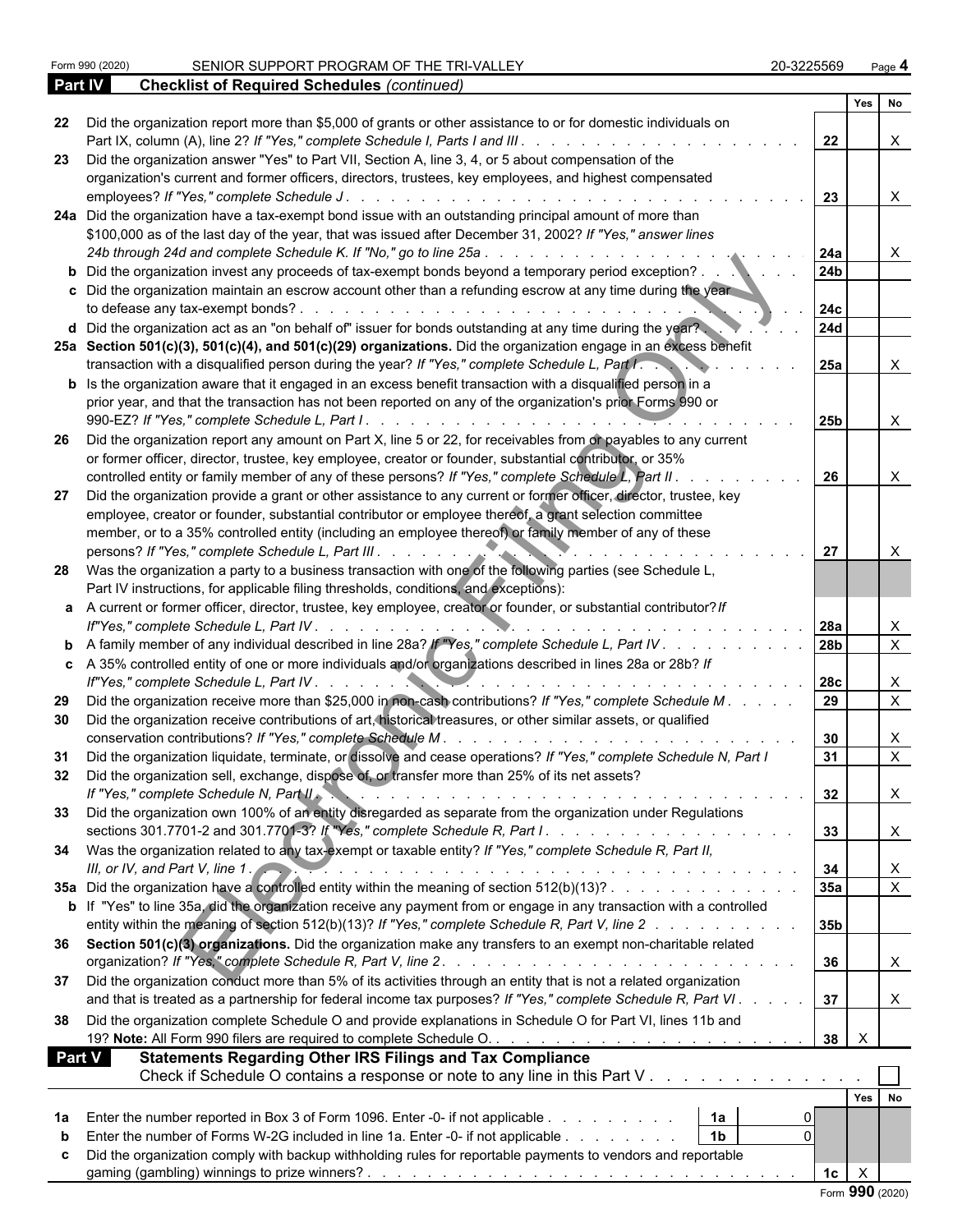|             | Form 990 (2020) | SENIOR SUPPORT PROGRAM OF THE TRI-VALLEY                                                                                                                                                                                                                                                                | 20-3225569      | Page 5                    |
|-------------|-----------------|---------------------------------------------------------------------------------------------------------------------------------------------------------------------------------------------------------------------------------------------------------------------------------------------------------|-----------------|---------------------------|
| Part V      |                 | Statements Regarding Other IRS Filings and Tax Compliance (continued)                                                                                                                                                                                                                                   |                 |                           |
|             |                 |                                                                                                                                                                                                                                                                                                         |                 | Yes<br>No                 |
|             |                 | 2a Enter the number of employees reported on Form W-3, Transmittal of Wage and Tax                                                                                                                                                                                                                      |                 |                           |
|             |                 | Statements, filed for the calendar year ending with or within the year covered by this return.<br>2a                                                                                                                                                                                                    | 25 <sub>l</sub> |                           |
|             |                 | b If at least one is reported on line 2a, did the organization file all required federal employment tax returns?.                                                                                                                                                                                       | 2 <sub>b</sub>  | $\mathsf{X}$              |
|             |                 | Note: If the sum of lines 1a and 2a is greater than 250, you may be required to e-file. (see instructions)                                                                                                                                                                                              |                 |                           |
|             |                 | 3a Did the organization have unrelated business gross income of \$1,000 or more during the year?.                                                                                                                                                                                                       | 3a              |                           |
|             |                 | If "Yes," has it filed a Form 990-T for this year? If "No" to line 3b, provide an explanation on Schedule O                                                                                                                                                                                             | 3 <sub>b</sub>  |                           |
|             |                 | 4a At any time during the calendar year, did the organization have an interest in, or a signature or other authority over,                                                                                                                                                                              |                 |                           |
|             |                 | a financial account in a foreign country (such as a bank account, securities account, or other financial account)?<br><b>b</b> If "Yes," enter the name of the foreign country ▶<br>See instructions for filing requirements for FinCEN Form 114, Report of Foreign Bank and Financial Accounts (FBAR). | 4a              |                           |
| 5а          |                 | Was the organization a party to a prohibited tax shelter transaction at any time during the tax year?.                                                                                                                                                                                                  | 5a              |                           |
|             |                 | Did any taxable party notify the organization that it was or is a party to a prohibited tax shelter transaction?                                                                                                                                                                                        | 5 <sub>b</sub>  |                           |
|             |                 | If "Yes" to line 5a or 5b, did the organization file Form 8886-T?                                                                                                                                                                                                                                       | 5c              |                           |
|             |                 | 6a Does the organization have annual gross receipts that are normally greater than \$100,000, and did the                                                                                                                                                                                               |                 |                           |
|             |                 | organization solicit any contributions that were not tax deductible as charitable contributions?.<br>b If "Yes," did the organization include with every solicitation an express statement that such contributions or                                                                                   | 6a              | X                         |
|             |                 | gifts were not tax deductible?.                                                                                                                                                                                                                                                                         | 6b              |                           |
|             |                 | Organizations that may receive deductible contributions under section 170(c).                                                                                                                                                                                                                           |                 |                           |
|             |                 | a Did the organization receive a payment in excess of \$75 made partly as a contribution and partly for goods                                                                                                                                                                                           |                 |                           |
|             |                 | and services provided to the payor?.                                                                                                                                                                                                                                                                    | 7a              | $\mathsf{X}$              |
|             |                 | b If "Yes," did the organization notify the donor of the value of the goods or services provided?.                                                                                                                                                                                                      | 7b              | $\mathsf{X}$              |
|             |                 | c Did the organization sell, exchange, or otherwise dispose of tangible personal property for which it was<br>required to file Form 8282?                                                                                                                                                               | 7c              |                           |
|             |                 | d If "Yes," indicate the number of Forms 8282 filed during the year.                                                                                                                                                                                                                                    |                 |                           |
|             |                 | Did the organization receive any funds, directly or indirectly, to pay premiums on a personal benefit contract?.                                                                                                                                                                                        | 7e              | X                         |
|             |                 | Did the organization, during the year, pay premiums, directly or indirectly, on a personal benefit contract? .                                                                                                                                                                                          | $\overline{7f}$ | X                         |
|             |                 | If the organization received a contribution of qualified intellectual property, did the organization file Form 8899 as required?.                                                                                                                                                                       | 7g              |                           |
|             |                 | If the organization received a contribution of cars, boats, airplanes, or other vehicles, did the organization file a Form 1098-C?.                                                                                                                                                                     | $\overline{7h}$ |                           |
| 8           |                 | Sponsoring organizations maintaining donor advised funds. Did a donor advised fund maintained by the<br>sponsoring organization have excess business holdings at any time during the year?.                                                                                                             | 8               |                           |
| 9           |                 | Sponsoring organizations maintaining donor advised funds.                                                                                                                                                                                                                                               |                 |                           |
|             |                 | Did the sponsoring organization make any taxable distributions under section 4966?.                                                                                                                                                                                                                     | 9a              |                           |
|             |                 | Did the sponsoring organization make a distribution to a donor, donor advisor, or related person?.                                                                                                                                                                                                      | 9 <sub>b</sub>  |                           |
|             |                 | Section 501(c)(7) organizations. Enter:                                                                                                                                                                                                                                                                 |                 |                           |
| a           |                 | Initiation fees and capital contributions included on Part VIII, line 12.<br>10a<br>10 <sub>b</sub>                                                                                                                                                                                                     |                 |                           |
|             |                 | Gross receipts, included on Form 990, Part VIII, line 12, for public use of club facilities<br>Section 501(c)(12) organizations. Entert                                                                                                                                                                 |                 |                           |
|             |                 | 11a                                                                                                                                                                                                                                                                                                     |                 |                           |
| b           |                 | Gross income from other sources (Do not net amounts due or paid to other sources                                                                                                                                                                                                                        |                 |                           |
|             |                 | 11 <sub>b</sub>                                                                                                                                                                                                                                                                                         |                 |                           |
|             |                 | 12a Section 4947(a)(1) non-exempt charitable trusts. Is the organization filing Form 990 in lieu of Form 1041?.                                                                                                                                                                                         | 12a             |                           |
| $\mathbf b$ |                 | If "Yes," enter the amount of tax-exempt interest received or accrued during the year<br>12 <sub>b</sub>                                                                                                                                                                                                |                 |                           |
| 13          |                 | Section 501(c)(29) qualified nonprofit health insurance issuers.<br>a Is the organization licensed to issue qualified health plans in more than one state?.                                                                                                                                             | 13a             |                           |
|             |                 | Note: See the instructions for additional information the organization must report on Schedule O.                                                                                                                                                                                                       |                 |                           |
|             |                 | <b>b</b> Enter the amount of reserves the organization is required to maintain by the states in which                                                                                                                                                                                                   |                 |                           |
|             |                 |                                                                                                                                                                                                                                                                                                         |                 |                           |
|             |                 | 13c<br><b>c</b> Enter the amount of reserves on hand $\ldots$ $\ldots$ $\ldots$ $\ldots$ $\ldots$ $\ldots$ $\ldots$ $\ldots$ $\ldots$                                                                                                                                                                   |                 |                           |
| 14a         |                 | Did the organization receive any payments for indoor tanning services during the tax year?                                                                                                                                                                                                              | 14a             | $\boldsymbol{\mathsf{X}}$ |
| $\mathbf b$ |                 | If "Yes," has it filed a Form 720 to report these payments? If "No," provide an explanation on Schedule O.                                                                                                                                                                                              | 14 <sub>b</sub> |                           |
| 15          |                 | Is the organization subject to the section 4960 tax on payment(s) of more than \$1,000,000 in remuneration or                                                                                                                                                                                           |                 |                           |
|             |                 | excess parachute payment(s) during the year.<br>and a complete that the complete state of the complete state of the complete state of the complete state of the<br>If "Yes," see instructions and file Form 4720, Schedule N.                                                                           | 15              | X                         |
| 16          |                 | Is the organization an educational institution subject to the section 4968 excise tax on net investment income?                                                                                                                                                                                         | 16              | Χ                         |
|             |                 | If "Yes," complete Form 4720, Schedule O.                                                                                                                                                                                                                                                               |                 |                           |
|             |                 |                                                                                                                                                                                                                                                                                                         |                 | $\sim$                    |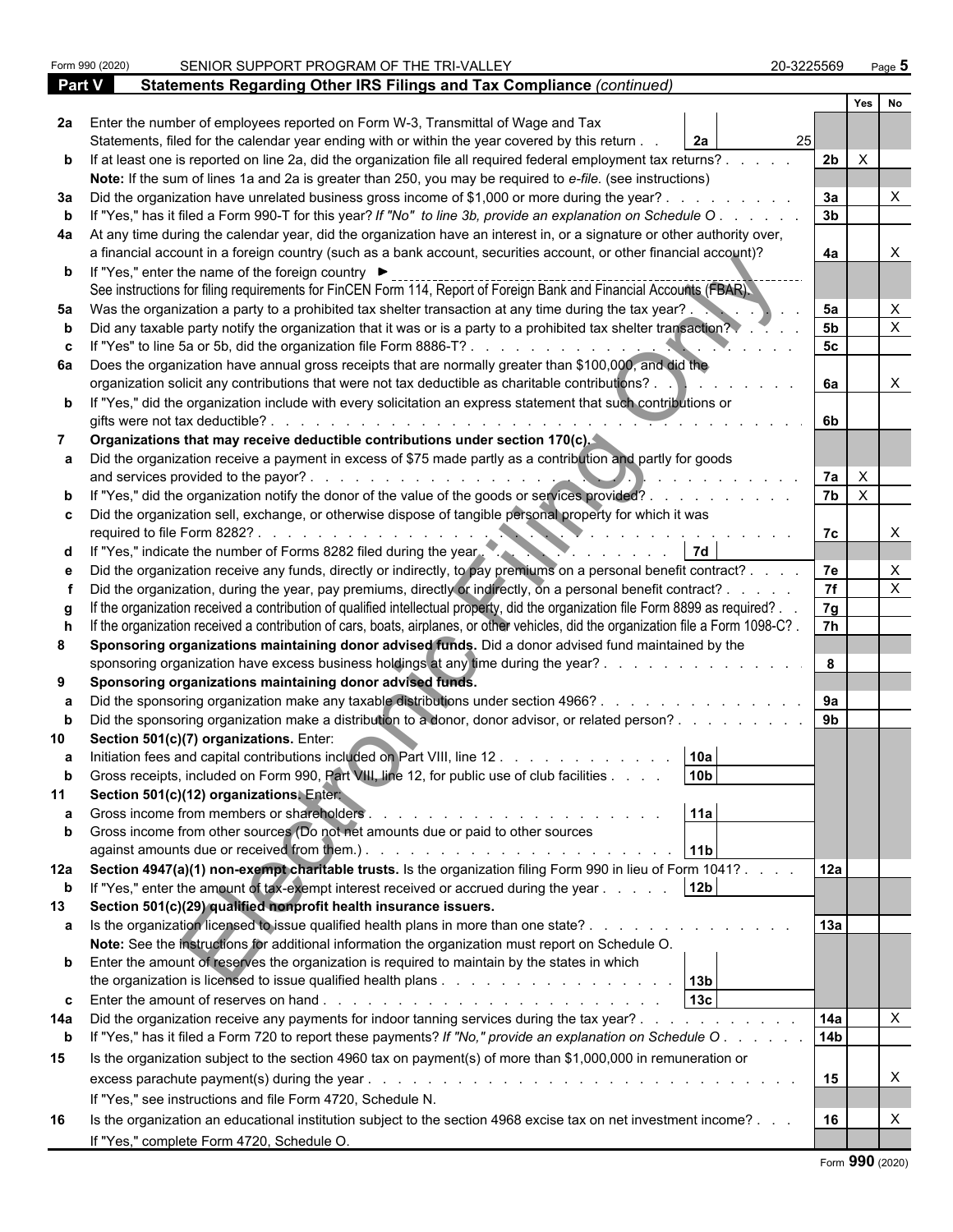| Form 990 (2020)<br><b>Part VI</b> | SENIOR SUPPORT PROGRAM OF THE TRI-VALLEY<br>20-3225569<br>Governance, Management, and Disclosure For each "Yes" response to lines 2 through 7b below, and for a "No"                                                                                                                                                                                                                                                                                                                                                  |                                            | Page $6$                  |  |
|-----------------------------------|-----------------------------------------------------------------------------------------------------------------------------------------------------------------------------------------------------------------------------------------------------------------------------------------------------------------------------------------------------------------------------------------------------------------------------------------------------------------------------------------------------------------------|--------------------------------------------|---------------------------|--|
|                                   | response to line 8a, 8b, or 10b below, describe the circumstances, processes, or changes on Schedule O. See instructions.                                                                                                                                                                                                                                                                                                                                                                                             |                                            |                           |  |
|                                   | Check if Schedule O contains a response or note to any line in this Part VI                                                                                                                                                                                                                                                                                                                                                                                                                                           |                                            |                           |  |
|                                   | <b>Section A. Governing Body and Management</b>                                                                                                                                                                                                                                                                                                                                                                                                                                                                       |                                            |                           |  |
|                                   |                                                                                                                                                                                                                                                                                                                                                                                                                                                                                                                       | Yes                                        | No                        |  |
|                                   | 1a Enter the number of voting members of the governing body at the end of the tax year<br>1a<br>10                                                                                                                                                                                                                                                                                                                                                                                                                    |                                            |                           |  |
|                                   | If there are material differences in voting rights among members of the governing body, or                                                                                                                                                                                                                                                                                                                                                                                                                            |                                            |                           |  |
|                                   | if the governing body delegated broad authority to an executive committee or similar                                                                                                                                                                                                                                                                                                                                                                                                                                  |                                            |                           |  |
|                                   | committee, explain on Schedule O.                                                                                                                                                                                                                                                                                                                                                                                                                                                                                     |                                            |                           |  |
|                                   | Enter the number of voting members included on line 1a, above, who are independent.<br>- 1b                                                                                                                                                                                                                                                                                                                                                                                                                           |                                            |                           |  |
|                                   | Did any officer, director, trustee, or key employee have a family relationship or a business relationship with                                                                                                                                                                                                                                                                                                                                                                                                        | $\overline{2}$                             | X                         |  |
| 3                                 | Did the organization delegate control over management duties customarily performed by or under the direct                                                                                                                                                                                                                                                                                                                                                                                                             |                                            |                           |  |
|                                   | supervision of officers, directors, trustees, or key employees to a management company or other person?                                                                                                                                                                                                                                                                                                                                                                                                               | $\mathbf{3}$                               | $\boldsymbol{\mathsf{X}}$ |  |
|                                   | Did the organization make any significant changes to its governing documents since the prior Form 990 was filed?                                                                                                                                                                                                                                                                                                                                                                                                      | $\overline{4}$                             | $\boldsymbol{\mathsf{X}}$ |  |
|                                   | Did the organization become aware during the year of a significant diversion of the organization's assets?                                                                                                                                                                                                                                                                                                                                                                                                            | 5                                          | $\boldsymbol{\mathsf{X}}$ |  |
|                                   |                                                                                                                                                                                                                                                                                                                                                                                                                                                                                                                       | 6                                          | $\boldsymbol{\mathsf{X}}$ |  |
|                                   | Did the organization have members, stockholders, or other persons who had the power to elect or appoint                                                                                                                                                                                                                                                                                                                                                                                                               |                                            |                           |  |
|                                   | one or more members of the governing body?.                                                                                                                                                                                                                                                                                                                                                                                                                                                                           | 7a                                         | X                         |  |
|                                   | <b>b</b> Are any governance decisions of the organization reserved to (or subject to approval by) members,                                                                                                                                                                                                                                                                                                                                                                                                            |                                            |                           |  |
|                                   | stockholders, or persons other than the governing body?.<br>$\mathcal{L}^{\mathcal{A}}(\mathcal{A}^{\mathcal{A}}(\mathcal{A}^{\mathcal{A}}(\mathcal{A}^{\mathcal{A}}(\mathcal{A}^{\mathcal{A}}(\mathcal{A}^{\mathcal{A}}(\mathcal{A}^{\mathcal{A}}(\mathcal{A}^{\mathcal{A}}(\mathcal{A}^{\mathcal{A}}(\mathcal{A}^{\mathcal{A}}(\mathcal{A}^{\mathcal{A}}(\mathcal{A}^{\mathcal{A}}(\mathcal{A}^{\mathcal{A}}(\mathcal{A}^{\mathcal{A}}(\mathcal{A}^{\mathcal{A}}(\mathcal{A}^{\mathcal{A}}(\mathcal{A}^{\mathcal{A$ | 7b                                         | X                         |  |
|                                   | Did the organization contemporaneously document the meetings held or written actions undertaken during<br>the year by the following:                                                                                                                                                                                                                                                                                                                                                                                  |                                            |                           |  |
|                                   | <b>a</b> The governing body?.                                                                                                                                                                                                                                                                                                                                                                                                                                                                                         | 8а<br>$\mathsf{X}$                         |                           |  |
|                                   | Each committee with authority to act on behalf of the governing body?                                                                                                                                                                                                                                                                                                                                                                                                                                                 | <b>8b</b><br>$\mathsf{X}$                  |                           |  |
|                                   | Is there any officer, director, trustee, or key employee listed in Part VII, Section A, who cannot be reached                                                                                                                                                                                                                                                                                                                                                                                                         |                                            |                           |  |
|                                   | at the organization's mailing address? If "Yes," provide the names and addresses on Schedule O.                                                                                                                                                                                                                                                                                                                                                                                                                       |                                            | $\times$                  |  |
|                                   | Section B. Policies (This Section B requests information about policies not required by the Internal Revenue Code.)                                                                                                                                                                                                                                                                                                                                                                                                   |                                            |                           |  |
|                                   |                                                                                                                                                                                                                                                                                                                                                                                                                                                                                                                       |                                            | Yes No                    |  |
|                                   |                                                                                                                                                                                                                                                                                                                                                                                                                                                                                                                       | 10a                                        | $\times$                  |  |
|                                   | <b>b</b> If "Yes," did the organization have written policies and procedures governing the activities of such chapters,                                                                                                                                                                                                                                                                                                                                                                                               |                                            |                           |  |
|                                   | affiliates, and branches to ensure their operations are consistent with the organization's exempt purposes?                                                                                                                                                                                                                                                                                                                                                                                                           | 10 <sub>b</sub>                            |                           |  |
|                                   | 11a Has the organization provided a complete copy of this Form 990 to all members of its governing body before filing the form?.                                                                                                                                                                                                                                                                                                                                                                                      | 11a<br>$\mathsf{X}$                        |                           |  |
|                                   | <b>b</b> Describe in Schedule O the process, if any, used by the organization to review this Form 990.<br>12a Did the organization have a written conflict of interest policy? If "No," go to line 13.                                                                                                                                                                                                                                                                                                                |                                            |                           |  |
|                                   | <b>b</b> Were officers, directors, or trustees, and key employees required to disclose annually interests that could give rise to conflicts?                                                                                                                                                                                                                                                                                                                                                                          | 12a<br>$\mathsf{X}$<br>12b<br>$\mathsf{X}$ |                           |  |
|                                   | c Did the organization regularly and consistently monitor and enforce compliance with the policy? If "Yes,"                                                                                                                                                                                                                                                                                                                                                                                                           |                                            |                           |  |
|                                   | describe in Schedule O how this was done<br>$\mathcal{L}$<br>in the contract of the contract of the contract of the contract of the contract of the contract of the contract of the contract of the contract of the contract of the contract of the contract of the contract of the contrac                                                                                                                                                                                                                           | 12c<br>$\mathsf{X}$                        |                           |  |
| 13                                |                                                                                                                                                                                                                                                                                                                                                                                                                                                                                                                       | $\overline{13}$                            | $\boldsymbol{\mathsf{X}}$ |  |
| 14                                | Did the organization have a written document retention and destruction policy?                                                                                                                                                                                                                                                                                                                                                                                                                                        | 14<br>$\mathsf{X}$                         |                           |  |
| 15                                | Did the process for determining compensation of the following persons include a review and approval by                                                                                                                                                                                                                                                                                                                                                                                                                |                                            |                           |  |
|                                   | independent persons, comparability data, and contemporaneous substantiation of the deliberation and decision?                                                                                                                                                                                                                                                                                                                                                                                                         |                                            |                           |  |
|                                   |                                                                                                                                                                                                                                                                                                                                                                                                                                                                                                                       | 15a<br>$\mathsf{X}$                        |                           |  |
|                                   |                                                                                                                                                                                                                                                                                                                                                                                                                                                                                                                       | 15 <sub>b</sub><br>$\mathsf{X}$            |                           |  |
|                                   | If "Yes" to line 15a or 15b, describe the process in Schedule O (see instructions).                                                                                                                                                                                                                                                                                                                                                                                                                                   |                                            |                           |  |
|                                   | 16a Did the organization invest in, contribute assets to, or participate in a joint venture or similar arrangement                                                                                                                                                                                                                                                                                                                                                                                                    |                                            |                           |  |
|                                   |                                                                                                                                                                                                                                                                                                                                                                                                                                                                                                                       | 16a                                        | $\mathsf{X}$              |  |
|                                   | <b>b</b> If "Yes," did the organization follow a written policy or procedure requiring the organization to evaluate its<br>participation in joint venture arrangements under applicable federal tax law, and take steps to safeguard                                                                                                                                                                                                                                                                                  |                                            |                           |  |
|                                   |                                                                                                                                                                                                                                                                                                                                                                                                                                                                                                                       | 16b                                        |                           |  |
|                                   | <b>Section C. Disclosure</b>                                                                                                                                                                                                                                                                                                                                                                                                                                                                                          |                                            |                           |  |
| 17                                | List the states with which a copy of this Form 990 is required to be filed ► CA                                                                                                                                                                                                                                                                                                                                                                                                                                       |                                            |                           |  |
| 18                                | Section 6104 requires an organization to make its Forms 1023 (1024 or 1024-A, if applicable), 990, and 990-T (Section 501(c)                                                                                                                                                                                                                                                                                                                                                                                          |                                            |                           |  |
|                                   | (3)s only) available for public inspection. Indicate how you made these available. Check all that apply.                                                                                                                                                                                                                                                                                                                                                                                                              |                                            |                           |  |
|                                   | Another's website<br>$X$ Upon request<br>Own website<br>Other (explain on Schedule O)                                                                                                                                                                                                                                                                                                                                                                                                                                 |                                            |                           |  |
| 19                                | Describe on Schedule O whether (and if so, how) the organization made its governing documents, conflict of interest policy,                                                                                                                                                                                                                                                                                                                                                                                           |                                            |                           |  |
|                                   | and financial statements available to the public during the tax year.                                                                                                                                                                                                                                                                                                                                                                                                                                                 |                                            |                           |  |
| 20                                | State the name, address, and telephone number of the person who possesses the organization's books and records<br><b>MERCEL AMIN</b><br>(925) 931-5379                                                                                                                                                                                                                                                                                                                                                                |                                            |                           |  |
|                                   | 5353 SUNOL BLVD., PLEASANTON, CA 94566                                                                                                                                                                                                                                                                                                                                                                                                                                                                                |                                            |                           |  |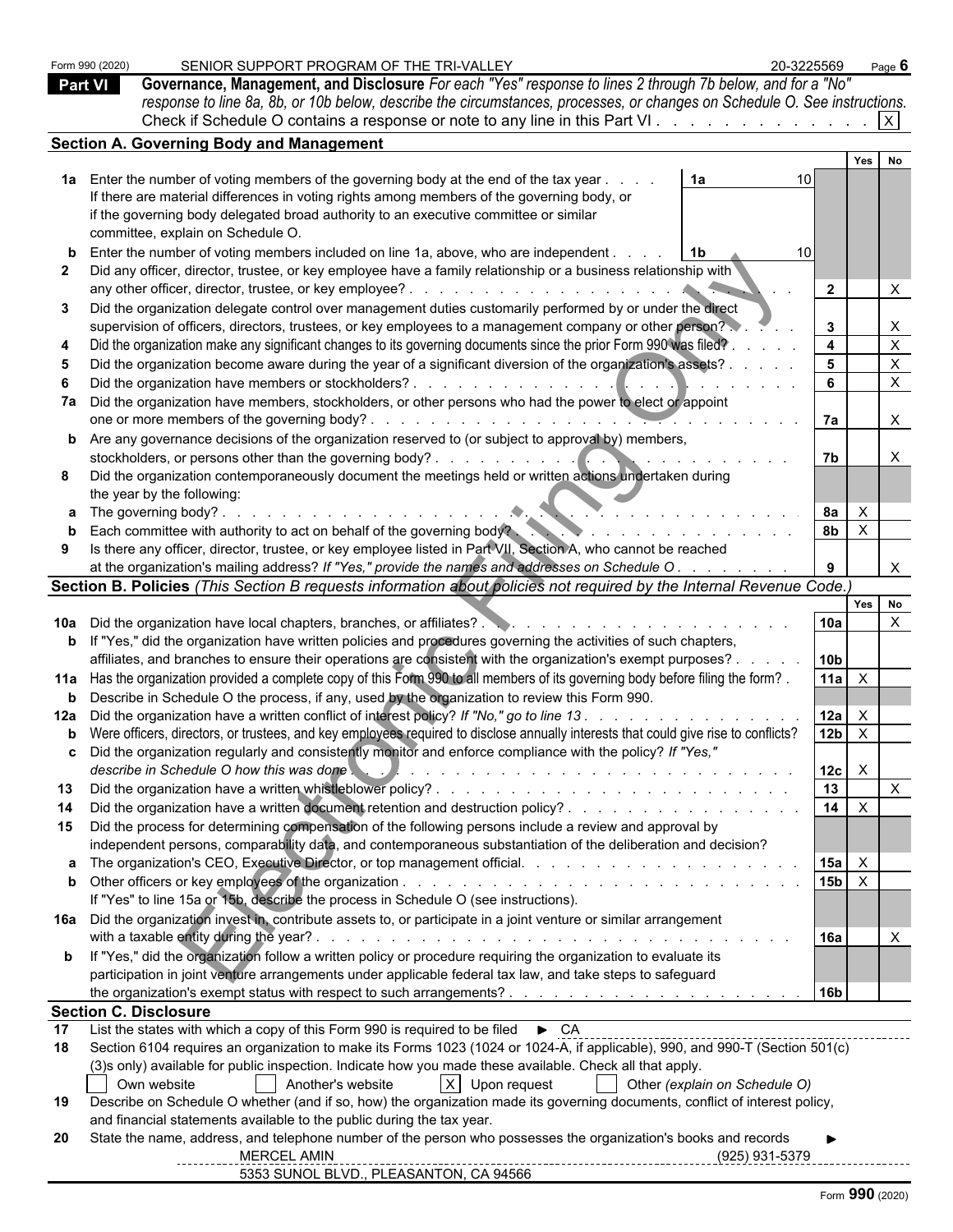| Form 990 (2020)          | SENIOR SUPPORT PROGRAM OF THE TRI-VALLEY                                                                                          | 20-3225569 | Page 7 |
|--------------------------|-----------------------------------------------------------------------------------------------------------------------------------|------------|--------|
| Part VII                 | <b>Compensation of Officers, Directors, Trustees, Key Employees, Highest Compensated</b>                                          |            |        |
|                          | <b>Employees, and Independent Contractors</b><br>Check if Schedule O contains a response or note to any line in this Part VII.    |            |        |
| <b>Section A.</b>        | Officers, Directors, Trustees, Key Employees, and Highest Compensated Employees                                                   |            |        |
| organization's tax year. | 1a Complete this table for all persons required to be listed. Report compensation for the calendar year ending with or within the |            |        |

List all of the organization's **current** officers, directors, trustees (whether individuals or organizations), regardless of amount of compensation. Enter -0- in columns (D), (E), and (F) if no compensation was paid.

- List all of the organization's **current** key employees, if any. See instructions for definition of "key employee."
- List the organization's five **current** highest compensated employees (other than an officer, director, trustee, or key employee)

| $\bullet$ List the organization's five current highest compensated employees (other than an officer, director, trustee, or key employee)<br>who received reportable compensation (Box 5 of Form W-2 and/or Box 7 of Form 1099-MISC) of more than \$100,000 from the |                          |                                   |               |          |              |                                                              |                                                               |                          |                               |                                |
|---------------------------------------------------------------------------------------------------------------------------------------------------------------------------------------------------------------------------------------------------------------------|--------------------------|-----------------------------------|---------------|----------|--------------|--------------------------------------------------------------|---------------------------------------------------------------|--------------------------|-------------------------------|--------------------------------|
| organization and any related organizations.                                                                                                                                                                                                                         |                          |                                   |               |          |              |                                                              |                                                               |                          |                               |                                |
| • List all of the organization's former officers, key employees, and highest compensated employees who received more than<br>\$100,000 of reportable compensation from the organization and any related organizations.                                              |                          |                                   |               |          |              |                                                              |                                                               |                          |                               |                                |
| • List all of the organization's former directors or trustees that received, in the capacity as a former director or trustee of the                                                                                                                                 |                          |                                   |               |          |              |                                                              |                                                               |                          |                               |                                |
| organization, more than \$10,000 of reportable compensation from the organization and any related organizations.                                                                                                                                                    |                          |                                   |               |          |              |                                                              |                                                               |                          |                               |                                |
| See instructions for the order in which to list the persons above.                                                                                                                                                                                                  |                          |                                   |               |          |              |                                                              |                                                               |                          |                               |                                |
| Check this box if neither the organization nor any related organization compensated any current officer, director, or trustee.                                                                                                                                      |                          |                                   |               |          |              |                                                              |                                                               |                          |                               |                                |
|                                                                                                                                                                                                                                                                     |                          |                                   |               |          | (C)          |                                                              |                                                               |                          |                               |                                |
|                                                                                                                                                                                                                                                                     |                          |                                   |               | Position |              |                                                              |                                                               |                          |                               |                                |
| (A)<br>Name and title                                                                                                                                                                                                                                               | (B)<br>Average           |                                   |               |          |              | (do not check more than one<br>box, unless person is both an |                                                               | (D)<br>Reportable        | (E)<br>Reportable             | (F)<br><b>Estimated amount</b> |
|                                                                                                                                                                                                                                                                     | hours                    |                                   |               |          |              | officer and a director/trustee)                              |                                                               | compensation             | compensation                  | of other                       |
|                                                                                                                                                                                                                                                                     | per week<br>(list any    |                                   |               | Officer  |              | Highest con                                                  | $\begin{array}{c} \text{Former} \\ \text{Former} \end{array}$ | from the<br>organization | from related<br>organizations | compensation<br>from the       |
|                                                                                                                                                                                                                                                                     | hours for                | or director<br>Individual frustee | Institutional |          | Key employee |                                                              |                                                               | (W-2/1099-MISC)          | (W-2/1099-MISC)               | organization and               |
|                                                                                                                                                                                                                                                                     | related<br>organizations |                                   |               |          |              |                                                              |                                                               |                          |                               | related organizations          |
|                                                                                                                                                                                                                                                                     | below<br>dotted line)    |                                   | trustee       |          |              |                                                              |                                                               |                          |                               |                                |
|                                                                                                                                                                                                                                                                     |                          |                                   |               |          |              | compensatec                                                  |                                                               |                          |                               |                                |
|                                                                                                                                                                                                                                                                     |                          |                                   |               |          |              |                                                              |                                                               |                          |                               |                                |
| ROBERT TAYLOR<br>(1)                                                                                                                                                                                                                                                | 40.00                    |                                   |               |          |              |                                                              |                                                               |                          |                               |                                |
| <b>EXECUTIVE DIRECTOR</b>                                                                                                                                                                                                                                           | 0.00                     |                                   |               | X        |              |                                                              |                                                               | 100,322                  | 0                             | 0                              |
| (2) HELEN BUCKHOLZ                                                                                                                                                                                                                                                  | 2.00.                    |                                   |               |          |              |                                                              |                                                               |                          |                               |                                |
| <b>DIRECTOR</b>                                                                                                                                                                                                                                                     | 0.00<br>2.00             | X,                                |               |          |              |                                                              |                                                               | 0                        | 0                             | 0                              |
| (3) CHRISTINE SEVIER<br><b>DIRECTOR</b>                                                                                                                                                                                                                             | 0.00                     | X                                 |               |          |              |                                                              |                                                               | 0                        | 0                             |                                |
| (4) JUSTIN PROBERT                                                                                                                                                                                                                                                  | 2.00                     |                                   |               |          |              |                                                              |                                                               |                          |                               | 0                              |
| <b>TREASURER</b>                                                                                                                                                                                                                                                    | 0.00                     | X                                 |               | X        |              |                                                              |                                                               | 0                        | 0                             | 0                              |
| (5) ERIC EISENBERG                                                                                                                                                                                                                                                  | 2.00                     |                                   |               |          |              |                                                              |                                                               |                          |                               |                                |
| <b>DIRECTOR</b>                                                                                                                                                                                                                                                     | 0.00                     | X                                 |               |          |              |                                                              |                                                               | 0                        | 0                             | 0                              |
| (6) ANNE FOWLER                                                                                                                                                                                                                                                     | 2.00                     |                                   |               |          |              |                                                              |                                                               |                          |                               |                                |
| <b>DIRECTOR</b>                                                                                                                                                                                                                                                     | 0.00                     | X                                 |               |          |              |                                                              |                                                               | 0                        | 0                             | 0                              |
| (7) LISA FOSTER                                                                                                                                                                                                                                                     | 2.00                     |                                   |               |          |              |                                                              |                                                               |                          |                               |                                |
| <b>DIRECTOR</b>                                                                                                                                                                                                                                                     | 0.00                     | X                                 |               |          |              |                                                              |                                                               | 0                        | 0                             | 0                              |
| (8) AJAY SAINI                                                                                                                                                                                                                                                      | 2.00                     |                                   |               |          |              |                                                              |                                                               |                          |                               |                                |
| <b>DIRECTOR</b>                                                                                                                                                                                                                                                     | 0.00                     | X                                 |               |          |              |                                                              |                                                               | 0                        | 0                             | 0                              |
| (9) TIM BROPHY                                                                                                                                                                                                                                                      | 2.00                     |                                   |               |          |              |                                                              |                                                               |                          |                               |                                |
| <b>PRESIDENT</b>                                                                                                                                                                                                                                                    | 0.00                     | Χ                                 |               | X        |              |                                                              |                                                               | 0                        | 0                             | 0                              |
| (10) SANDRA RYAN                                                                                                                                                                                                                                                    | 2.00                     |                                   |               |          |              |                                                              |                                                               |                          |                               |                                |
| <b>SECRETARY</b>                                                                                                                                                                                                                                                    | 0.00                     | $\mathsf{X}$                      |               | X        |              |                                                              |                                                               | 0                        | 0                             | 0                              |
| (11) CHRISTINA RICE                                                                                                                                                                                                                                                 | 2.00                     |                                   |               |          |              |                                                              |                                                               |                          |                               |                                |
| <b>VICE PRESIDENT</b>                                                                                                                                                                                                                                               | 0.00                     | X                                 |               | X        |              |                                                              |                                                               | 0                        | 0                             | $\pmb{0}$                      |
| (12)                                                                                                                                                                                                                                                                |                          |                                   |               |          |              |                                                              |                                                               |                          |                               |                                |
| (13)                                                                                                                                                                                                                                                                |                          |                                   |               |          |              |                                                              |                                                               |                          |                               |                                |
|                                                                                                                                                                                                                                                                     |                          |                                   |               |          |              |                                                              |                                                               |                          |                               |                                |
| (14)                                                                                                                                                                                                                                                                |                          |                                   |               |          |              |                                                              |                                                               |                          |                               |                                |
|                                                                                                                                                                                                                                                                     |                          |                                   |               |          |              |                                                              |                                                               |                          |                               |                                |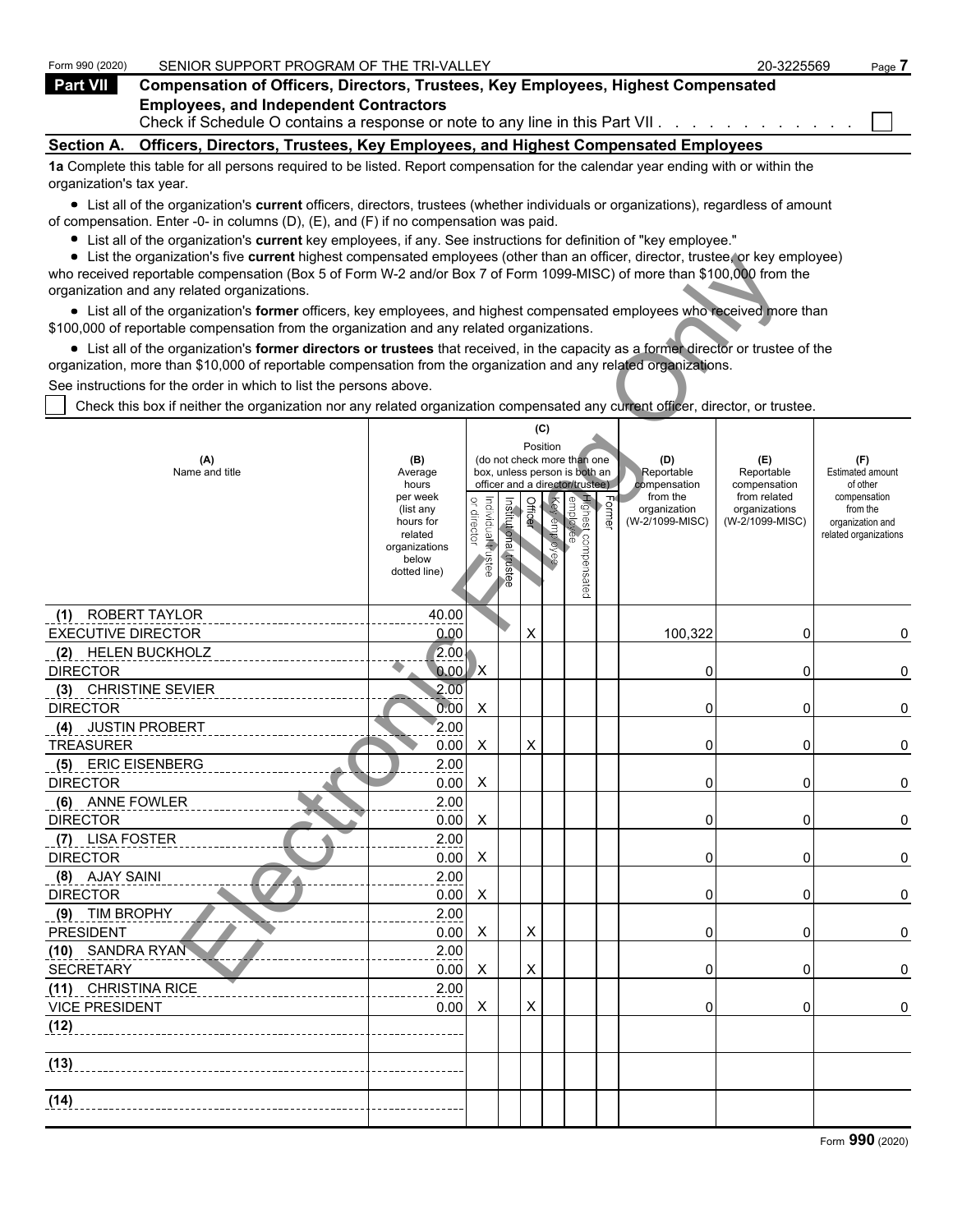| Form 990 (2020) | SENIOR SUPPORT PROGRAM OF THE TRI-VALLEY                                                                                                                                                                                                                                                                                             |                                                                                           |                                   |                       |                       |          |                                                                                                                                                                    |   |                                                                                                                                                                                                                               |                                                                                       | 20-3225569                               |                                                                                                              | Page 8             |
|-----------------|--------------------------------------------------------------------------------------------------------------------------------------------------------------------------------------------------------------------------------------------------------------------------------------------------------------------------------------|-------------------------------------------------------------------------------------------|-----------------------------------|-----------------------|-----------------------|----------|--------------------------------------------------------------------------------------------------------------------------------------------------------------------|---|-------------------------------------------------------------------------------------------------------------------------------------------------------------------------------------------------------------------------------|---------------------------------------------------------------------------------------|------------------------------------------|--------------------------------------------------------------------------------------------------------------|--------------------|
| <b>Part VII</b> | Section A. Officers, Directors, Trustees, Key Employees, and Highest Compensated Employees (continued)                                                                                                                                                                                                                               |                                                                                           |                                   |                       |                       |          |                                                                                                                                                                    |   |                                                                                                                                                                                                                               |                                                                                       |                                          |                                                                                                              |                    |
|                 | (A)<br>Name and title                                                                                                                                                                                                                                                                                                                | (B)<br>Average<br>hours<br>per week<br>(list any<br>hours for<br>related<br>organizations | Individual trustee<br>or director | Institutional trustee | (C)<br><b>Officer</b> | Position | (do not check more than one<br>box, unless person is both an<br>officer and a director/trustee)<br>∖ Former<br>Highest compensated<br>Key employee<br>Key employee |   | (D)<br>Reportable<br>compensation<br>from the<br>organization<br>(W-2/1099-MISC)                                                                                                                                              | (E)<br>Reportable<br>compensation<br>from related<br>organizations<br>(W-2/1099-MISC) |                                          | (F)<br>Estimated amount<br>of other<br>compensation<br>from the<br>organization and<br>related organizations |                    |
|                 |                                                                                                                                                                                                                                                                                                                                      | below<br>dotted line)                                                                     |                                   |                       |                       |          |                                                                                                                                                                    |   |                                                                                                                                                                                                                               |                                                                                       |                                          |                                                                                                              |                    |
| (15)            |                                                                                                                                                                                                                                                                                                                                      |                                                                                           |                                   |                       |                       |          |                                                                                                                                                                    |   |                                                                                                                                                                                                                               |                                                                                       |                                          |                                                                                                              |                    |
| (16)            |                                                                                                                                                                                                                                                                                                                                      |                                                                                           |                                   |                       |                       |          |                                                                                                                                                                    |   |                                                                                                                                                                                                                               |                                                                                       |                                          |                                                                                                              |                    |
| (17)            |                                                                                                                                                                                                                                                                                                                                      |                                                                                           |                                   |                       |                       |          |                                                                                                                                                                    |   |                                                                                                                                                                                                                               |                                                                                       |                                          |                                                                                                              |                    |
| (18)            |                                                                                                                                                                                                                                                                                                                                      |                                                                                           |                                   |                       |                       |          |                                                                                                                                                                    |   |                                                                                                                                                                                                                               |                                                                                       |                                          |                                                                                                              |                    |
| (19)            |                                                                                                                                                                                                                                                                                                                                      |                                                                                           |                                   |                       |                       |          |                                                                                                                                                                    |   |                                                                                                                                                                                                                               |                                                                                       |                                          |                                                                                                              |                    |
| (20)            |                                                                                                                                                                                                                                                                                                                                      |                                                                                           |                                   |                       |                       |          |                                                                                                                                                                    |   |                                                                                                                                                                                                                               |                                                                                       |                                          |                                                                                                              |                    |
| (21)            |                                                                                                                                                                                                                                                                                                                                      |                                                                                           |                                   |                       |                       |          |                                                                                                                                                                    |   |                                                                                                                                                                                                                               |                                                                                       |                                          |                                                                                                              |                    |
|                 |                                                                                                                                                                                                                                                                                                                                      |                                                                                           |                                   |                       |                       |          |                                                                                                                                                                    |   |                                                                                                                                                                                                                               |                                                                                       |                                          |                                                                                                              |                    |
| (23)            |                                                                                                                                                                                                                                                                                                                                      |                                                                                           |                                   |                       |                       |          |                                                                                                                                                                    |   |                                                                                                                                                                                                                               |                                                                                       |                                          |                                                                                                              |                    |
|                 |                                                                                                                                                                                                                                                                                                                                      |                                                                                           |                                   |                       |                       |          |                                                                                                                                                                    |   |                                                                                                                                                                                                                               |                                                                                       |                                          |                                                                                                              |                    |
| (25)            |                                                                                                                                                                                                                                                                                                                                      |                                                                                           |                                   |                       |                       |          |                                                                                                                                                                    |   |                                                                                                                                                                                                                               |                                                                                       |                                          |                                                                                                              |                    |
| 1b              | Subtotal<br>Total from continuation sheets to Part VII, Section A. A. A. A. A. A. A. A. A. A.<br>Total (add lines 1b and 1c). The state of the state of the state of the state of the state of the state of the<br>Total number of individuals (including but not limited to those listed above) who received more than \$100,000 of |                                                                                           |                                   |                       |                       |          |                                                                                                                                                                    |   | 100,322<br>$\mathbf{0}$<br>100,322                                                                                                                                                                                            |                                                                                       | $\mathbf{0}$<br>$\mathbf{0}$<br>$\Omega$ |                                                                                                              | 0<br>0<br>$\Omega$ |
| 3               | reportable compensation from the organization<br>Did the organization list any former officer, director, trustee, key employee, or highest compensated                                                                                                                                                                               | ◢▸                                                                                        |                                   |                       |                       |          |                                                                                                                                                                    |   |                                                                                                                                                                                                                               |                                                                                       |                                          | Yes No                                                                                                       |                    |
|                 |                                                                                                                                                                                                                                                                                                                                      |                                                                                           |                                   |                       |                       |          |                                                                                                                                                                    |   |                                                                                                                                                                                                                               |                                                                                       |                                          | 3                                                                                                            | X                  |
| 4               | For any individual listed on line 1a, is the sum of reportable compensation and other compensation from<br>the organization and related organizations greater than \$150,000? If "Yes," complete Schedule J for such                                                                                                                 |                                                                                           |                                   |                       |                       |          |                                                                                                                                                                    |   | and a constitution of the constitution of the constitution of the constitution of the constitution of the constitution of the constitution of the constitution of the constitution of the constitution of the constitution of |                                                                                       |                                          | 4                                                                                                            | X                  |
| 5               | Did any person listed on line 1a receive or accrue compensation from any unrelated organization or individual<br>for services rendered to the organization? If "Yes," complete Schedule J for such person                                                                                                                            |                                                                                           |                                   |                       |                       |          |                                                                                                                                                                    |   |                                                                                                                                                                                                                               |                                                                                       |                                          | 5                                                                                                            | X                  |
|                 | <b>Section B. Independent Contractors</b>                                                                                                                                                                                                                                                                                            |                                                                                           |                                   |                       |                       |          |                                                                                                                                                                    |   |                                                                                                                                                                                                                               |                                                                                       |                                          |                                                                                                              |                    |
| 1               | Complete this table for your five highest compensated independent contractors that received more than \$100,000 of<br>compensation from the organization. Report compensation for the calendar year ending with or within the organization's tax year.                                                                               |                                                                                           |                                   |                       |                       |          |                                                                                                                                                                    |   |                                                                                                                                                                                                                               |                                                                                       |                                          |                                                                                                              |                    |
|                 | (A)<br>Name and business address                                                                                                                                                                                                                                                                                                     |                                                                                           |                                   |                       |                       |          |                                                                                                                                                                    |   | (B)<br>Description of services                                                                                                                                                                                                |                                                                                       |                                          | (C)<br>Compensation                                                                                          |                    |
|                 |                                                                                                                                                                                                                                                                                                                                      |                                                                                           |                                   |                       |                       |          |                                                                                                                                                                    |   |                                                                                                                                                                                                                               |                                                                                       |                                          |                                                                                                              | 0<br>0             |
|                 |                                                                                                                                                                                                                                                                                                                                      |                                                                                           |                                   |                       |                       |          |                                                                                                                                                                    |   |                                                                                                                                                                                                                               |                                                                                       |                                          |                                                                                                              | 0                  |
|                 |                                                                                                                                                                                                                                                                                                                                      |                                                                                           |                                   |                       |                       |          |                                                                                                                                                                    |   |                                                                                                                                                                                                                               |                                                                                       |                                          |                                                                                                              | 0<br>0             |
| 2               | Total number of independent contractors (including but not limited to those listed above) who received<br>more than \$100,000 of compensation from the organization ▶                                                                                                                                                                |                                                                                           |                                   |                       |                       |          |                                                                                                                                                                    | 0 |                                                                                                                                                                                                                               |                                                                                       |                                          |                                                                                                              |                    |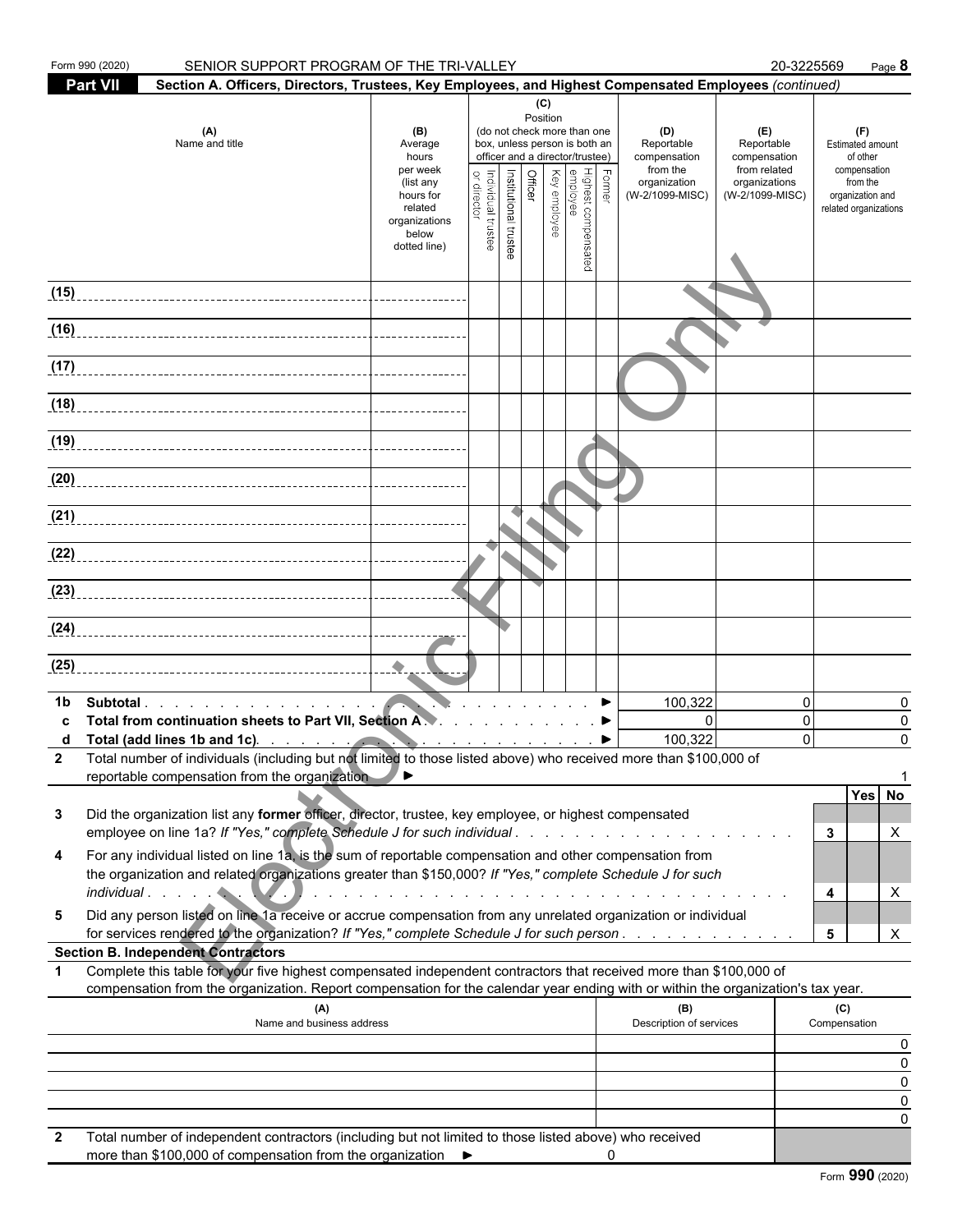|                                                                  | Form 990 (2020)  | SENIOR SUPPORT PROGRAM OF THE TRI-VALLEY                                                 |                      |                          | 20-3225569       | Page 9                             |
|------------------------------------------------------------------|------------------|------------------------------------------------------------------------------------------|----------------------|--------------------------|------------------|------------------------------------|
|                                                                  | <b>Part VIII</b> | <b>Statement of Revenue</b>                                                              |                      |                          |                  |                                    |
|                                                                  |                  | Check if Schedule O contains a response or note to any line in this Part VIII.           |                      |                          |                  |                                    |
|                                                                  |                  |                                                                                          | (A)<br>Total revenue | (B)<br>Related or exempt | (C)<br>Unrelated | (D)<br>Revenue excluded            |
|                                                                  |                  |                                                                                          |                      | function revenue         | business revenue | from tax under<br>sections 512-514 |
|                                                                  | 1a               | Federated campaigns<br>1a                                                                |                      |                          |                  |                                    |
| Grants                                                           | b                | 1 <sub>b</sub><br>Membership dues                                                        |                      |                          |                  |                                    |
|                                                                  | c                | 1c<br>Fundraising events<br>C                                                            |                      |                          |                  |                                    |
|                                                                  | d                | $\overline{1d}$<br>Related organizations                                                 |                      |                          |                  |                                    |
|                                                                  | е                | Government grants (contributions)<br>1e<br>799,784                                       |                      |                          |                  |                                    |
|                                                                  |                  | All other contributions, gifts, grants, and                                              |                      |                          |                  |                                    |
|                                                                  |                  | similar amounts not included above<br>1f<br>210,493                                      |                      |                          |                  |                                    |
| <b>Contributions, Gifts, Grants</b><br>and Other Similar Amounts | q                | Noncash contributions included in                                                        |                      |                          |                  |                                    |
|                                                                  |                  | $1g$ \$<br>lines $1a-1f$ .<br>$\Omega$                                                   | 1,010,277            |                          |                  |                                    |
|                                                                  |                  | <b>Business Code</b>                                                                     |                      |                          |                  |                                    |
|                                                                  | 2a               |                                                                                          | $\Omega$             |                          |                  |                                    |
|                                                                  |                  |                                                                                          | 0                    |                          |                  |                                    |
|                                                                  |                  |                                                                                          |                      |                          |                  |                                    |
| Program Service<br>Revenue                                       |                  |                                                                                          | U                    |                          |                  |                                    |
|                                                                  | е                |                                                                                          | $\overline{0}$       |                          |                  |                                    |
|                                                                  |                  | All other program service revenue                                                        | $\Omega$             |                          |                  |                                    |
|                                                                  |                  | $\blacktriangleright$<br>Total. Add lines 2a-2f.                                         | $\overline{0}$       |                          |                  |                                    |
|                                                                  | 3                | Investment income (including dividends, interest, and<br>other similar amounts).         | 222                  |                          |                  | 222                                |
|                                                                  | 4                | Income from investment of tax-exempt bond proceeds.                                      | $\Omega$             |                          |                  |                                    |
|                                                                  | 5                | Royalties <u>.</u>                                                                       | 0                    |                          |                  |                                    |
|                                                                  |                  | (i) Real<br>(ii) Personal                                                                |                      |                          |                  |                                    |
|                                                                  | 6a               | 6a<br>Gross rents                                                                        |                      |                          |                  |                                    |
|                                                                  | b                | Less: rental expenses.<br>6 <sub>b</sub>                                                 |                      |                          |                  |                                    |
|                                                                  | c                | Rental income or (loss)<br>6c<br>$\Omega$                                                |                      |                          |                  |                                    |
|                                                                  | d                | Net rental income or (loss)                                                              | $\Omega$             |                          |                  |                                    |
|                                                                  | 7а               | (ii) Other<br>Gross amount from<br>(i) Securities                                        |                      |                          |                  |                                    |
|                                                                  |                  | sales of assets<br>7a<br>other than inventory<br>$\Omega$                                |                      |                          |                  |                                    |
|                                                                  | b                | Less: cost or other basis                                                                |                      |                          |                  |                                    |
| eun                                                              |                  | 7 <sub>b</sub><br>and sales expenses                                                     |                      |                          |                  |                                    |
|                                                                  |                  | <b>c</b> Gain or (loss) $\ldots$ $7c$<br>l ol                                            |                      |                          |                  |                                    |
|                                                                  | d                | ▶<br>$\sim$ $\sim$ $\sim$ $\sim$ $\sim$                                                  | $\Omega$             |                          |                  |                                    |
| Other Reve                                                       |                  | 8a Gross income from fundraising                                                         |                      |                          |                  |                                    |
|                                                                  |                  | events (not including \$                                                                 |                      |                          |                  |                                    |
|                                                                  |                  | of contributions reported on line 1c).                                                   |                      |                          |                  |                                    |
|                                                                  |                  | See Part IV, line 18.<br>8a<br>$\Omega$                                                  |                      |                          |                  |                                    |
|                                                                  |                  | 8b<br>Less: direct expenses                                                              | $\Omega$             |                          |                  |                                    |
|                                                                  | c                | Net income or (loss) from fundraising events.<br>9a Gross income from gaming activities. |                      |                          |                  |                                    |
|                                                                  |                  | See Part IV, line 19.<br>9a<br>$\Omega$                                                  |                      |                          |                  |                                    |
|                                                                  |                  | 9 <sub>b</sub><br>b Less: direct expenses<br>$\Omega$                                    |                      |                          |                  |                                    |
|                                                                  | c                | Net income or (loss) from gaming activities                                              | $\Omega$             |                          |                  |                                    |
|                                                                  |                  | 10a Gross sales of inventory, less                                                       |                      |                          |                  |                                    |
|                                                                  |                  | 10a<br>returns and allowances                                                            |                      |                          |                  |                                    |
|                                                                  |                  | <b>10b</b><br><b>b</b> Less: cost of goods sold<br>$\Omega$                              |                      |                          |                  |                                    |
|                                                                  | c                | Net income or (loss) from sales of inventory                                             | $\Omega$             |                          |                  |                                    |
|                                                                  |                  | <b>Business Code</b>                                                                     |                      |                          |                  |                                    |
|                                                                  |                  | 11a OTHER INCOME                                                                         | 148                  | 148                      |                  |                                    |
| Miscellaneous<br>Revenue                                         | b                | INCOME FROM LOAN FORGIVENESS                                                             | 221,200              | 221,200                  |                  |                                    |
|                                                                  | c                |                                                                                          | $\Omega$<br>$\Omega$ |                          |                  |                                    |
|                                                                  |                  | d All other revenue<br>e Total. Add lines 11a-11d<br>$\blacktriangleright$               | 221,348              |                          |                  |                                    |
|                                                                  |                  | 12 Total revenue. See instructions.                                                      | 1,231,847            | 221,348                  | $\Omega$         | 222                                |
|                                                                  |                  |                                                                                          |                      |                          |                  |                                    |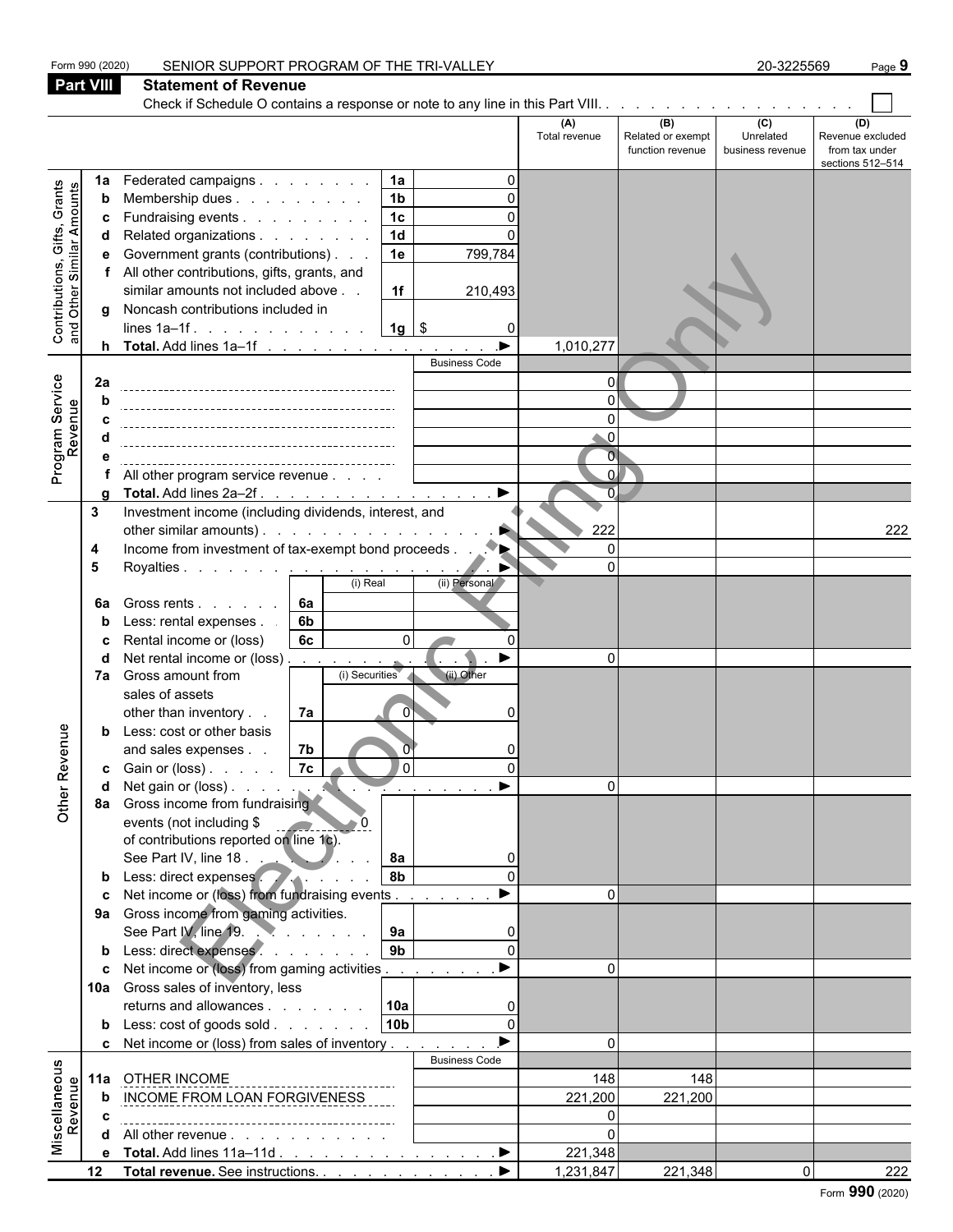|              | <b>Part IX</b><br><b>Statement of Functional Expenses</b>                                                                                                                                                                        |                       |                             |                                    |                         |  |  |  |  |  |
|--------------|----------------------------------------------------------------------------------------------------------------------------------------------------------------------------------------------------------------------------------|-----------------------|-----------------------------|------------------------------------|-------------------------|--|--|--|--|--|
|              | Section 501(c)(3) and 501(c)(4) organizations must complete all columns. All other organizations must complete column (A).                                                                                                       |                       |                             |                                    |                         |  |  |  |  |  |
|              |                                                                                                                                                                                                                                  |                       |                             |                                    |                         |  |  |  |  |  |
|              |                                                                                                                                                                                                                                  |                       | (B)                         | (C)                                | (D)                     |  |  |  |  |  |
|              | Do not include amounts reported on lines 6b, 7b,<br>8b, 9b, and 10b of Part VIII.                                                                                                                                                | (A)<br>Total expenses | Program service<br>expenses | Management and<br>general expenses | Fundraising<br>expenses |  |  |  |  |  |
| $\mathbf 1$  | Grants and other assistance to domestic organizations                                                                                                                                                                            |                       |                             |                                    |                         |  |  |  |  |  |
|              | domestic governments. See Part IV, line 21                                                                                                                                                                                       | U                     |                             |                                    |                         |  |  |  |  |  |
| $\mathbf{2}$ | Grants and other assistance to domestic                                                                                                                                                                                          |                       |                             |                                    |                         |  |  |  |  |  |
|              | individuals. See Part IV, line 22.                                                                                                                                                                                               |                       |                             |                                    |                         |  |  |  |  |  |
| 3            | Grants and other assistance to foreign                                                                                                                                                                                           |                       |                             |                                    |                         |  |  |  |  |  |
|              | organizations, foreign governments, and foreign                                                                                                                                                                                  |                       |                             |                                    |                         |  |  |  |  |  |
|              | individuals. See Part IV, lines 15 and 16                                                                                                                                                                                        |                       |                             |                                    |                         |  |  |  |  |  |
| 4            | Benefits paid to or for members                                                                                                                                                                                                  | $\Omega$              |                             |                                    |                         |  |  |  |  |  |
| 5            | Compensation of current officers, directors,                                                                                                                                                                                     |                       |                             |                                    |                         |  |  |  |  |  |
|              | trustees, and key employees                                                                                                                                                                                                      | 100,322               | 100,322                     | $\Omega$                           |                         |  |  |  |  |  |
| 6            | Compensation not included above to disqualified                                                                                                                                                                                  |                       |                             |                                    |                         |  |  |  |  |  |
|              | persons (as defined under section 4958(f)(1)) and                                                                                                                                                                                |                       |                             |                                    |                         |  |  |  |  |  |
|              | persons described in section 4958(c)(3)(B)                                                                                                                                                                                       |                       |                             |                                    |                         |  |  |  |  |  |
| 7            | Other salaries and wages                                                                                                                                                                                                         | 626,779               | 625,727                     | 1,052                              |                         |  |  |  |  |  |
| 8            | Pension plan accruals and contributions (include                                                                                                                                                                                 |                       |                             |                                    |                         |  |  |  |  |  |
|              | section $401(k)$ and $403(b)$ employer contributions).<br>Other employee benefits                                                                                                                                                | 0<br>35,088           | 11,157                      | 23,931                             |                         |  |  |  |  |  |
| 9<br>10      | Payroll taxes                                                                                                                                                                                                                    | 58,564                | $-54,861$                   | 3,703                              |                         |  |  |  |  |  |
| 11           | Fees for services (nonemployees):                                                                                                                                                                                                |                       |                             |                                    |                         |  |  |  |  |  |
| a            | Management.                                                                                                                                                                                                                      | $\sim$ $\sigma$       |                             |                                    |                         |  |  |  |  |  |
| b            |                                                                                                                                                                                                                                  | $\overline{0}$        |                             |                                    |                         |  |  |  |  |  |
| С            | Accounting.                                                                                                                                                                                                                      | 39,937                | 6,525                       | 33,412                             |                         |  |  |  |  |  |
| d            |                                                                                                                                                                                                                                  | $\Omega$              |                             |                                    |                         |  |  |  |  |  |
| е            | Professional fundraising services. See Part IV, line 17.                                                                                                                                                                         | $\Omega$              |                             |                                    |                         |  |  |  |  |  |
|              | Investment management fees                                                                                                                                                                                                       | 0                     |                             |                                    |                         |  |  |  |  |  |
| g            | Other. (If line 11g amount exceeds 10% of line 25, column                                                                                                                                                                        |                       |                             |                                    |                         |  |  |  |  |  |
|              | (A) amount, list line 11g expenses on Schedule O.)                                                                                                                                                                               | 4,618                 | 2,779                       | 1,839                              |                         |  |  |  |  |  |
| 12           |                                                                                                                                                                                                                                  | $\Omega$              |                             |                                    |                         |  |  |  |  |  |
| 13           | Office expenses                                                                                                                                                                                                                  | 24,182                | 18,665                      | 5,517                              |                         |  |  |  |  |  |
| 14           |                                                                                                                                                                                                                                  | 6,385                 | 2,681                       | 3,704                              |                         |  |  |  |  |  |
| 15           | Royalties                                                                                                                                                                                                                        | 0                     |                             |                                    |                         |  |  |  |  |  |
| 16           |                                                                                                                                                                                                                                  | $\Omega$              |                             |                                    |                         |  |  |  |  |  |
| 17           | Travel.                                                                                                                                                                                                                          | 4,894                 | 4,536                       | 358                                |                         |  |  |  |  |  |
| 18           | Payments of travel or entertainment expenses                                                                                                                                                                                     |                       |                             |                                    |                         |  |  |  |  |  |
|              | for any federal, state, or local public officials                                                                                                                                                                                |                       |                             |                                    |                         |  |  |  |  |  |
| 19           | Conferences, conventions, and meetings.                                                                                                                                                                                          | $\Omega$              |                             |                                    |                         |  |  |  |  |  |
| 20           | Interest.                                                                                                                                                                                                                        | $\Omega$<br>$\Omega$  |                             |                                    |                         |  |  |  |  |  |
| 21<br>22     | Payments to affiliates                                                                                                                                                                                                           | 1,648                 | $\Omega$                    | 1,648                              | 0                       |  |  |  |  |  |
|              | Depreciation, depletion, and amortization                                                                                                                                                                                        | 6,213                 | 4,769                       | 1,444                              |                         |  |  |  |  |  |
| 23<br>24     | Insurance<br>Other expenses. Itemize expenses not covered                                                                                                                                                                        |                       |                             |                                    |                         |  |  |  |  |  |
|              | above (List miscellaneous expenses on line 24e. If                                                                                                                                                                               |                       |                             |                                    |                         |  |  |  |  |  |
|              | line 24e amount exceeds 10% of line 25, column                                                                                                                                                                                   |                       |                             |                                    |                         |  |  |  |  |  |
|              | (A) amount, list line 24e expenses on Schedule O.)                                                                                                                                                                               |                       |                             |                                    |                         |  |  |  |  |  |
| a            | PROGRAM EXPENSES<br>The Continuum of the Canada Program and Canada Program and Canada Program and Canada Program and Canada Program and Canada Program and Canada Program and Canada Program and Canada Program and Canada Progr | 1,494                 | 1,364                       | 130                                |                         |  |  |  |  |  |
| b            |                                                                                                                                                                                                                                  | 10,420                | 7,798                       | 2,622                              |                         |  |  |  |  |  |
| c.           | TRAINING                                                                                                                                                                                                                         | 668                   | 568                         | 100                                |                         |  |  |  |  |  |
| d            | <b>BAD DEBTS</b>                                                                                                                                                                                                                 | 24,025                |                             | 24,025                             |                         |  |  |  |  |  |
| е            | All other expenses                                                                                                                                                                                                               | 0                     |                             |                                    |                         |  |  |  |  |  |
| 25           | Total functional expenses. Add lines 1 through 24e.                                                                                                                                                                              | 945,237               | 841,752                     | 103,485                            | 0                       |  |  |  |  |  |
| 26           | Joint costs. Complete this line only if the                                                                                                                                                                                      |                       |                             |                                    |                         |  |  |  |  |  |
|              | organization reported in column (B) joint costs                                                                                                                                                                                  |                       |                             |                                    |                         |  |  |  |  |  |
|              | from a combined educational campaign and                                                                                                                                                                                         |                       |                             |                                    |                         |  |  |  |  |  |
|              | fundraising solicitation. Check here $\blacktriangleright$   if                                                                                                                                                                  |                       |                             |                                    |                         |  |  |  |  |  |
|              | following SOP 98-2 (ASC 958-720)                                                                                                                                                                                                 |                       |                             |                                    |                         |  |  |  |  |  |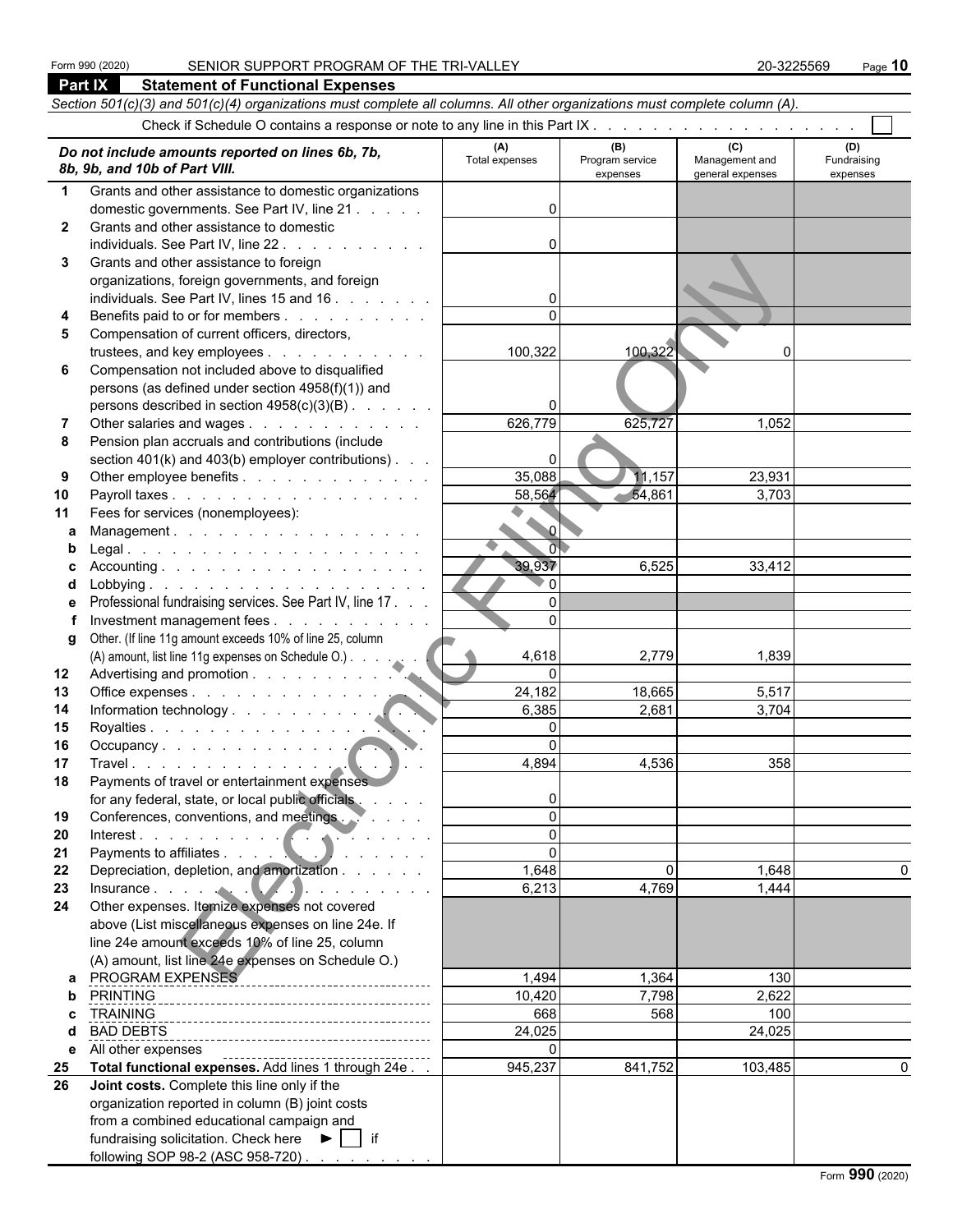| Form 990 (2020)         | SENIOR SUPPORT PROGRAM OF THE TRI-VALLEY                                                         |                   |                         | 20-3225569<br>Page 11 |
|-------------------------|--------------------------------------------------------------------------------------------------|-------------------|-------------------------|-----------------------|
| Part X                  | <b>Balance Sheet</b>                                                                             |                   |                         |                       |
|                         |                                                                                                  |                   |                         |                       |
|                         |                                                                                                  | (A)               |                         | (B)                   |
|                         |                                                                                                  | Beginning of year |                         | End of year           |
|                         |                                                                                                  | 323,325           | $\overline{1}$          | 139,119               |
| $\mathbf{2}$            | Savings and temporary cash investments                                                           | 293,656           | $\overline{2}$          | 728,897               |
| 3                       |                                                                                                  | $\overline{0}$    | $\mathbf{3}$            |                       |
| 4                       |                                                                                                  | 161,730           | $\overline{\mathbf{4}}$ | 170,124               |
| 5                       | Loans and other receivables from any current or former officer, director,                        |                   |                         |                       |
|                         | trustee, key employee, creator or founder, substantial contributor, or 35%                       |                   |                         |                       |
|                         | controlled entity or family member of any of these persons                                       | $\Omega$          | $\bullet$               |                       |
| 6                       | Loans and other receivables from other disqualified persons (as defined                          |                   |                         |                       |
|                         | under section $4958(f)(1)$ , and persons described in section $4958(c)(3)(B)$                    |                   | 6                       |                       |
| 7                       |                                                                                                  |                   | $\blacktriangledown$    |                       |
| Assets<br>-8            |                                                                                                  |                   | 8                       |                       |
| -9                      | Prepaid expenses and deferred charges                                                            | $\Omega$          | 9                       |                       |
| 10a                     | Land, buildings, and equipment: cost or                                                          |                   |                         |                       |
|                         | other basis. Complete Part VI of Schedule D<br>10a<br>44,973                                     |                   |                         |                       |
|                         | 25,162<br>10 <sub>b</sub><br>Less: accumulated depreciation<br>b                                 | 8,169 10c         |                         | 19,811                |
| 11                      | Investments—publicly traded securities                                                           | $\Omega$          | 11                      | O                     |
| 12                      | Investments—other securities. See Part IV, line 11.                                              | $\Omega$          | 12                      | $\Omega$              |
| 13                      |                                                                                                  | $\Omega$          | 13                      | $\Omega$              |
| 14                      |                                                                                                  | $\Omega$          | 14                      | $\Omega$              |
| 15                      |                                                                                                  | $\overline{0}$    | 15                      | $\Omega$              |
| 16                      | Other assets. See Part IV, line 11.<br>Total assets. Add lines 1 through 15 (must equal line 33) | 786,880           | 16                      | 1,057,951             |
| 17                      |                                                                                                  | 113,304           | 17                      | 97,765                |
| 18                      | Accounts payable and accrued expenses.                                                           | $\Omega$          | 18                      |                       |
| 19                      | Deferred revenue.                                                                                | $\Omega$          | 19                      |                       |
| 20                      |                                                                                                  | $\Omega$          | 20                      |                       |
| 21                      | Escrow or custodial account liability. Complete Part IV of Schedule D                            | $\overline{0}$    | 21                      |                       |
| 22                      | Loans and other payables to any current or former officer, director,                             |                   |                         |                       |
| Liabilities             | trustee, key employee, creator or founder, substantial contributor, or 35%                       |                   |                         |                       |
|                         | controlled entity or family member of any of these persons                                       | $\Omega$          | 22                      |                       |
| 23                      | Secured mortgages and notes payable to unrelated third parties                                   | $\Omega$          | 23                      |                       |
| 24                      | Unsecured notes and loans payable to unrelated third parties                                     | 221,200           | 24                      | 221,200               |
| 25                      | Other liabilities (including federal income tax, payables to related third                       |                   |                         |                       |
|                         | parties, and other liabilities not included on lines 17-24). Complete                            |                   |                         |                       |
|                         |                                                                                                  | $\Omega$          | 25                      | $\Omega$              |
| 26                      | Total liabilities. Add lines 17 through 25.                                                      | 334,504           | 26                      | 318,965               |
|                         | Organizations that follow FASB ASC 958, check here $\blacktriangleright$ $\mid$ X $\mid$         |                   |                         |                       |
|                         | and complete lines 27, 28, 32, and 33.                                                           |                   |                         |                       |
| 27                      |                                                                                                  | 452,376 27        |                         | 657,909               |
| or Fund Balances<br>28  |                                                                                                  | $\Omega$          | 28                      | 81,077                |
|                         | Organizations that do not follow FASB ASC 958, check here ▶                                      |                   |                         |                       |
|                         | and complete lines 29 through 33.                                                                |                   |                         |                       |
| 29                      | Capital stock or trust principal, or current funds                                               | $\Omega$          | 29                      |                       |
| 30                      | Paid-in or capital surplus, or land, building, or equipment fund                                 | ΩI                | 30                      |                       |
| 31                      | Retained earnings, endowment, accumulated income, or other funds                                 | $\Omega$          | 31                      |                       |
| 32                      |                                                                                                  | 452,376 32        |                         | 738,986               |
| <b>Net Assets</b><br>33 | Total liabilities and net assets/fund balances                                                   | 786,880 33        |                         | 1,057,951             |
|                         |                                                                                                  |                   |                         | Form 990 (2020)       |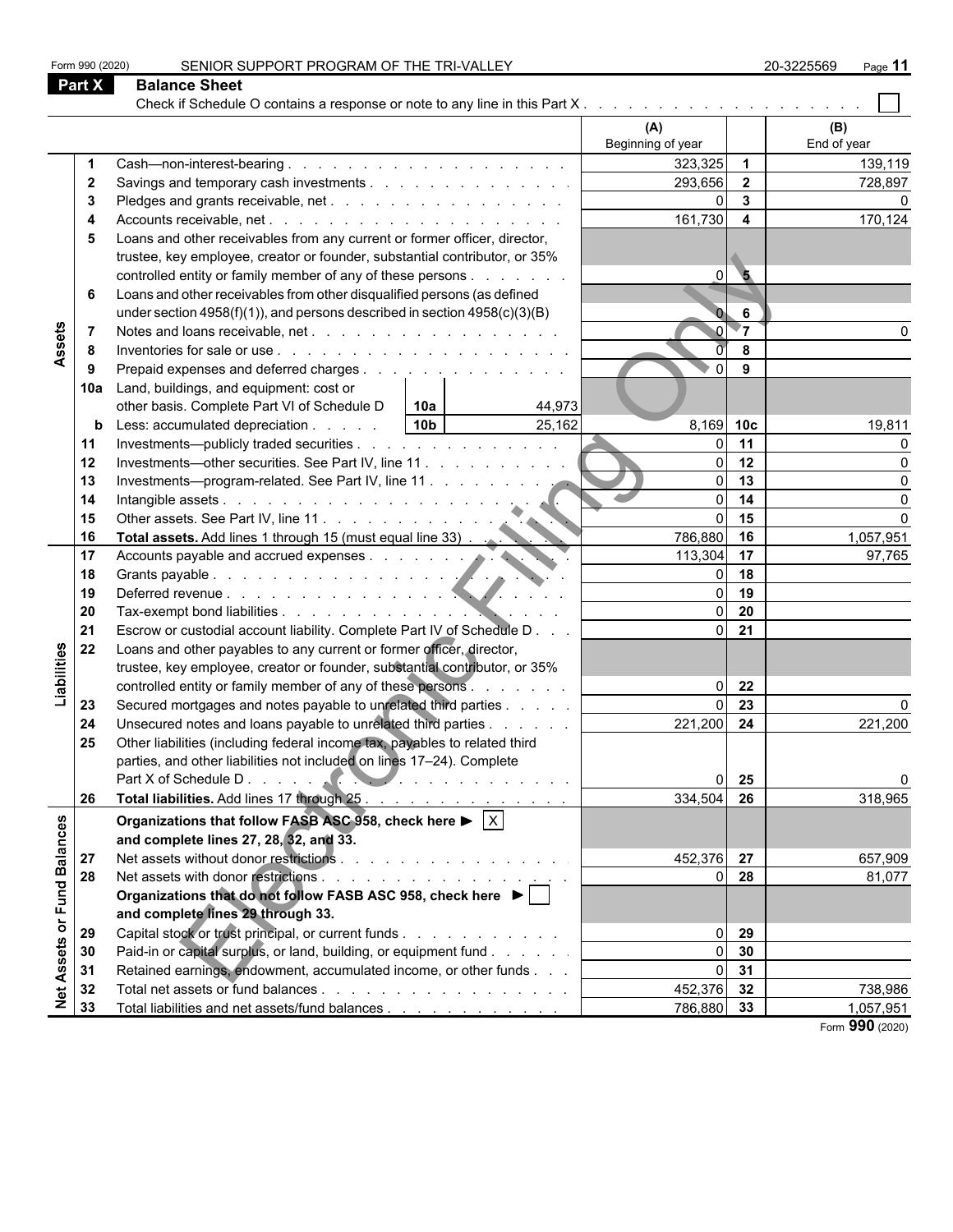|                | SENIOR SUPPORT PROGRAM OF THE TRI-VALLEY<br>Form 990 (2020)                                                                                                                                                                                                                    |                | 20-3225569     | Page 12                   |
|----------------|--------------------------------------------------------------------------------------------------------------------------------------------------------------------------------------------------------------------------------------------------------------------------------|----------------|----------------|---------------------------|
| <b>Part XI</b> | <b>Reconciliation of Net Assets</b>                                                                                                                                                                                                                                            |                |                |                           |
|                | Check if Schedule O contains a response or note to any line in this Part XI                                                                                                                                                                                                    |                |                |                           |
|                |                                                                                                                                                                                                                                                                                |                |                | 1,231,847                 |
|                |                                                                                                                                                                                                                                                                                | $\mathbf{2}$   |                | 945,237                   |
|                |                                                                                                                                                                                                                                                                                | $\mathbf{3}$   |                | 286,610                   |
|                | Net assets or fund balances at beginning of year (must equal Part X, line 32, column (A))                                                                                                                                                                                      | 4              |                | 452,376                   |
|                |                                                                                                                                                                                                                                                                                | 5              |                |                           |
|                |                                                                                                                                                                                                                                                                                | 6              |                |                           |
|                |                                                                                                                                                                                                                                                                                | $\overline{7}$ |                |                           |
| 8              |                                                                                                                                                                                                                                                                                | 8              |                |                           |
|                |                                                                                                                                                                                                                                                                                | 9              |                |                           |
| 10             | Net assets or fund balances at end of year. Combine lines 3 through 9 (must equal Part X, line 32,                                                                                                                                                                             |                |                |                           |
|                | column $(B)$ ).<br><u>A series of the contract of the contract of the contract of the contract of the contract of the contract of the contract of the contract of the contract of the contract of the contract of the contract of the contract of t</u>                        | 10             |                | 738,986                   |
|                | <b>Part XII</b> Financial Statements and Reporting                                                                                                                                                                                                                             |                |                |                           |
|                | Check if Schedule O contains a response or note to any line in this Part XII.                                                                                                                                                                                                  |                |                |                           |
|                |                                                                                                                                                                                                                                                                                |                |                | Yes<br>No                 |
|                | X Accrual<br>  Other<br>Accounting method used to prepare the Form 990:<br>Cash                                                                                                                                                                                                |                |                |                           |
|                | If the organization changed its method of accounting from a prior year or checked "Other," explain in<br>Schedule O.                                                                                                                                                           |                |                |                           |
| 2a             | Were the organization's financial statements compiled or reviewed by an independent accountant? .                                                                                                                                                                              |                | 2a             | X                         |
|                | If "Yes," check a box below to indicate whether the financial statements for the year were compiled or                                                                                                                                                                         |                |                |                           |
|                | reviewed on a separate basis, consolidated basis, or both:                                                                                                                                                                                                                     |                |                |                           |
|                | Separate basis<br>Consolidated basis<br>Both consolidated and separate basis                                                                                                                                                                                                   |                |                |                           |
|                | Were the organization's financial statements audited by an independent accountant? .                                                                                                                                                                                           |                | 2 <sub>b</sub> | $\boldsymbol{\mathsf{X}}$ |
|                | If "Yes," check a box below to indicate whether the financial statements for the year were audited on a                                                                                                                                                                        |                |                |                           |
|                | separate basis, consolidated basis, or both:                                                                                                                                                                                                                                   |                |                |                           |
|                | X Separate basis<br>Consolidated basis                                                                                                                                                                                                                                         |                |                |                           |
|                | Both consolidated and separate basis                                                                                                                                                                                                                                           |                |                |                           |
|                | If "Yes" to line 2a or 2b, does the organization have a committee that assumes responsibility for oversight of                                                                                                                                                                 |                |                |                           |
|                | the audit, review, or compilation of its financial statements and selection of an independent accountant? .                                                                                                                                                                    |                | 2c             | X                         |
|                | If the organization changed either its oversight process or selection process during the tax year, explain on<br>Schedule O.                                                                                                                                                   |                |                |                           |
|                | 3a  As a result of a federal award, was the organization required to undergo an audit or audits as set forth in                                                                                                                                                                |                |                |                           |
|                | the Single Audit Act and OMB Circular A-133?<br>the contract of the contract of the contract of the contract of the contract of the contract of the contract of the contract of the contract of the contract of the contract of the contract of the contract of the contract o |                | За             | $\mathsf{X}$              |
|                | If "Yes," did the organization undergo the required audit or audits? If the organization did not undergo the                                                                                                                                                                   |                |                |                           |
|                | required audit or audits, explain why on Schedule O and describe any steps taken to undergo such audits                                                                                                                                                                        |                | 3 <sub>b</sub> |                           |
|                |                                                                                                                                                                                                                                                                                |                |                | Form 990 (2020)           |
|                |                                                                                                                                                                                                                                                                                |                |                |                           |
|                |                                                                                                                                                                                                                                                                                |                |                |                           |
|                |                                                                                                                                                                                                                                                                                |                |                |                           |
|                |                                                                                                                                                                                                                                                                                |                |                |                           |
|                |                                                                                                                                                                                                                                                                                |                |                |                           |
|                |                                                                                                                                                                                                                                                                                |                |                |                           |
|                | 150                                                                                                                                                                                                                                                                            |                |                |                           |
|                |                                                                                                                                                                                                                                                                                |                |                |                           |
|                |                                                                                                                                                                                                                                                                                |                |                |                           |
|                |                                                                                                                                                                                                                                                                                |                |                |                           |
|                |                                                                                                                                                                                                                                                                                |                |                |                           |
|                |                                                                                                                                                                                                                                                                                |                |                |                           |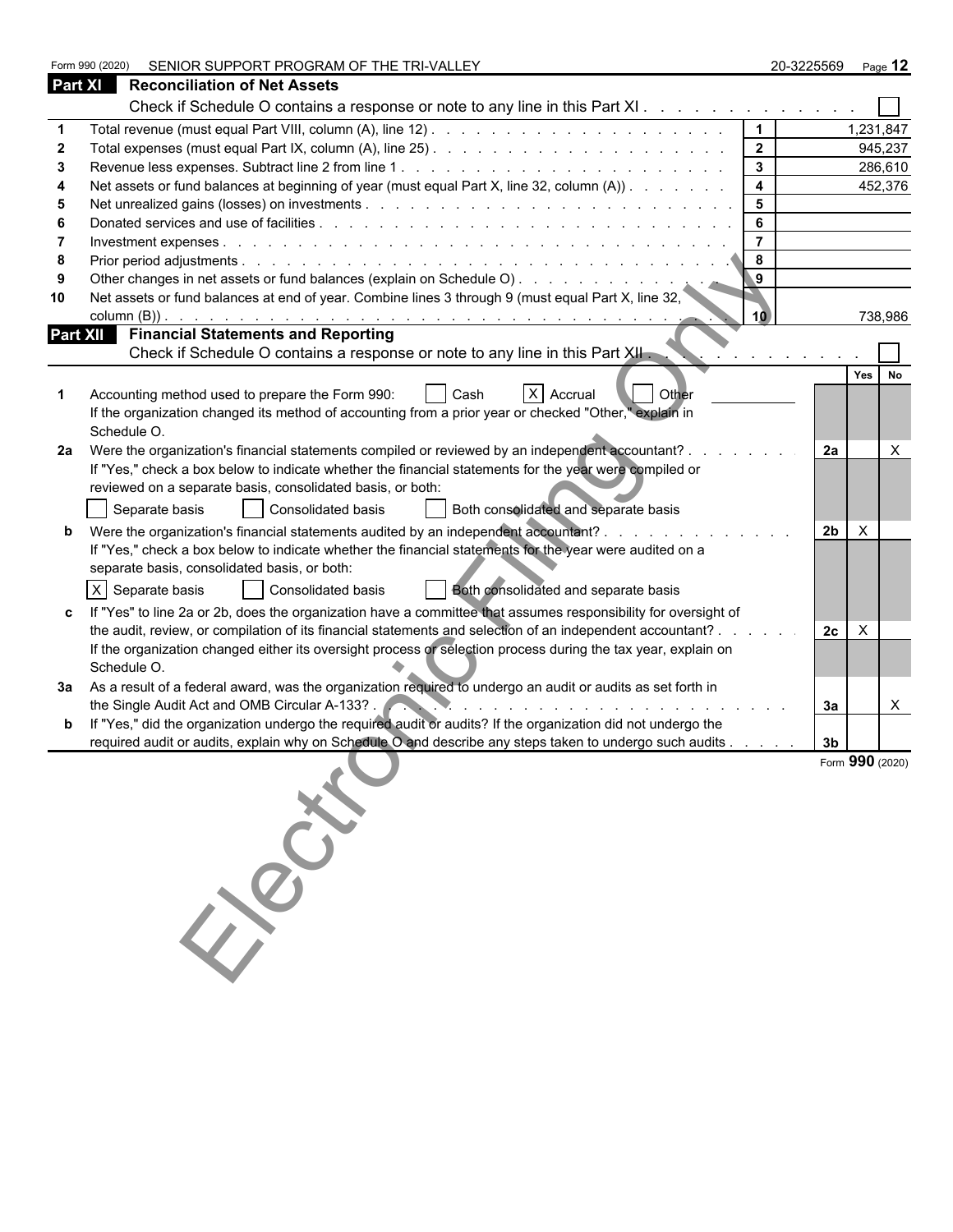| <b>SCHEDULE A</b> |                      |
|-------------------|----------------------|
|                   | (Form 990 or 990-EZ) |

## **SCHEDULE A Public Charity Status and Public Support** MAD NO. 1545-0047

|                | (Form 990 or 990-EZ)                               | <b>I abily Vilarity Otatus and I abily Oupport</b>                                                                                                                                                                                                                       |                                                                                      |                                                                                                                                                                                                                                                                |                                                                                                                 |                          |                                       |                       |  |  |  |
|----------------|----------------------------------------------------|--------------------------------------------------------------------------------------------------------------------------------------------------------------------------------------------------------------------------------------------------------------------------|--------------------------------------------------------------------------------------|----------------------------------------------------------------------------------------------------------------------------------------------------------------------------------------------------------------------------------------------------------------|-----------------------------------------------------------------------------------------------------------------|--------------------------|---------------------------------------|-----------------------|--|--|--|
|                |                                                    |                                                                                                                                                                                                                                                                          |                                                                                      | Complete if the organization is a section 501(c)(3) organization or a section 4947(a)(1) nonexempt charitable trust.                                                                                                                                           |                                                                                                                 |                          |                                       | <b>2020</b>           |  |  |  |
|                | Department of the Treasury                         |                                                                                                                                                                                                                                                                          |                                                                                      | Attach to Form 990 or Form 990-EZ.                                                                                                                                                                                                                             |                                                                                                                 |                          |                                       | <b>Open to Public</b> |  |  |  |
|                | ▶<br>Internal Revenue Service                      |                                                                                                                                                                                                                                                                          |                                                                                      | Go to www.irs.gov/Form990 for instructions and the latest information.                                                                                                                                                                                         |                                                                                                                 | Inspection               |                                       |                       |  |  |  |
|                | Name of the organization                           |                                                                                                                                                                                                                                                                          |                                                                                      |                                                                                                                                                                                                                                                                |                                                                                                                 |                          | <b>Employer identification number</b> |                       |  |  |  |
|                | SENIOR SUPPORT PROGRAM OF THE TRI-VALLEY<br>Part I |                                                                                                                                                                                                                                                                          |                                                                                      | Reason for Public Charity Status. (All organizations must complete this part.) See instructions.                                                                                                                                                               |                                                                                                                 |                          |                                       | 20-3225569            |  |  |  |
|                |                                                    |                                                                                                                                                                                                                                                                          |                                                                                      | The organization is not a private foundation because it is: (For lines 1 through 12, check only one box.)                                                                                                                                                      |                                                                                                                 |                          |                                       |                       |  |  |  |
| 1              |                                                    |                                                                                                                                                                                                                                                                          |                                                                                      | A church, convention of churches, or association of churches described in section 170(b)(1)(A)(i).                                                                                                                                                             |                                                                                                                 |                          |                                       |                       |  |  |  |
| 2              |                                                    |                                                                                                                                                                                                                                                                          |                                                                                      | A school described in section 170(b)(1)(A)(ii). (Attach Schedule E (Form 990 or 990-EZ).)                                                                                                                                                                      |                                                                                                                 |                          |                                       |                       |  |  |  |
| 3              |                                                    |                                                                                                                                                                                                                                                                          |                                                                                      | A hospital or a cooperative hospital service organization described in section 170(b)(1)(A)(iii).                                                                                                                                                              |                                                                                                                 |                          |                                       |                       |  |  |  |
| 4              |                                                    |                                                                                                                                                                                                                                                                          |                                                                                      | A medical research organization operated in conjunction with a hospital described in section 170(b)(1)(A)(iii). Enter the                                                                                                                                      |                                                                                                                 |                          |                                       |                       |  |  |  |
|                |                                                    | hospital's name, city, and state:                                                                                                                                                                                                                                        |                                                                                      |                                                                                                                                                                                                                                                                |                                                                                                                 |                          |                                       |                       |  |  |  |
| 5              |                                                    | An organization operated for the benefit of a college or university owned or operated by a governmental unit described in<br>section 170(b)(1)(A)(iv). (Complete Part II.)                                                                                               |                                                                                      |                                                                                                                                                                                                                                                                |                                                                                                                 |                          |                                       |                       |  |  |  |
| 6              |                                                    |                                                                                                                                                                                                                                                                          |                                                                                      | A federal, state, or local government or governmental unit described in section 170(b)(1)(A)(v).                                                                                                                                                               |                                                                                                                 |                          |                                       |                       |  |  |  |
| $\overline{7}$ | $\mathsf{I}\mathsf{X}$                             |                                                                                                                                                                                                                                                                          | described in section 170(b)(1)(A)(vi). (Complete Part II.)                           | An organization that normally receives a substantial part of its support from a governmental unit or from the general public                                                                                                                                   |                                                                                                                 |                          |                                       |                       |  |  |  |
| 8              |                                                    |                                                                                                                                                                                                                                                                          |                                                                                      | A community trust described in section 170(b)(1)(A)(vi). (Complete Part II.)                                                                                                                                                                                   |                                                                                                                 |                          |                                       |                       |  |  |  |
| 9              |                                                    |                                                                                                                                                                                                                                                                          |                                                                                      | An agricultural research organization described in section 170(b)(1)(A)(ix) operated in conjunction with a land-grant college                                                                                                                                  |                                                                                                                 |                          |                                       |                       |  |  |  |
|                | university:                                        |                                                                                                                                                                                                                                                                          |                                                                                      | or university or a non-land-grant college of agriculture (see instructions). Enter the name, city, and state of the college or                                                                                                                                 |                                                                                                                 |                          |                                       |                       |  |  |  |
| 10             |                                                    | umversity.<br>An organization that normally receives: (1) more than 33 1/3% of its support from contributions, membership fees, and gross<br>receipts from activities related to its exempt functions—subject to certain exceptions, and (2) no more than 33 1/3% of its |                                                                                      |                                                                                                                                                                                                                                                                |                                                                                                                 |                          |                                       |                       |  |  |  |
|                |                                                    |                                                                                                                                                                                                                                                                          |                                                                                      | support from gross investment income and unrelated business taxable income (less section 511 tax) from businesses                                                                                                                                              |                                                                                                                 |                          |                                       |                       |  |  |  |
|                |                                                    |                                                                                                                                                                                                                                                                          |                                                                                      | acquired by the organization after June 30, 1975. See section 509(a)(2). (Complete Part III.)                                                                                                                                                                  |                                                                                                                 |                          |                                       |                       |  |  |  |
| 11             |                                                    |                                                                                                                                                                                                                                                                          |                                                                                      | An organization organized and operated exclusively to test for public safety. See section 509(a)(4).                                                                                                                                                           |                                                                                                                 |                          |                                       |                       |  |  |  |
| 12             |                                                    |                                                                                                                                                                                                                                                                          |                                                                                      | An organization organized and operated exclusively for the benefit of, to perform the functions of, or to carry out the purposes                                                                                                                               |                                                                                                                 |                          |                                       |                       |  |  |  |
|                |                                                    |                                                                                                                                                                                                                                                                          |                                                                                      | of one or more publicly supported organizations described in section 509(a)(1) or section 509(a)(2). See section 509(a)(3).<br>Check the box in lines 12a through 12d that describes the type of supporting organization and complete lines 12e, 12f, and 12g. |                                                                                                                 |                          |                                       |                       |  |  |  |
|                |                                                    |                                                                                                                                                                                                                                                                          |                                                                                      | Type I. A supporting organization operated, supervised, or controlled by its supported organization(s), typically by giving                                                                                                                                    |                                                                                                                 |                          |                                       |                       |  |  |  |
| а              |                                                    |                                                                                                                                                                                                                                                                          | organization. You must complete Part IV, Sections A and B.                           | the supported organization(s) the power to regularly appoint or elect a majority of the directors or trustees of the supporting                                                                                                                                |                                                                                                                 |                          |                                       |                       |  |  |  |
|                | b                                                  |                                                                                                                                                                                                                                                                          |                                                                                      | Type II. A supporting organization supervised or controlled in connection with its supported organization(s), by having                                                                                                                                        |                                                                                                                 |                          |                                       |                       |  |  |  |
|                |                                                    |                                                                                                                                                                                                                                                                          |                                                                                      | control or management of the supporting organization vested in the same persons that control or manage the supported                                                                                                                                           |                                                                                                                 |                          |                                       |                       |  |  |  |
| c              |                                                    |                                                                                                                                                                                                                                                                          | organization(s). You must complete Part IV, Sections A and C.                        |                                                                                                                                                                                                                                                                |                                                                                                                 |                          |                                       |                       |  |  |  |
|                |                                                    |                                                                                                                                                                                                                                                                          |                                                                                      | Type III functionally integrated. A supporting organization operated in connection with, and functionally integrated with,<br>its supported organization(s) (see instructions). You must complete Part IV, Sections A, D, and E.                               |                                                                                                                 |                          |                                       |                       |  |  |  |
|                | d                                                  |                                                                                                                                                                                                                                                                          |                                                                                      | Type III non-functionally integrated. A supporting organization operated in connection with its supported organization(s)                                                                                                                                      |                                                                                                                 |                          |                                       |                       |  |  |  |
|                |                                                    |                                                                                                                                                                                                                                                                          |                                                                                      | that is not functionally integrated. The organization generally must satisfy a distribution requirement and an attentiveness<br>requirement (see instructions). You must complete Part IV, Sections A and D, and Part V.                                       |                                                                                                                 |                          |                                       |                       |  |  |  |
| e              |                                                    |                                                                                                                                                                                                                                                                          |                                                                                      | Check this box if the organization received a written determination from the IRS that it is a Type I, Type II, Type III                                                                                                                                        |                                                                                                                 |                          |                                       |                       |  |  |  |
|                |                                                    |                                                                                                                                                                                                                                                                          |                                                                                      | functionally integrated, or Type III non-functionally integrated supporting organization.                                                                                                                                                                      |                                                                                                                 |                          |                                       |                       |  |  |  |
| f              |                                                    |                                                                                                                                                                                                                                                                          | Enter the number of supported organizations                                          |                                                                                                                                                                                                                                                                | the contract of the contract of the contract of the contract of the contract of the contract of the contract of |                          |                                       | $\overline{0}$        |  |  |  |
|                | (i) Name of supported organization                 |                                                                                                                                                                                                                                                                          | Provide the following information about the supported organization(s).<br>$(ii)$ EIN | (iii) Type of organization                                                                                                                                                                                                                                     | (iv) Is the organization                                                                                        |                          | (v) Amount of monetary                | (vi) Amount of        |  |  |  |
|                |                                                    |                                                                                                                                                                                                                                                                          |                                                                                      | (described on lines 1-10                                                                                                                                                                                                                                       |                                                                                                                 | listed in your governing | support (see                          | other support (see    |  |  |  |
|                |                                                    |                                                                                                                                                                                                                                                                          |                                                                                      | above (see instructions))                                                                                                                                                                                                                                      |                                                                                                                 | document?                | instructions)                         | instructions)         |  |  |  |
|                |                                                    |                                                                                                                                                                                                                                                                          |                                                                                      |                                                                                                                                                                                                                                                                | <b>Yes</b>                                                                                                      | No                       |                                       |                       |  |  |  |
| (A)            |                                                    |                                                                                                                                                                                                                                                                          |                                                                                      |                                                                                                                                                                                                                                                                |                                                                                                                 |                          |                                       |                       |  |  |  |
| (B)            |                                                    |                                                                                                                                                                                                                                                                          |                                                                                      |                                                                                                                                                                                                                                                                |                                                                                                                 |                          |                                       |                       |  |  |  |
| (C)            |                                                    |                                                                                                                                                                                                                                                                          |                                                                                      |                                                                                                                                                                                                                                                                |                                                                                                                 |                          |                                       |                       |  |  |  |
| (D)            |                                                    |                                                                                                                                                                                                                                                                          |                                                                                      |                                                                                                                                                                                                                                                                |                                                                                                                 |                          |                                       |                       |  |  |  |
|                |                                                    |                                                                                                                                                                                                                                                                          |                                                                                      |                                                                                                                                                                                                                                                                |                                                                                                                 |                          |                                       |                       |  |  |  |
| (E)            |                                                    |                                                                                                                                                                                                                                                                          |                                                                                      |                                                                                                                                                                                                                                                                |                                                                                                                 |                          |                                       |                       |  |  |  |

**Total** 0 0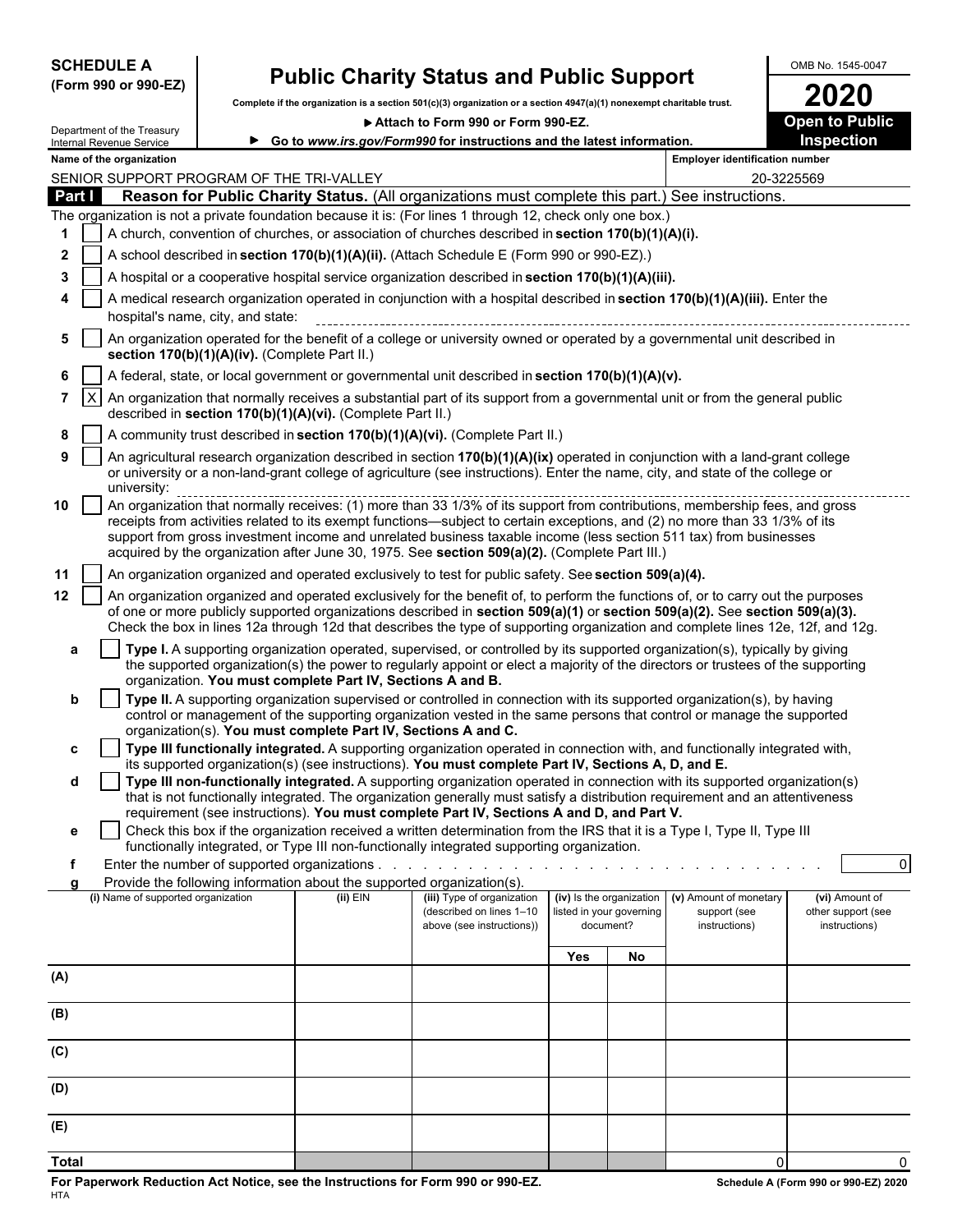| Schedule<br>12020<br>$.380$ or 990 $-$<br>$\Lambda$ (Form 990). | SENIOR SUPPORT PROGRAM OF THE TRI-VALLEY | -3225569<br>ne. | Page . |
|-----------------------------------------------------------------|------------------------------------------|-----------------|--------|
|-----------------------------------------------------------------|------------------------------------------|-----------------|--------|

**Part II Support Schedule for Organizations Described in Sections 170(b)(1)(A)(iv) and 170(b)(1)(A)(vi)** (Complete only if you checked the box on line 5, 7, or 8 of Part I or if the organization failed to qualify under Part III. If the organization fails to qualify under the tests listed below, please complete Part III.)

| <b>Section A. Public Support</b> |                                                                                                                                                                                                                                                  |           |           |            |            |           |                                |  |  |  |  |
|----------------------------------|--------------------------------------------------------------------------------------------------------------------------------------------------------------------------------------------------------------------------------------------------|-----------|-----------|------------|------------|-----------|--------------------------------|--|--|--|--|
|                                  | Calendar year (or fiscal year beginning in)<br>▶                                                                                                                                                                                                 | (a) 2016  | (b) 2017  | $(c)$ 2018 | $(d)$ 2019 | (e) 2020  | (f) Total                      |  |  |  |  |
| $\mathbf 1$                      | Gifts, grants, contributions, and                                                                                                                                                                                                                |           |           |            |            |           |                                |  |  |  |  |
|                                  | membership fees received. (Do not                                                                                                                                                                                                                |           |           |            |            |           |                                |  |  |  |  |
|                                  | include any "unusual grants.")                                                                                                                                                                                                                   | 1,030,876 | 1,199,889 | 1,063,153  | 1,002,764  | 1,010,277 | 5,306,959                      |  |  |  |  |
| $\mathbf{2}$                     | Tax revenues levied for the                                                                                                                                                                                                                      |           |           |            |            |           |                                |  |  |  |  |
|                                  | organization's benefit and either paid                                                                                                                                                                                                           |           |           |            |            |           |                                |  |  |  |  |
|                                  | to or expended on its behalf                                                                                                                                                                                                                     |           |           |            |            |           | 0                              |  |  |  |  |
| 3                                | The value of services or facilities                                                                                                                                                                                                              |           |           |            |            |           |                                |  |  |  |  |
|                                  | furnished by a governmental unit to the                                                                                                                                                                                                          |           |           |            |            |           |                                |  |  |  |  |
|                                  | organization without charge                                                                                                                                                                                                                      |           |           |            |            |           |                                |  |  |  |  |
| 4                                | Total. Add lines 1 through 3                                                                                                                                                                                                                     | 1,030,876 | 1,199,889 | 1,063,153  | 1,002,764  | 1,010,277 | 5,306,959                      |  |  |  |  |
| 5                                | The portion of total contributions by                                                                                                                                                                                                            |           |           |            |            |           |                                |  |  |  |  |
|                                  | each person (other than a                                                                                                                                                                                                                        |           |           |            |            |           |                                |  |  |  |  |
|                                  | governmental unit or publicly                                                                                                                                                                                                                    |           |           |            |            |           |                                |  |  |  |  |
|                                  | supported organization) included on<br>line 1 that exceeds 2% of the amount                                                                                                                                                                      |           |           |            |            |           |                                |  |  |  |  |
|                                  | shown on line 11, column $(f)$ .                                                                                                                                                                                                                 |           |           |            |            |           |                                |  |  |  |  |
|                                  |                                                                                                                                                                                                                                                  |           |           |            |            |           | 5,306,959                      |  |  |  |  |
| 6                                | Public support. Subtract line 5 from line 4<br><b>Section B. Total Support</b>                                                                                                                                                                   |           |           |            |            |           |                                |  |  |  |  |
|                                  | Calendar year (or fiscal year beginning in)<br>▶                                                                                                                                                                                                 | (a) 2016  | (b) 2017  | $(c)$ 2018 | $(d)$ 2019 | (e) 2020  | (f) Total                      |  |  |  |  |
| 7                                | Amounts from line 4.                                                                                                                                                                                                                             | 1,030,876 | 1,199,889 | 1,063,153  | 1,002,764  | 1,010,277 | 5,306,959                      |  |  |  |  |
| 8                                | Gross income from interest, dividends,                                                                                                                                                                                                           |           |           |            |            |           |                                |  |  |  |  |
|                                  | payments received on securities loans,                                                                                                                                                                                                           |           |           |            |            |           |                                |  |  |  |  |
|                                  | rents, royalties, and income from                                                                                                                                                                                                                |           |           |            |            |           |                                |  |  |  |  |
|                                  |                                                                                                                                                                                                                                                  |           |           | 124        | 123        | 222       | 471                            |  |  |  |  |
| 9                                | Net income from unrelated business                                                                                                                                                                                                               |           |           |            |            |           |                                |  |  |  |  |
|                                  | activities, whether or not the business is                                                                                                                                                                                                       |           |           |            |            |           |                                |  |  |  |  |
|                                  | regularly carried on                                                                                                                                                                                                                             |           |           |            |            |           | 0                              |  |  |  |  |
| 10                               | Other income. Do not include gain or                                                                                                                                                                                                             |           |           |            |            |           |                                |  |  |  |  |
|                                  | loss from the sale of capital assets                                                                                                                                                                                                             |           |           |            |            |           |                                |  |  |  |  |
|                                  | (Explain in Part VI.).                                                                                                                                                                                                                           | 11,402    | 50,456    | 35,826     |            | 221,348   | 319,032                        |  |  |  |  |
| 11                               | Total support. Add lines 7 through 10.                                                                                                                                                                                                           |           |           |            |            |           | 5,626,462                      |  |  |  |  |
| 12                               | Gross receipts from related activities, etc. (see instructions).                                                                                                                                                                                 |           |           |            |            | 12        |                                |  |  |  |  |
| 13                               | First 5 years. If the Form 990 is for the organization's first, second, third, fourth, or fifth tax year as a section 501(c)(3)                                                                                                                  |           |           |            |            |           |                                |  |  |  |  |
|                                  |                                                                                                                                                                                                                                                  |           |           |            |            |           |                                |  |  |  |  |
|                                  | <b>Section C. Computation of Public Support Percentage</b>                                                                                                                                                                                       |           |           |            |            |           |                                |  |  |  |  |
| 14                               | Public support percentage for 2020 (line 6, column (f), divided by line 11, column (f))                                                                                                                                                          |           |           |            |            | 14<br>15  | 94.32%                         |  |  |  |  |
| 15                               |                                                                                                                                                                                                                                                  |           |           |            |            |           | 98.16%                         |  |  |  |  |
|                                  | 16a 33 1/3% support test-2020. If the organization did not check the box on line 13, and line 14 is 33 1/3% or more, check this box                                                                                                              |           |           |            |            |           | $\blacktriangleright$ $\mid$ X |  |  |  |  |
|                                  |                                                                                                                                                                                                                                                  |           |           |            |            |           |                                |  |  |  |  |
|                                  | <b>b</b> 33 1/3% support test-2019. If the organization did not check a box on line 13 or 16a, and line 15 is 33 1/3% or more, check this<br>box and <b>stop here.</b> The organization qualifies as a publicly supported organization.          |           |           |            |            |           | $\blacktriangleright$ $\vdash$ |  |  |  |  |
|                                  |                                                                                                                                                                                                                                                  |           |           |            |            |           |                                |  |  |  |  |
|                                  | 17a 10%-facts-and-circumstances test—2020. If the organization did not check a box on line 13, 16a, or 16b, and line 14<br>10% or more, and if the organization meets the facts-and-circumstances test, check this box and stop here. Explain in |           |           |            |            |           |                                |  |  |  |  |
|                                  | Part VI how the organization meets the facts-and-circumstances test. The organization qualifies as a publicly supported                                                                                                                          |           |           |            |            |           |                                |  |  |  |  |
|                                  |                                                                                                                                                                                                                                                  |           |           |            |            |           |                                |  |  |  |  |
|                                  | <b>b 10%-facts-and-circumstances test-2019.</b> If the organization did not check a box on line 13, 16a, 16b, or 17a, and line                                                                                                                   |           |           |            |            |           |                                |  |  |  |  |
|                                  | 15 is 10% or more, and if the organization meets the facts-and-circumstances test, check this box and stop here. Explain                                                                                                                         |           |           |            |            |           |                                |  |  |  |  |
|                                  | in Part VI how the organization meets the facts-and-circumstances test. The organization qualifies as a publicly supported                                                                                                                       |           |           |            |            |           |                                |  |  |  |  |
|                                  |                                                                                                                                                                                                                                                  |           |           |            |            |           | ▶│                             |  |  |  |  |
| 18                               | Private foundation. If the organization did not check a box on line 13, 16a, 16b, 17a, or 17b, check this box and see                                                                                                                            |           |           |            |            |           |                                |  |  |  |  |
|                                  |                                                                                                                                                                                                                                                  |           |           |            |            |           |                                |  |  |  |  |

**Schedule A (Form 990 or 990-EZ) 2020**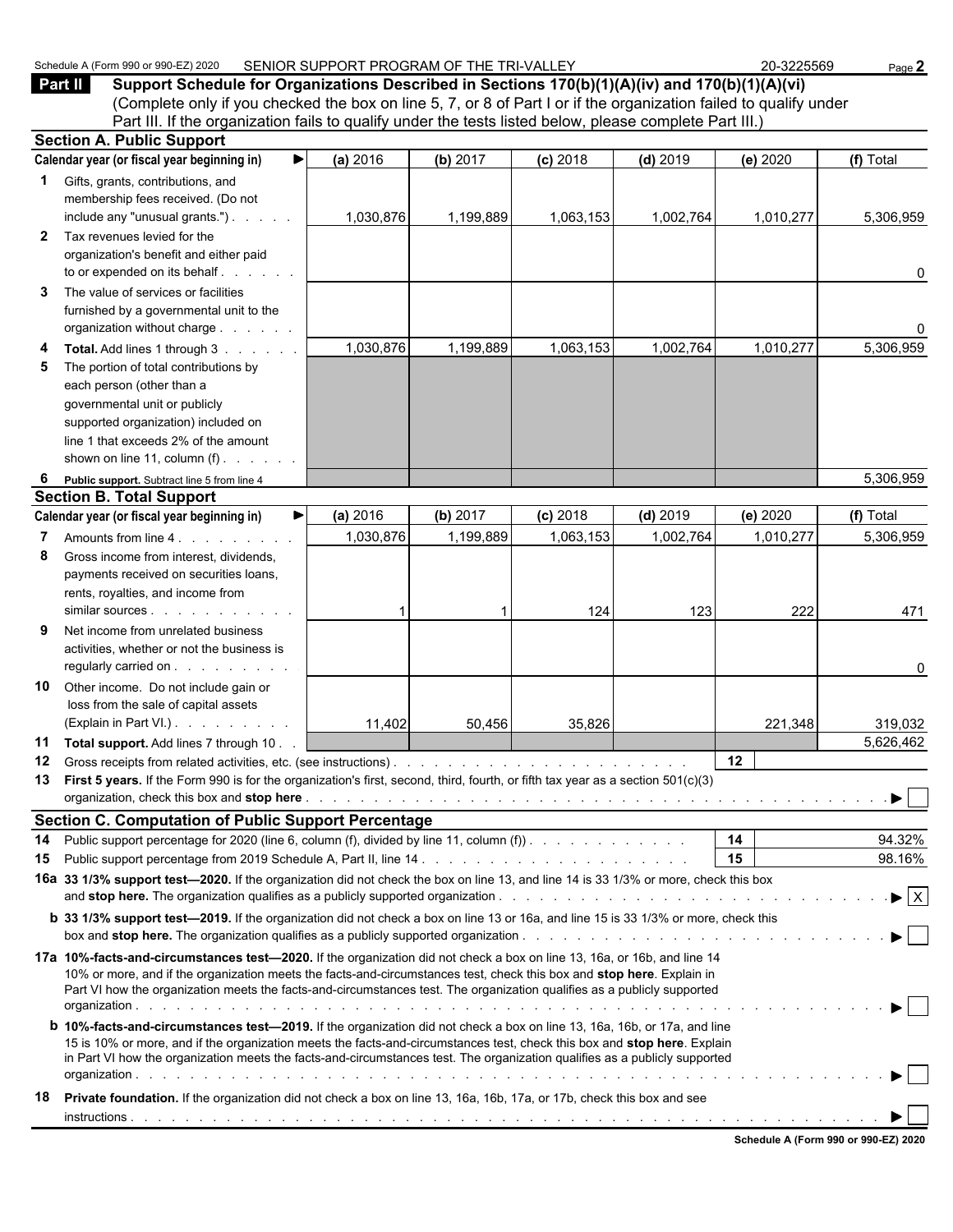| <sub>1</sub> 2020<br>Schedule<br><b>PAU OF GOOD</b><br>. ⊢orm QQ∩<br>$\cdots$<br>$\cdot$ , $\cdot$ . Other $\cdot$ | SENIOR SUPPORT PROGRAM OF THE<br>$\sim$ $\sim$<br>ורז<br>ьv<br>'RI-VAL<br>-- | -3225569<br>nr | Page |
|--------------------------------------------------------------------------------------------------------------------|------------------------------------------------------------------------------|----------------|------|
|                                                                                                                    |                                                                              |                |      |

**Part III Support Schedule for Organizations Described in Section 509(a)(2)** (Complete only if you checked the box on line 10 of Part I or if the organization failed to qualify under Part II. If the organization fails to qualify under the tests listed below, please complete Part II.)

|    | <b>Section A. Public Support</b>                                                                                                       |          |                      |            |              |          |                              |
|----|----------------------------------------------------------------------------------------------------------------------------------------|----------|----------------------|------------|--------------|----------|------------------------------|
|    | Calendar year (or fiscal year beginning in)                                                                                            | (a) 2016 | (b) 2017             | $(c)$ 2018 | $(d)$ 2019   | (e) 2020 | (f) Total                    |
|    | <b>1</b> Gifts, grants, contributions, and membership fees                                                                             |          |                      |            |              |          |                              |
|    | received. (Do not include any "unusual grants.")                                                                                       |          |                      |            |              |          | 0                            |
| 2  | Gross receipts from admissions, merchandise<br>sold or services performed, or facilities                                               |          |                      |            |              |          |                              |
|    | furnished in any activity that is related to the                                                                                       |          |                      |            |              |          |                              |
|    | organization's tax-exempt purpose                                                                                                      |          |                      |            |              |          | 0                            |
| 3  | Gross receipts from activities that are not an                                                                                         |          |                      |            |              |          |                              |
|    | unrelated trade or business under section 513.                                                                                         |          |                      |            |              |          | 0                            |
| 4  | Tax revenues levied for the                                                                                                            |          |                      |            |              |          |                              |
|    | organization's benefit and either paid to                                                                                              |          |                      |            |              |          |                              |
|    | or expended on its behalf.                                                                                                             |          |                      |            |              |          | 0                            |
| 5  | The value of services or facilities                                                                                                    |          |                      |            |              |          |                              |
|    | furnished by a governmental unit to the<br>organization without charge                                                                 |          |                      |            |              |          |                              |
|    | <b>Total.</b> Add lines 1 through 5.                                                                                                   |          | $\Omega$<br>$\Omega$ | $\Omega$   | $\mathbf{0}$ | 0        | $\Omega$                     |
| 6  | 7a Amounts included on lines 1, 2, and 3                                                                                               |          |                      |            |              |          |                              |
|    | received from disqualified persons                                                                                                     |          |                      |            |              |          | 0                            |
|    | <b>b</b> Amounts included on lines 2 and 3                                                                                             |          |                      |            |              |          |                              |
|    | received from other than disqualified                                                                                                  |          |                      |            |              |          |                              |
|    | persons that exceed the greater of \$5,000                                                                                             |          |                      |            |              |          |                              |
|    | or 1% of the amount on line 13 for the year                                                                                            |          |                      |            |              |          |                              |
|    | c Add lines $7a$ and $7b$ . $\ldots$ $\ldots$                                                                                          |          | $\Omega$<br>$\Omega$ | $\Omega$   | $\mathbf{0}$ | 0        | $\Omega$                     |
| 8  | Public support (Subtract line 7c from                                                                                                  |          |                      |            |              |          |                              |
|    | $line 6.)$ . <u>.</u>                                                                                                                  |          |                      |            |              |          | n                            |
|    | <b>Section B. Total Support</b>                                                                                                        |          |                      |            |              |          |                              |
|    | Calendar year (or fiscal year beginning in)<br>▶                                                                                       | (a) 2016 | (b) 2017             | $(c)$ 2018 | $(d)$ 2019   | (e) 2020 | (f) Total                    |
| 9. | Amounts from line 6.                                                                                                                   |          | $\Omega$<br>$\Omega$ | $\Omega$   | $\mathbf{0}$ | $\Omega$ | 0                            |
|    | <b>10a</b> Gross income from interest, dividends,                                                                                      |          |                      |            |              |          |                              |
|    | payments received on securities loans, rents,                                                                                          |          |                      |            |              |          |                              |
|    | royalties, and income from similar sources.                                                                                            |          |                      |            |              |          | 0                            |
|    | <b>b</b> Unrelated business taxable income (less                                                                                       |          |                      |            |              |          |                              |
|    | section 511 taxes) from businesses                                                                                                     |          |                      |            |              |          | 0                            |
|    | acquired after June 30, 1975<br>c Add lines 10a and 10b.                                                                               |          | $\Omega$<br>$\Omega$ | $\Omega$   | 0            | 0        | $\Omega$                     |
| 11 | Net income from unrelated business                                                                                                     |          |                      |            |              |          |                              |
|    | activities not included in line 10b, whether                                                                                           |          |                      |            |              |          |                              |
|    | or not the business is regularly carried on.                                                                                           |          |                      |            |              |          |                              |
|    | 12 Other income. Do not include gain or                                                                                                |          |                      |            |              |          |                              |
|    | loss from the sale of capital assets                                                                                                   |          |                      |            |              |          |                              |
|    | (Explain in Part VI.).                                                                                                                 |          |                      |            |              |          | 0                            |
|    | 13 Total support. (Add lines 9, 10c, 11,                                                                                               |          |                      |            |              |          |                              |
|    | and $12.$ ). 0                                                                                                                         |          | $\mathbf{0}$         |            | 0            | 0        | 0                            |
|    | 14 First 5 years. If the Form 990 is for the organization's first, second, third, fourth, or fifth tax year as a section 501(c)(3)     |          |                      |            |              |          |                              |
|    |                                                                                                                                        |          |                      |            |              |          |                              |
|    | <b>Section C. Computation of Public Support Percentage</b>                                                                             |          |                      |            |              |          |                              |
|    | 15 Public support percentage for 2020 (line 8, column (f), divided by line 13, column (f)).                                            |          |                      |            |              | 15       | 0.00%                        |
|    |                                                                                                                                        |          |                      |            |              | 16       | 0.00%                        |
|    | Section D. Computation of Investment Income Percentage                                                                                 |          |                      |            |              |          |                              |
| 17 | Investment income percentage for 2020 (line 10c, column (f), divided by line 13, column (f)).                                          |          |                      |            |              | 17       | 0.00%                        |
| 18 |                                                                                                                                        |          |                      |            |              | 18       | 0.00%                        |
|    | 19a 33 1/3% support tests-2020. If the organization did not check the box on line 14, and line 15 is more than 33 1/3%, and line 17 is |          |                      |            |              |          | $\blacktriangleright$ $\Box$ |
|    | b 33 1/3% support tests—2019. If the organization did not check a box on line 14 or line 19a, and line 16 is more than 33 1/3%, and    |          |                      |            |              |          |                              |
|    | line 18 is not more than 33 1/3%, check this box and stop here. The organization qualifies as a publicly supported organization        |          |                      |            |              |          |                              |
|    | 20 Private foundation. If the organization did not check a box on line 14, 19a, or 19b, check this box and see instructions.           |          |                      |            |              |          |                              |
|    |                                                                                                                                        |          |                      |            |              |          |                              |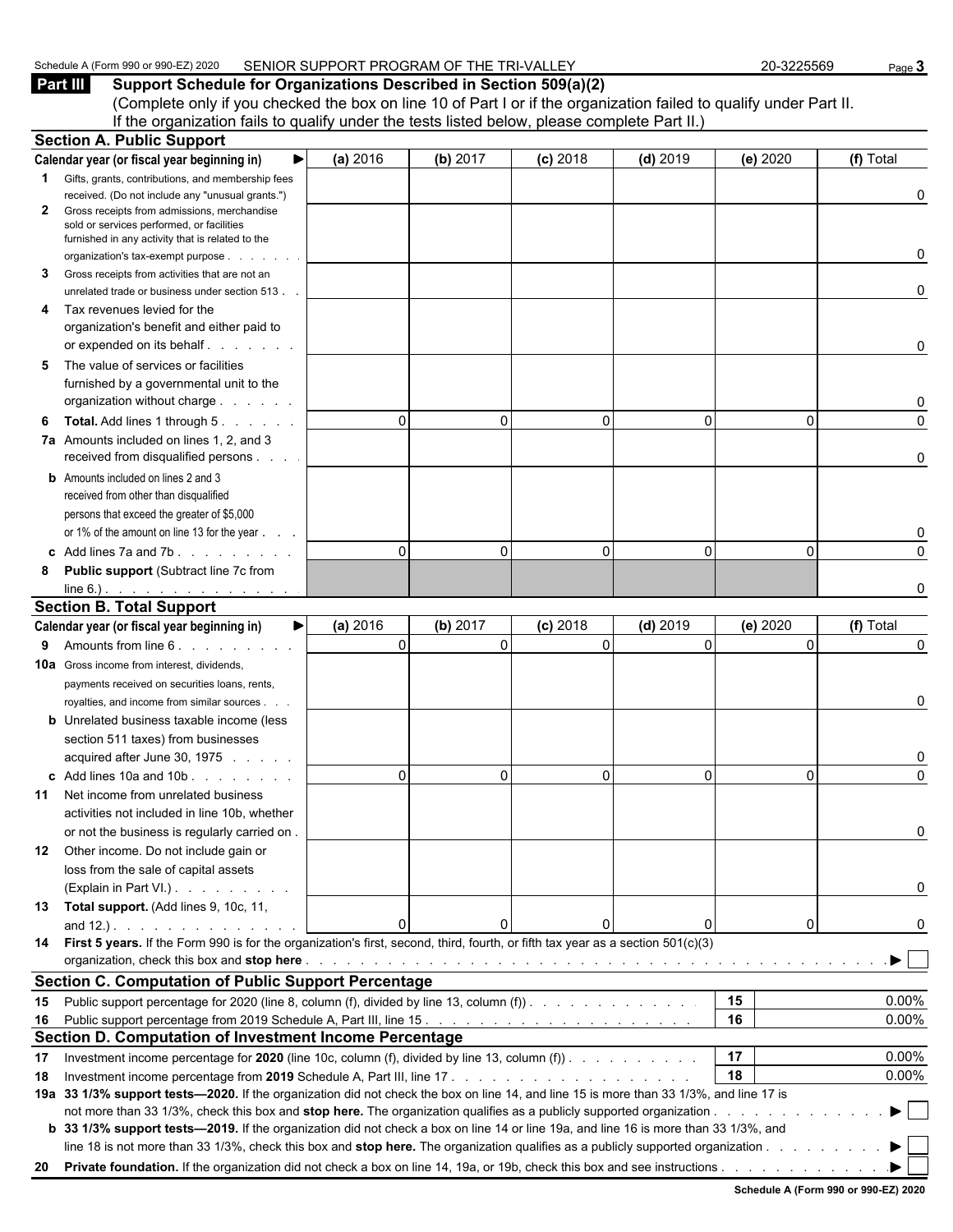#### **Part IV Supporting Organizations**

(Complete only if you checked a box in line 12 on Part I. If you checked box 12a, Part I, complete Sections A and B. If you checked box 12b, Part I, complete Sections A and C. If you checked box 12c, Part I, complete Sections A, D, and E. If you checked box 12d, Part I, complete Sections A and D, and complete Part V.)

#### **Section A. All Supporting Organizations**

- **1** Are all of the organization's supported organizations listed by name in the organization's governing documents? *If "No," describe in Part VI how the supported organizations are designated. If designated by class or purpose, describe the designation. If historic and continuing relationship, explain.* **1**
- **2** Did the organization have any supported organization that does not have an IRS determination of status under section 509(a)(1) or (2)? *If "Yes," explain in Part VI how the organization determined that the supported organization was described in section 509(a)(1) or (2).*
- **3a** Did the organization have a supported organization described in section 501(c)(4), (5), or (6)? *If "Yes," answer*  $lines$  3b and 3c below.
- **b** Did the organization confirm that each supported organization qualified under section 501(c)(4), (5), or (6) and satisfied the public support tests under section 509(a)(2)? *If "Yes," describe in Part VI when and how the organization made the determination.* **3b**
- **c** Did the organization ensure that all support to such organizations was used exclusively for section 170(c)(2) (B) purposes? *If* "*Yes,*" *explain in Part VI what controls the organization put in place to ensure such use.* **3c**
- **4a** Was any supported organization not organized in the United States ("foreign supported organization")? *If "Yes," and if you checked box 12a or 12b in Part I, answer lines 4b and 4c below.* **4a**
- **b** Did the organization have ultimate control and discretion in deciding whether to make grants to the foreign supported organization? *If* "*Yes,*" *describe in Part VI how the organization had such control and discretion despite being controlled or supervised by or in connection with its supported organizations.* **4b**
- **c** Did the organization support any foreign supported organization that does not have an IRS determination under sections 501(c)(3) and 509(a)(1) or (2)? *If* "*Yes,*" *explain in Part VI what controls the organization used to ensure that all support to the foreign supported organization was used exclusively for section 170(c)(2)(B) purposes.* **4c**
- **5a** Did the organization add, substitute, or remove any supported organizations during the tax year? *If* "*Yes,*" *answer lines 5b and 5c below (if applicable). Also, provide detail in Part VI, including (i) the names and EIN numbers of the supported organizations added, substituted, or removed; (ii) the reasons for each such action; (iii) the authority under the organization's organizing document authorizing such action; and (iv) how the action was accomplished (such as by amendment to the organizing document).* **5a**
- **b Type I or Type II only.** Was any added or substituted supported organization part of a class already designated in the organization's organizing document? **5b**
- **c Substitutions only.** Was the substitution the result of an event beyond the organization's control? **5c**
- **6** Did the organization provide support (whether in the form of grants or the provision of services or facilities) to anyone other than (i) its supported organizations, (ii) individuals that are part of the charitable class benefited by one or more of its supported organizations, or (iii) other supporting organizations that also support or benefit one or more of the filing organization's supported organizations? *If "Yes," provide detail in Part VI.* **6**
- **7** Did the organization provide a grant, loan, compensation, or other similar payment to a substantial contributor (as defined in section 4958(c)(3)(C)), a family member of a substantial contributor, or a 35% controlled entity with regard to a substantial contribut*or? If "Yes," complete Part I of Schedule L (Form 990 or 990-EZ).* **7**
- **8** Did the organization make a loan to a disqualified person (as defined in section 4958) not described in line 7? *If "Yes," complete Part I of Schedule L (Form 990 or 990-EZ).* **8**
- **9a** Was the organization controlled directly or indirectly at any time during the tax year by one or more disqualified persons, as defined in section 4946 (other than foundation managers and organizations described in section 509(a)(1) or (2))? If "Yes," provide detail in Part VI.
- **b** Did one or more disqualified persons (as defined in line 9a) hold a controlling interest in any entity in which the supporting organization had an interest? *If* "*Yes,*" *provide detail in Part VI.* **9b**
- **c** Did a disqualified person (as defined in line 9a) have an ownership interest in, or derive any personal benefit from, assets in which the supporting organization also had an interest? *If* "*Yes,*" *provide detail in Part VI.* **9c**
- **10a** Was the organization subject to the excess business holdings rules of section 4943 because of section 4943(f) (regarding certain Type II supporting organizations, and all Type III non-functionally integrated supporting organizations)? If "Yes," answer line 10b below.
	- **b** Did the organization have any excess business holdings in the tax year? *(Use Schedule C, Form 4720, to determine whether the organization had excess business holdings.)*

|                | Yes | No |  |  |  |
|----------------|-----|----|--|--|--|
|                |     |    |  |  |  |
| 1              |     |    |  |  |  |
|                |     |    |  |  |  |
| $\overline{2}$ |     |    |  |  |  |
|                |     |    |  |  |  |
| <u>3a</u>      |     |    |  |  |  |
|                |     |    |  |  |  |
| <u>3b</u>      |     |    |  |  |  |
|                |     |    |  |  |  |
| <u>3c</u>      |     |    |  |  |  |
|                |     |    |  |  |  |
| <u>4a</u>      |     |    |  |  |  |
|                |     |    |  |  |  |
| 4 <sub>b</sub> |     |    |  |  |  |
|                |     |    |  |  |  |
| <u>4c</u>      |     |    |  |  |  |
|                |     |    |  |  |  |
| <u>5a</u>      |     |    |  |  |  |
| <u>5b</u>      |     |    |  |  |  |
| <u>5c</u>      |     |    |  |  |  |
|                |     |    |  |  |  |
| 6              |     |    |  |  |  |
|                |     |    |  |  |  |
| ľ<br>l         |     |    |  |  |  |
|                |     |    |  |  |  |
| 8              |     |    |  |  |  |
|                |     |    |  |  |  |
| 9а             |     |    |  |  |  |
| 9b             |     |    |  |  |  |
|                |     |    |  |  |  |
| 9с             |     |    |  |  |  |
|                |     |    |  |  |  |
| 10a            |     |    |  |  |  |
|                |     |    |  |  |  |
| 1<br>Ωł        |     |    |  |  |  |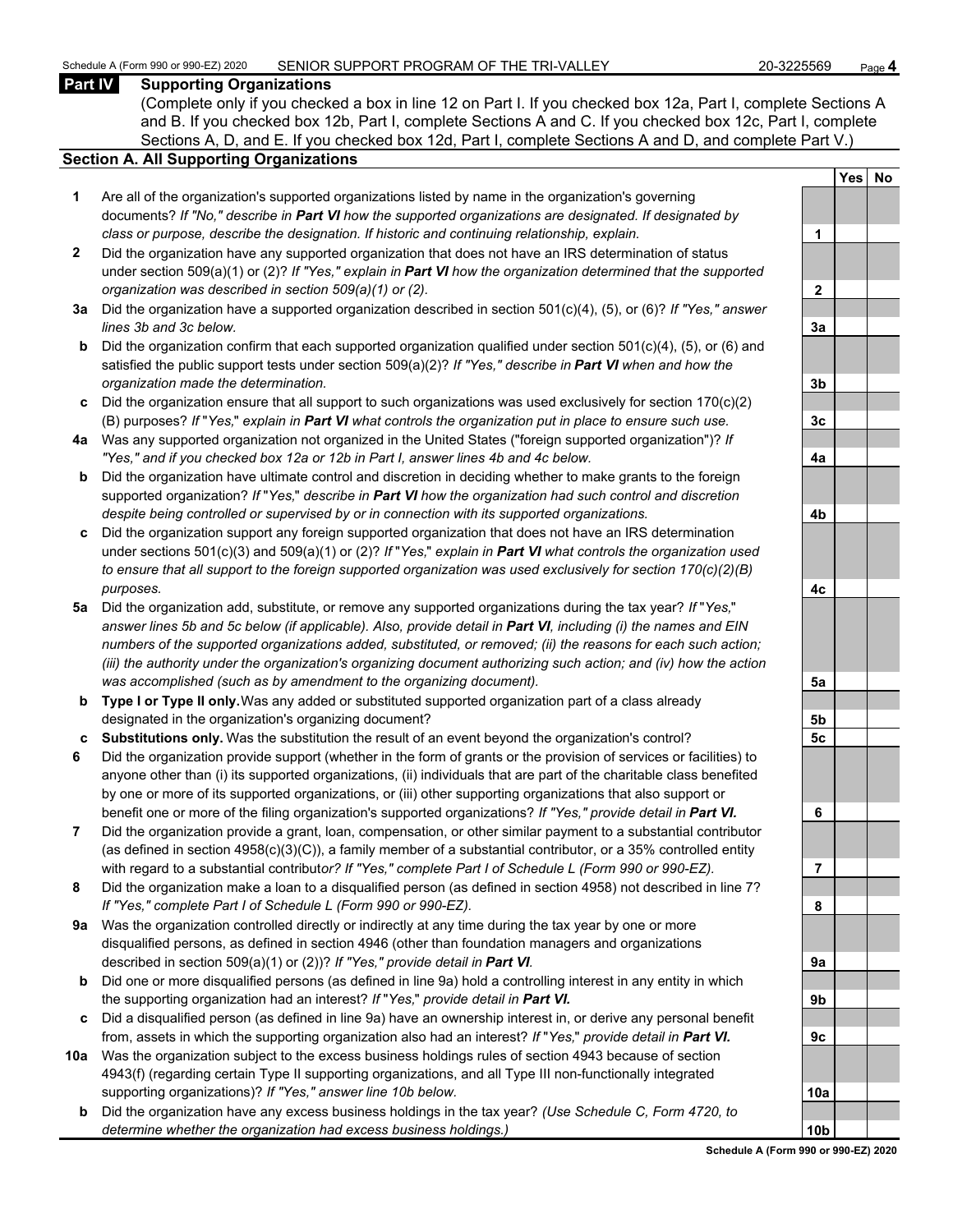#### Schedule A (Form 990 or 990-EZ) 2020 SENIOR SUPPORT PROGRAM OF THE TRI-VALLEY 20-3225569 Page **5**

|                | OCTIGATION IT ONLY 550 OF SSO-LLY 2020<br><u>JENIUN JUFFUNT FNUJNAMI UF THE TNEVALLET</u>                                        | ZU-JZZJJUJ      |          | Page <b>U</b> |
|----------------|----------------------------------------------------------------------------------------------------------------------------------|-----------------|----------|---------------|
| <b>Part IV</b> | <b>Supporting Organizations (continued)</b>                                                                                      |                 |          |               |
|                |                                                                                                                                  |                 | Yes   No |               |
| 11             | Has the organization accepted a gift or contribution from any of the following persons?                                          |                 |          |               |
| a              | A person who directly or indirectly controls, either alone or together with persons described in lines 11b and                   |                 |          |               |
|                | 11c below, the governing body of a supported organization?                                                                       | 11a             |          |               |
| b              | A family member of a person described in line 11a above?                                                                         | 11 <sub>b</sub> |          |               |
| c              | A 35% controlled entity of a person described in line 11a or 11b above? If "Yes" to line 11a, 11b, or 11c, provide               |                 |          |               |
|                | detail in <b>Part VI.</b>                                                                                                        | 11c             |          |               |
|                | <b>Section B. Type I Supporting Organizations</b>                                                                                |                 |          |               |
|                |                                                                                                                                  |                 | Yes No   |               |
|                | Did the proceeding heals, around our of the proceeding heals, officers wathout their official proceeding consequently of our car |                 |          |               |

- **1** Did the governing body, members of the governing body, officers acting in their official capacity, or membership of one or more supported organizations have the power to regularly appoint or elect at least a majority of the organization's officers, directors, or trustees at all times during the tax year? *If "No," describe in Part VI how the supported organization(s) effectively operated, supervised, or controlled the organization's activities. If the organization had more than one supported organization, describe how the powers to appoint and/or remove officers, directors, or trustees were allocated among the supported organizations and what conditions or restrictions, if any, applied to such powers during the tax year.* **1**
- **2** Did the organization operate for the benefit of any supported organization other than the supported organization(s) that operated, supervised, or controlled the supporting organization? *If* "*Yes,*" *explain in Part VI how providing such benefit carried out the purposes of the supported organization(s) that operated, supervised, or controlled the supporting organization.* **2**

#### **Section C. Type II Supporting Organizations**

| Were a majority of the organization's directors or trustees during the tax year also a majority of the directors |  |
|------------------------------------------------------------------------------------------------------------------|--|
| or trustees of each of the organization's supported organization(s)? If "No," describe in Part VI how control    |  |
| or management of the supporting organization was vested in the same persons that controlled or managed           |  |
| the supported organization(s).                                                                                   |  |

#### **Section D. All Type III Supporting Organizations**

|                |                                                                                                                                                                                                                                                                                                                                                                   |   | <b>Yes</b> | No |
|----------------|-------------------------------------------------------------------------------------------------------------------------------------------------------------------------------------------------------------------------------------------------------------------------------------------------------------------------------------------------------------------|---|------------|----|
| 1              | Did the organization provide to each of its supported organizations, by the last day of the fifth month of the<br>organization's tax year, (i) a written notice describing the type and amount of support provided during the prior tax<br>year, (ii) a copy of the Form 990 that was most recently filed as of the date of notification, and (iii) copies of the |   |            |    |
|                | organization's governing documents in effect on the date of notification, to the extent not previously provided?                                                                                                                                                                                                                                                  |   |            |    |
| $\overline{2}$ | Were any of the organization's officers, directors, or trustees either (i) appointed or elected by the supported<br>organization(s) or (ii) serving on the governing body of a supported organization? If "No," explain in Part VI how                                                                                                                            |   |            |    |
|                | the organization maintained a close and continuous working relationship with the supported organization(s).                                                                                                                                                                                                                                                       |   |            |    |
| 3              | By reason of the relationship described in line 2, above, did the organization's supported organizations have<br>a significant voice in the organization's investment policies and in directing the use of the organization's<br>income or assets at all times during the tax year? If "Yes," describe in Part VI the role the organization's                     |   |            |    |
|                | supported organizations played in this regard.                                                                                                                                                                                                                                                                                                                    | 3 |            |    |

#### **Section E. Type III Functionally Integrated Supporting Organizations**

- **1** *Check the box next to the method that the organization used to satisfy the Integral Part Test during the year (see instructions).*
- **a** The organization satisfied the Activities Test. *Complete line 2 below.*
- **b** The organization is the parent of each of its supported organizations. *Complete line 3 below.*
- **c** The organization supported a governmental entity. *Describe in Part VI how you supported a governmental entity (see instructions).*
- **2** Activities Test. *Answer lines 2a and 2b below.* **Yes No**
- **a** Did substantially all of the organization's activities during the tax year directly further the exempt purposes of the supported organization(s) to which the organization was responsive? *If* "*Yes,*" *then in Part VI identify those supported organizations and explain how these activities directly furthered their exempt purposes, how the organization was responsive to those supported organizations, and how the organization determined that these activities constituted substantially all of its activities.* **2a**
- **b** Did the activities described in line 2a, above, constitute activities that, but for the organization's involvement, one or more of the organization's supported organization(s) would have been engaged in? *If "Yes," explain in Part VI the reasons for the organization's position that its supported organization(s) would have engaged in these activities but for the organization's involvement.* **2b**
- **3** Parent of Supported Organizations. *Answer lines 3a and 3b below.*
- **a** Did the organization have the power to regularly appoint or elect a majority of the officers, directors, or trustees of each of the supported organizations? *If "Yes" or "No," provide details in Part VI.* **3a**
- **b** Did the organization exercise a substantial degree of direction over the policies, programs, and activities of each of its supported organizations? *If* "*Yes,*" *describe in Part VI the role played by the organization in this regard.* **3b**

**Schedule A (Form 990 or 990-EZ) 2020**

**Yes No**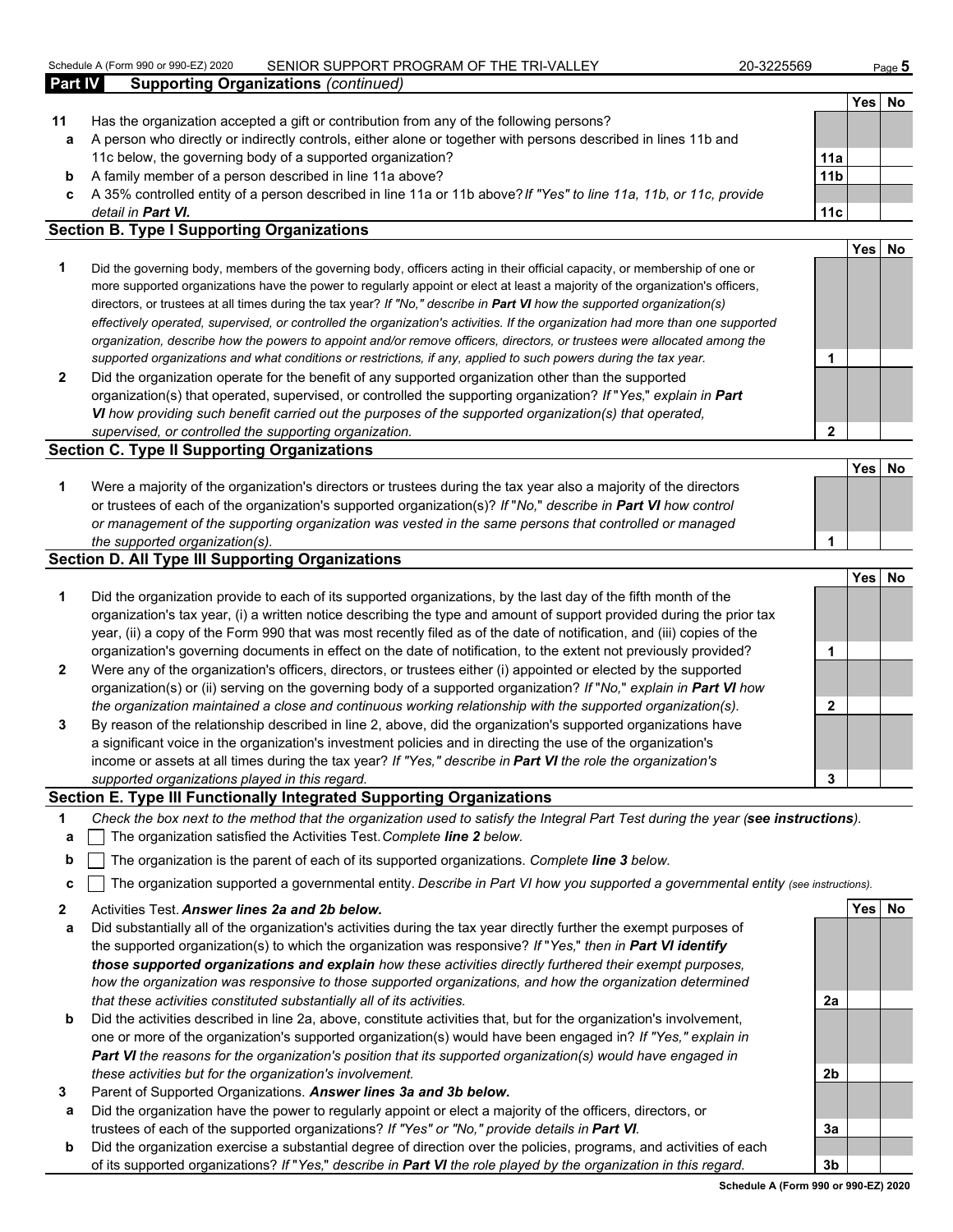| Schedule A (Form 990 or 990-EZ) 2020<br>SENIOR SUPPORT PROGRAM OF THE TRI-VALLEY                                                                 |                         |                | 20-3225569<br>Page 6           |
|--------------------------------------------------------------------------------------------------------------------------------------------------|-------------------------|----------------|--------------------------------|
| Part V<br>Type III Non-Functionally Integrated 509(a)(3) Supporting Organizations                                                                |                         |                |                                |
| Check here if the organization satisfied the Integral Part Test as a qualifying trust on Nov. 20, 1970 (explain in Part VI). See<br>1            |                         |                |                                |
| instructions. All other Type III non-functionally integrated supporting organizations must complete Sections A through E.                        |                         |                |                                |
| <b>Section A - Adjusted Net Income</b>                                                                                                           |                         | (A) Prior Year | (B) Current Year<br>(optional) |
| 1 Net short-term capital gain                                                                                                                    | 1                       |                |                                |
| 2 Recoveries of prior-year distributions                                                                                                         | 2                       |                |                                |
| 3 Other gross income (see instructions)                                                                                                          | 3                       |                |                                |
| 4 Add lines 1 through 3.                                                                                                                         | 4                       | 0              | 0                              |
| 5 Depreciation and depletion                                                                                                                     | 5                       |                |                                |
| 6 Portion of operating expenses paid or incurred for production or collection of                                                                 |                         |                |                                |
| gross income or for management, conservation, or maintenance of property                                                                         |                         |                |                                |
| held for production of income (see instructions)                                                                                                 | 6                       |                |                                |
| 7 Other expenses (see instructions)                                                                                                              | $\overline{7}$          |                |                                |
| 8 Adjusted Net Income (subtract lines 5, 6, and 7 from line 4).                                                                                  | 8                       | $\Omega$       |                                |
| <b>Section B - Minimum Asset Amount</b>                                                                                                          |                         | (A) Prior Year | (B) Current Year<br>(optional) |
| 1 Aggregate fair market value of all non-exempt-use assets (see                                                                                  |                         |                |                                |
| instructions for short tax year or assets held for part of year):                                                                                |                         |                |                                |
| a Average monthly value of securities                                                                                                            | 1a                      |                |                                |
| <b>b</b> Average monthly cash balances                                                                                                           | 1 <sub>b</sub>          |                |                                |
| c Fair market value of other non-exempt-use assets                                                                                               | 1c                      |                |                                |
| d Total (add lines 1a, 1b, and 1c)                                                                                                               | 1 <sub>d</sub>          | $\mathbf{0}$   | 0                              |
| e Discount claimed for blockage or other factors                                                                                                 |                         |                |                                |
| (explain in detail in Part VI):                                                                                                                  |                         |                |                                |
| 2 Acquisition indebtedness applicable to non-exempt-use assets                                                                                   | $\mathbf{2}$            |                |                                |
| 3 Subtract line 2 from line 1d.                                                                                                                  | 3                       | $\mathbf{0}$   | 0                              |
| 4 Cash deemed held for exempt use. Enter 0.015 of line 3 (for greater amount,                                                                    |                         |                |                                |
| see instructions).                                                                                                                               | 4                       | 0              | 0                              |
| 5 Net value of non-exempt-use assets (subtract line 4 from line 3)                                                                               | 5                       | 0              | 0                              |
| 6 Multiply line 5 by 0.035.                                                                                                                      | 6                       | 0              | 0                              |
| 7 Recoveries of prior-year distributions                                                                                                         | 7                       | 0              | 0                              |
| 8 Minimum Asset Amount (add line 7 to line 6)                                                                                                    | 8                       | $\Omega$       | 0                              |
| <b>Section C - Distributable Amount</b>                                                                                                          |                         |                | <b>Current Year</b>            |
| 1 Adjusted net income for prior year (from Section A, line 8, column A)                                                                          | 1                       |                | 0                              |
| 2 Enter 0.85 of line 1.                                                                                                                          | $\overline{\mathbf{2}}$ |                | $\mathbf 0$                    |
| 3 Minimum asset amount for prior year (from Section B, line 8, column A)                                                                         | 3                       |                | 0                              |
| 4 Enter greater of line 2 or line 3.                                                                                                             | 4                       |                | 0                              |
| 5 Income tax imposed in prior year                                                                                                               | 5                       |                |                                |
| 6 Distributable Amount. Subtract line 5 from line 4, unless subject to                                                                           |                         |                |                                |
| emergency temporary reduction (see instructions).                                                                                                | 6                       |                | 0                              |
| Check here if the current year is the organization's first as a non-functionally integrated Type III supporting organization (see<br>$7^{\circ}$ |                         |                |                                |

 $-$  instructions).

**Schedule A (Form 990 or 990-EZ) 2020**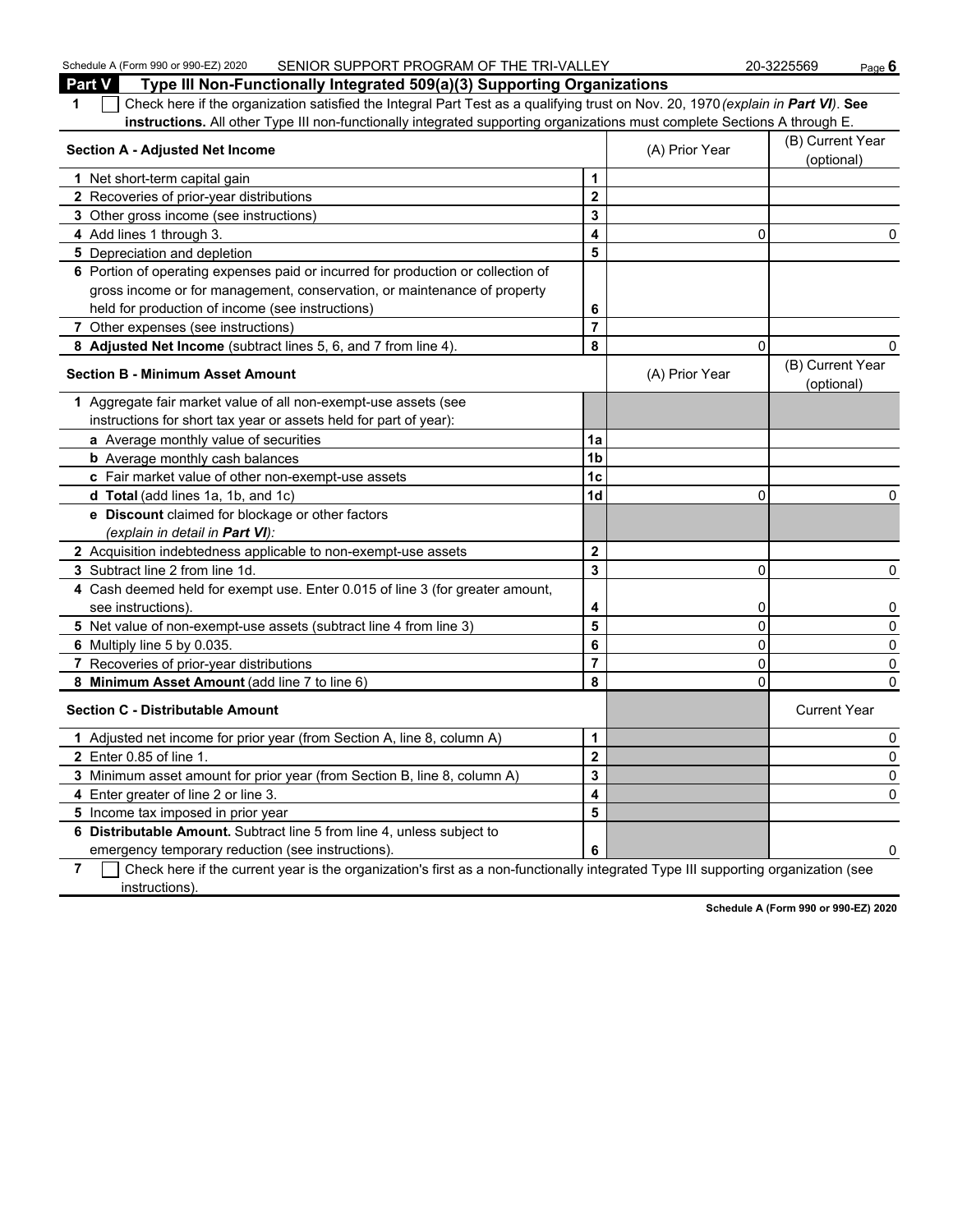| <b>Part V</b> | Type III Non-Functionally Integrated 509(a)(3) Supporting Organizations (continued)          |          |                             |                                               |                                                  |
|---------------|----------------------------------------------------------------------------------------------|----------|-----------------------------|-----------------------------------------------|--------------------------------------------------|
|               | <b>Section D - Distributions</b>                                                             |          |                             |                                               | <b>Current Year</b>                              |
| 1.            | Amounts paid to supported organizations to accomplish exempt purposes                        |          |                             |                                               |                                                  |
|               | 2 Amounts paid to perform activity that directly furthers exempt purposes of supported       |          |                             |                                               |                                                  |
|               | organizations, in excess of income from activity                                             |          |                             |                                               |                                                  |
|               | 3 Administrative expenses paid to accomplish exempt purposes of supported organizations      |          |                             |                                               |                                                  |
|               | 4 Amounts paid to acquire exempt-use assets                                                  |          |                             |                                               |                                                  |
|               | 5 Qualified set-aside amounts (prior IRS approval required—provide details in Part VI)       |          |                             |                                               |                                                  |
|               | 6 Other distributions (describe in Part VI). See instructions.                               |          |                             |                                               |                                                  |
|               | 7 Total annual distributions. Add lines 1 through 6.                                         |          |                             |                                               |                                                  |
|               | 8 Distributions to attentive supported organizations to which the organization is responsive |          |                             |                                               |                                                  |
|               | (provide details in Part VI). See instructions.                                              |          |                             |                                               |                                                  |
| 9             | Distributable amount for 2020 from Section C, line 6                                         |          |                             |                                               |                                                  |
|               | 10 Line 8 amount divided by line 9 amount                                                    |          |                             |                                               | 0.000                                            |
|               | Section E - Distribution Allocations (see instructions)                                      |          | <b>Excess Distributions</b> | (ii)<br><b>Underdistributions</b><br>Pre-2020 | (iii)<br><b>Distributable</b><br>Amount for 2020 |
| 1             | Distributable amount for 2020 from Section C, line 6                                         |          |                             |                                               |                                                  |
| $\mathbf{2}$  | Underdistributions, if any, for years prior to 2020                                          |          |                             |                                               |                                                  |
|               | (reasonable cause required-explain in Part VI). See                                          |          |                             |                                               |                                                  |
|               | instructions.                                                                                |          |                             |                                               |                                                  |
| 3.            | Excess distributions carryover, if any, to 2020                                              |          |                             |                                               |                                                  |
| a             | From 2015 <u>.</u>                                                                           | $\Omega$ |                             |                                               |                                                  |
|               | <b>b</b> From 2016. <u>.</u>                                                                 | ΩI       |                             |                                               |                                                  |
|               | <b>c</b> From 2017. <u>.</u>                                                                 | ΩI       |                             |                                               |                                                  |
|               | <b>d</b> From 2018. <u>.</u>                                                                 | ΩI       |                             |                                               |                                                  |
|               | <b>e</b> From 2019.                                                                          | ΩI       |                             |                                               |                                                  |
|               | f Total of lines 3a through 3e                                                               |          | 0                           |                                               |                                                  |
|               | g Applied to underdistributions of prior years                                               |          |                             | n                                             |                                                  |
|               | h Applied to 2020 distributable amount                                                       |          |                             |                                               |                                                  |
|               | Carryover from 2015 not applied (see instructions)                                           |          |                             |                                               |                                                  |
|               | Remainder. Subtract lines 3g, 3h, and 3i from line 3f.                                       |          | 0                           |                                               |                                                  |
| 4             | Distributions for 2020 from                                                                  |          |                             |                                               |                                                  |
|               | Section D, line 7:<br>\$                                                                     | ΩI       |                             |                                               |                                                  |
|               | a Applied to underdistributions of prior years                                               |          |                             | 0                                             |                                                  |
|               | <b>b</b> Applied to 2020 distributable amount                                                |          |                             |                                               |                                                  |
|               | c Remainder. Subtract lines 4a and 4b from line 4.                                           |          | U.                          |                                               |                                                  |
| 5             | Remaining underdistributions for years prior to 2020, if                                     |          |                             |                                               |                                                  |
|               | any. Subtract lines 3g and 4a from line 2. For result                                        |          |                             |                                               |                                                  |
|               | greater than zero, explain in Part VI. See instructions.                                     |          |                             | 0                                             |                                                  |
| 6             | Remaining underdistributions for 2020. Subtract lines 3h                                     |          |                             |                                               |                                                  |
|               | and 4b from line 1. For result greater than zero, explain                                    |          |                             |                                               |                                                  |
|               | in Part VI. See instructions.                                                                |          |                             |                                               |                                                  |
| $7^{\circ}$   | Excess distributions carryover to 2021. Add lines 3j                                         |          |                             |                                               |                                                  |
|               | and 4c.                                                                                      |          | 0                           |                                               |                                                  |
| 8             | Breakdown of line 7:                                                                         |          |                             |                                               |                                                  |
| a             | Excess from $2016.$ $\ldots$ $\ldots$                                                        | $\Omega$ |                             |                                               |                                                  |
| b             | Excess from $2017$ .                                                                         | $\Omega$ |                             |                                               |                                                  |
|               | <b>c</b> Excess from $2018$ .                                                                | $\Omega$ |                             |                                               |                                                  |
| d             | Excess from $2019$                                                                           | $\Omega$ |                             |                                               |                                                  |
|               | e Excess from 2020                                                                           | ΩI       |                             |                                               |                                                  |

**Schedule A (Form 990 or 990-EZ) 2020**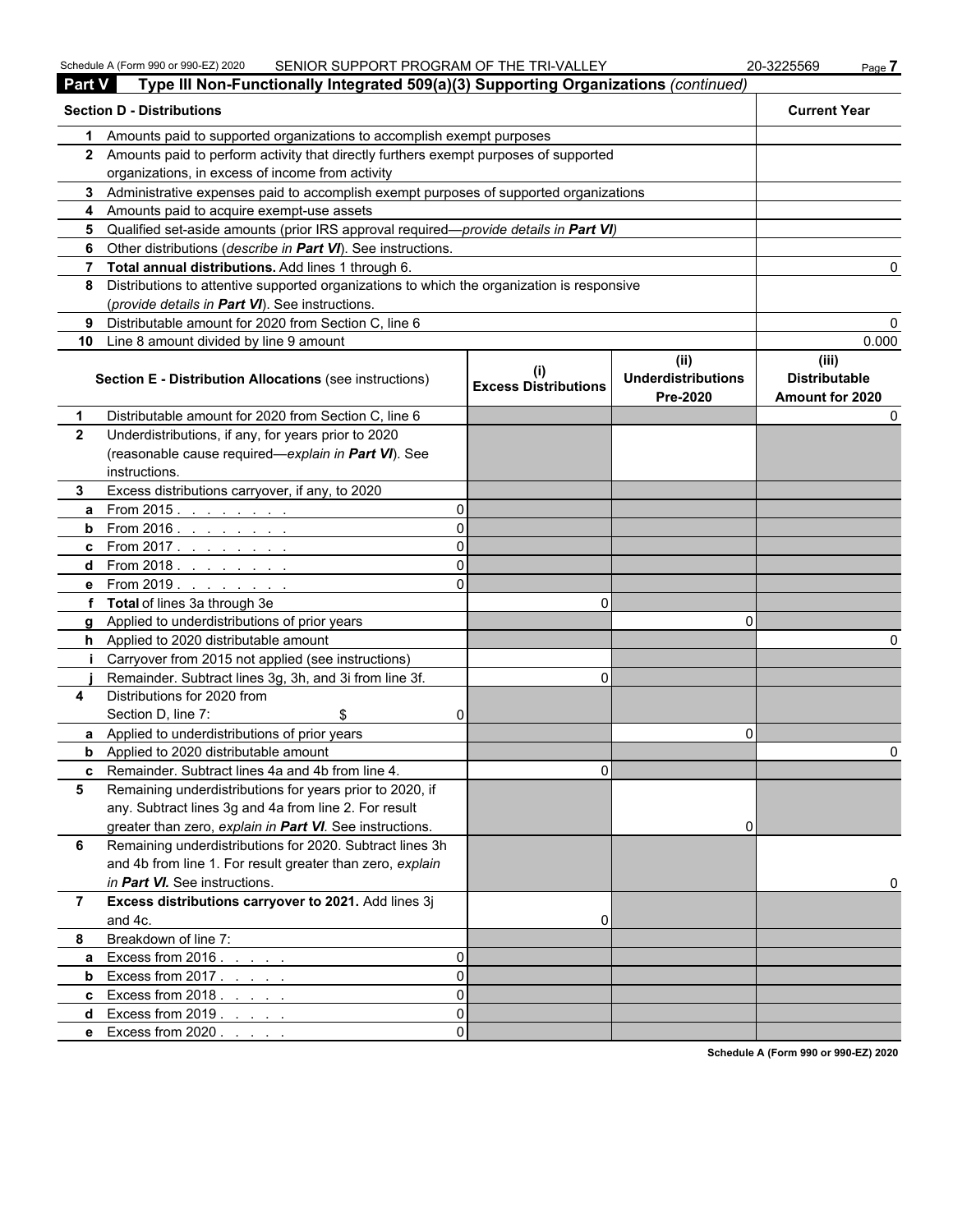|                | Schedule A (Form 990 or 990-EZ) 2020<br>SENIOR SUPPORT PROGRAM OF THE TRI-VALLEY                                                                                                                                                                                                                                                                                                                                                                                                                                                                                                            | 20-3225569 | Page 8 |
|----------------|---------------------------------------------------------------------------------------------------------------------------------------------------------------------------------------------------------------------------------------------------------------------------------------------------------------------------------------------------------------------------------------------------------------------------------------------------------------------------------------------------------------------------------------------------------------------------------------------|------------|--------|
| <b>Part VI</b> | Supplemental Information. Provide the explanations required by Part II, line 10; Part II, line 17a or 17b; Part<br>III, line 12; Part IV, Section A, lines 1, 2, 3b, 3c, 4b, 4c, 5a, 6, 9a, 9b, 9c, 11a, 11b, and 11c; Part IV, Section<br>B, lines 1 and 2; Part IV, Section C, line 1; Part IV, Section D, lines 2 and 3; Part IV, Section E, lines 1c, 2a, 2b,<br>3a, and 3b; Part V, line 1; Part V, Section B, line 1e; Part V, Section D, lines 5, 6, and 8; and Part V, Section E,<br>lines 2, 5, and 6. Also complete this part for any additional information. (See instructions.) |            |        |
|                |                                                                                                                                                                                                                                                                                                                                                                                                                                                                                                                                                                                             |            |        |
|                |                                                                                                                                                                                                                                                                                                                                                                                                                                                                                                                                                                                             |            |        |
|                |                                                                                                                                                                                                                                                                                                                                                                                                                                                                                                                                                                                             |            |        |
|                |                                                                                                                                                                                                                                                                                                                                                                                                                                                                                                                                                                                             |            |        |
|                |                                                                                                                                                                                                                                                                                                                                                                                                                                                                                                                                                                                             |            |        |
|                |                                                                                                                                                                                                                                                                                                                                                                                                                                                                                                                                                                                             |            |        |
|                |                                                                                                                                                                                                                                                                                                                                                                                                                                                                                                                                                                                             |            |        |
|                |                                                                                                                                                                                                                                                                                                                                                                                                                                                                                                                                                                                             |            |        |
|                |                                                                                                                                                                                                                                                                                                                                                                                                                                                                                                                                                                                             |            |        |
|                |                                                                                                                                                                                                                                                                                                                                                                                                                                                                                                                                                                                             |            |        |
|                |                                                                                                                                                                                                                                                                                                                                                                                                                                                                                                                                                                                             |            |        |
|                |                                                                                                                                                                                                                                                                                                                                                                                                                                                                                                                                                                                             |            |        |
|                |                                                                                                                                                                                                                                                                                                                                                                                                                                                                                                                                                                                             |            |        |
|                |                                                                                                                                                                                                                                                                                                                                                                                                                                                                                                                                                                                             |            |        |
|                |                                                                                                                                                                                                                                                                                                                                                                                                                                                                                                                                                                                             |            |        |
|                |                                                                                                                                                                                                                                                                                                                                                                                                                                                                                                                                                                                             |            |        |
|                |                                                                                                                                                                                                                                                                                                                                                                                                                                                                                                                                                                                             |            |        |
|                |                                                                                                                                                                                                                                                                                                                                                                                                                                                                                                                                                                                             |            |        |
|                |                                                                                                                                                                                                                                                                                                                                                                                                                                                                                                                                                                                             |            |        |
|                |                                                                                                                                                                                                                                                                                                                                                                                                                                                                                                                                                                                             |            |        |
|                |                                                                                                                                                                                                                                                                                                                                                                                                                                                                                                                                                                                             |            |        |
|                |                                                                                                                                                                                                                                                                                                                                                                                                                                                                                                                                                                                             |            |        |
|                |                                                                                                                                                                                                                                                                                                                                                                                                                                                                                                                                                                                             |            |        |
|                |                                                                                                                                                                                                                                                                                                                                                                                                                                                                                                                                                                                             |            |        |
|                |                                                                                                                                                                                                                                                                                                                                                                                                                                                                                                                                                                                             |            |        |
|                |                                                                                                                                                                                                                                                                                                                                                                                                                                                                                                                                                                                             |            |        |
|                |                                                                                                                                                                                                                                                                                                                                                                                                                                                                                                                                                                                             |            |        |
|                |                                                                                                                                                                                                                                                                                                                                                                                                                                                                                                                                                                                             |            |        |
|                |                                                                                                                                                                                                                                                                                                                                                                                                                                                                                                                                                                                             |            |        |
|                |                                                                                                                                                                                                                                                                                                                                                                                                                                                                                                                                                                                             |            |        |
|                |                                                                                                                                                                                                                                                                                                                                                                                                                                                                                                                                                                                             |            |        |
|                |                                                                                                                                                                                                                                                                                                                                                                                                                                                                                                                                                                                             |            |        |
|                |                                                                                                                                                                                                                                                                                                                                                                                                                                                                                                                                                                                             |            |        |
|                |                                                                                                                                                                                                                                                                                                                                                                                                                                                                                                                                                                                             |            |        |
|                |                                                                                                                                                                                                                                                                                                                                                                                                                                                                                                                                                                                             |            |        |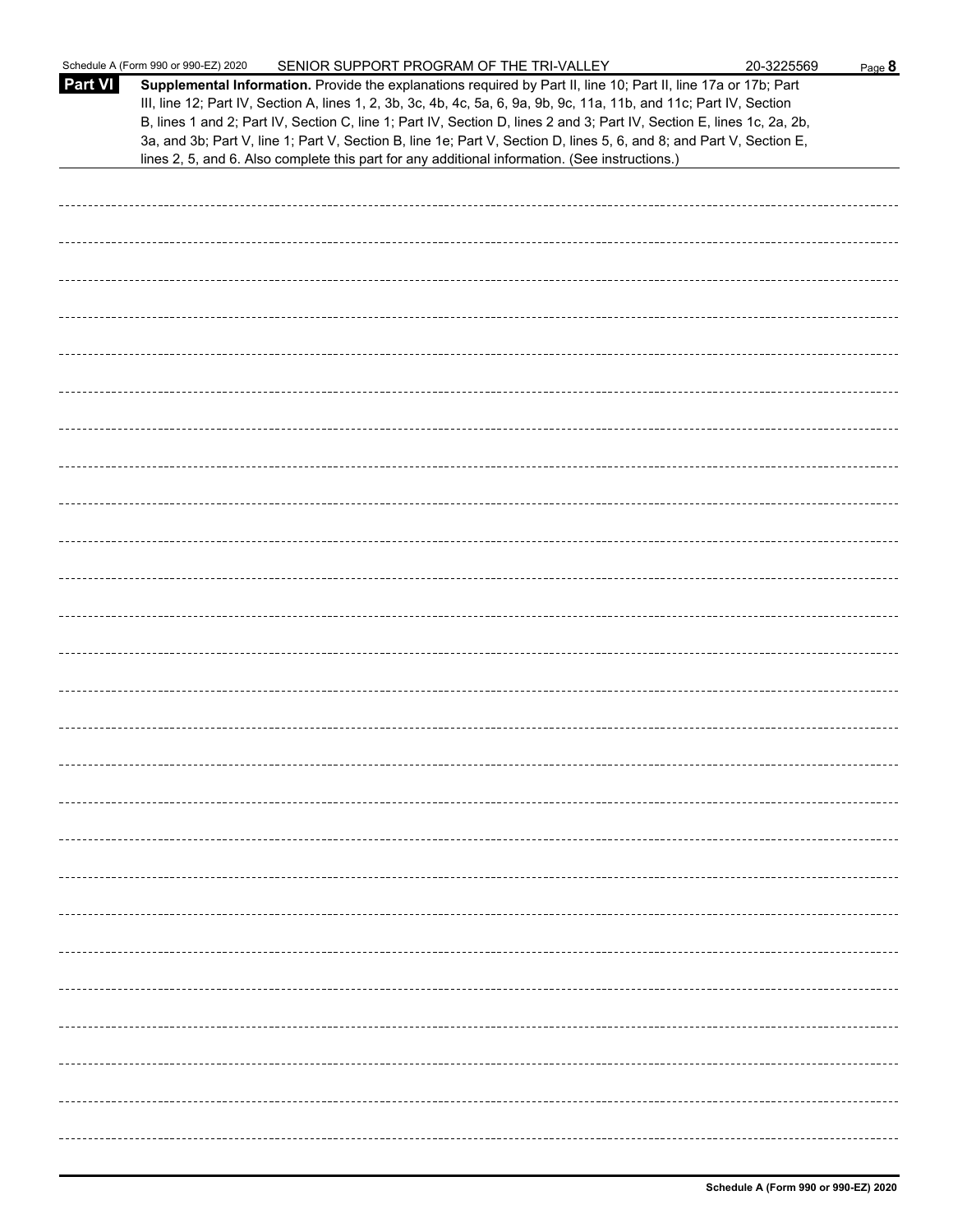| <b>Schedule B</b>  |  |
|--------------------|--|
| (Form 990, 990-EZ, |  |

### **Schedule of Contributors**  $\frac{\text{OMB No. 1545-0047}}{}$

**2020 PP** Attach to Form 990, Form 990-EZ, or Form 990-PF.<br>Department of the Treasury

| Department of the Treasury |
|----------------------------|
| Internal Revenue Service   |

| Go to www.irs.gov/Form990 for the latest information. |
|-------------------------------------------------------|
|                                                       |

Name of the organization **Employer identification number Employer identification number** 

| SENIOR SUPPORT PROGRAM OF THE TRI-VALLEY | 20-3225569 |
|------------------------------------------|------------|
|                                          |            |

| <b>Organization type (check one):</b> |
|---------------------------------------|
|---------------------------------------|

| Filers of:         | Section:                                                                           |
|--------------------|------------------------------------------------------------------------------------|
| Form 990 or 990-EZ | $ X $ 501(c)( 3 ) (enter number) organization                                      |
|                    | $4947(a)(1)$ nonexempt charitable trust <b>not</b> treated as a private foundation |
|                    | 527 political organization                                                         |
| Form 990-PF        | 501(c)(3) exempt private foundation                                                |
|                    | 4947(a)(1) nonexempt charitable trust treated as a private foundation              |
|                    | $501(c)(3)$ taxable private foundation                                             |
|                    |                                                                                    |

Check if your organization is covered by the **General Rule** or a **Special Rule.**

**Note:** Only a section 501(c)(7), (8), or (10) organization can check boxes for both the General Rule and a Special Rule. See instructions.

#### **General Rule**

 For an organization filing Form 990, 990-EZ, or 990-PF that received, during the year, contributions totaling \$5,000 or more (in money or property) from any one contributor. Complete Parts I and II. See instructions for determining a contributor's total contributions.

#### **Special Rules**

| X $\mid$ For an organization described in section 501(c)(3) filing Form 990 or 990-EZ that met the 33 1/3 % support test of the |
|---------------------------------------------------------------------------------------------------------------------------------|
| regulations under sections 509(a)(1) and 170(b)(1)(A)(vi), that checked Schedule A (Form 990 or 990-EZ), Part II, line          |
| 13, 16a, or 16b, and that received from any one contributor, during the year, total contributions of the greater of (1)         |
| \$5,000; or (2) 2% of the amount on (i) Form 990, Part VIII, line 1h; or (ii) Form 990-EZ, line 1. Complete Parts I and II.     |

 For an organization described in section 501(c)(7), (8), or (10) filing Form 990 or 990-EZ that received from any one contributor, during the year, total contributions of more than \$1,000 *exclusively* for religious, charitable, scientific, literary, or educational purposes, or for the prevention of cruelty to children or animals. Complete Parts I (entering "N/A" in column (b) instead of the contributor name and address), II, and III.

 For an organization described in section 501(c)(7), (8), or (10) filing Form 990 or 990-EZ that received from any one contributor, during the year, contributions *exclusively* for religious, charitable, etc., purposes, but no such contributions totaled more than \$1,000. If this box is checked, enter here the total contributions that were received during the year for an *exclusively* religious, charitable, etc., purpose. Don't complete any of the parts unless the **General Rule** applies to this organization because it received *nonexclusively* religious, charitable, etc., contributions totaling \$5,000 or more during the year . . . . . . . . . . . . . . . . . . . . . . . . . . . . . . . . . . . . . . . . . . . . . . . . . . . \$

**Caution:** An organization that isn't covered by the General Rule and/or the Special Rules doesn't file Schedule B (Form 990, 990-EZ, or 990-PF), but it **must** answer "No" on Part IV, line 2, of its Form 990; or check the box on line H of its Form 990-EZ or on its Form 990-PF, Part I, line 2, to certify that it doesn't meet the filing requirements of Schedule B (Form 990, 990-EZ, or 990-PF).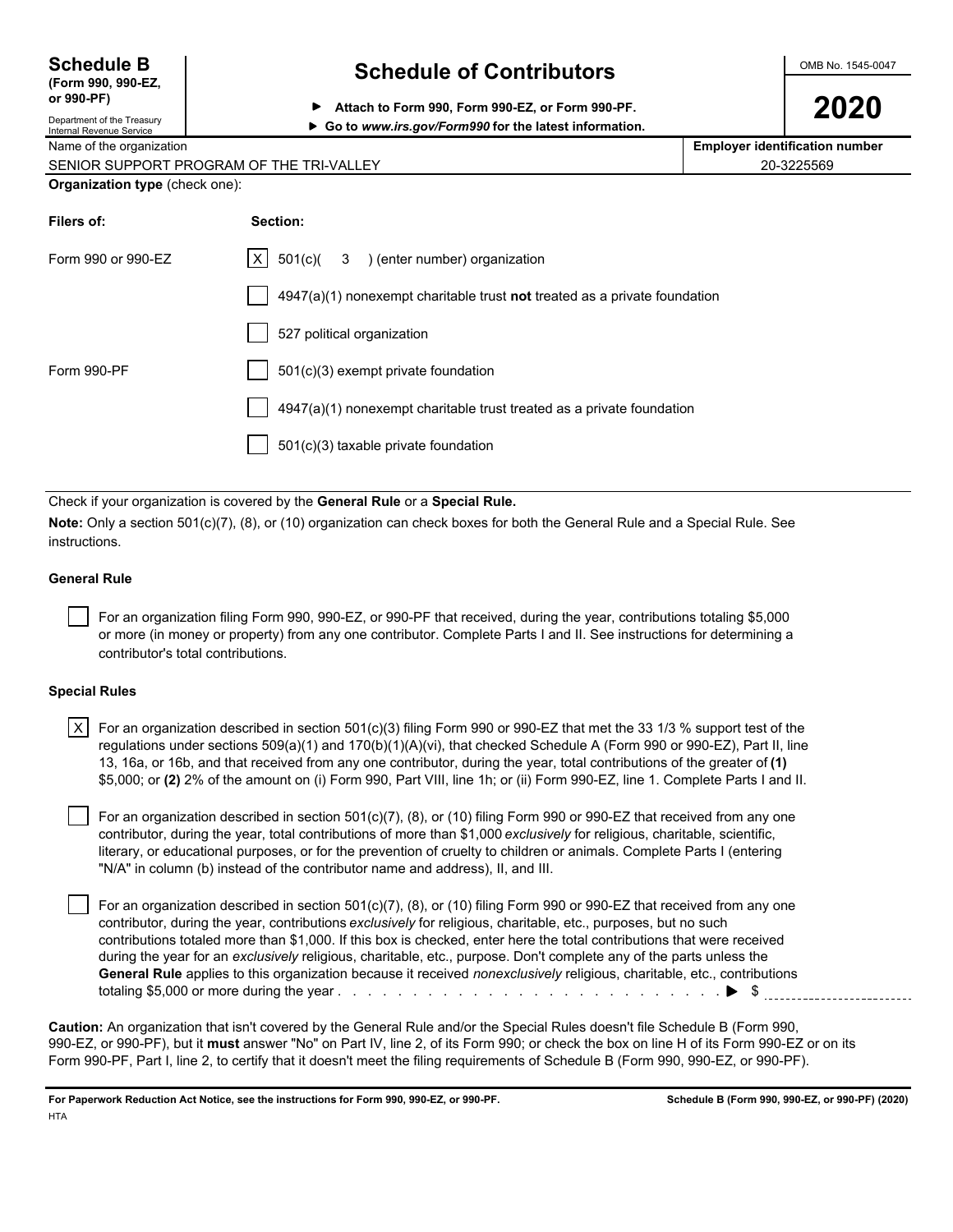Name of organization **Employer identification number** Name of organization **number** 

SENIOR SUPPORT PROGRAM OF THE TRI-VALLEY **20-3225569** 20-3225569

| Part I          | Contributors (see instructions). Use duplicate copies of Part I if additional space is needed.                                                                                                                              |                                   |                                                                                                               |
|-----------------|-----------------------------------------------------------------------------------------------------------------------------------------------------------------------------------------------------------------------------|-----------------------------------|---------------------------------------------------------------------------------------------------------------|
| (a)<br>No.      | (b)<br>Name, address, and ZIP + 4                                                                                                                                                                                           | (c)<br><b>Total contributions</b> | (d)<br>Type of contribution                                                                                   |
| $-1$            | COUNTY OF ALAMEDA, BHCS<br>1900 EMBARCADERO COVE, SUITE 205<br><u>OAKLAND__________________CA______94606___________</u><br>Foreign State or Province: ________________________________                                      |                                   | <b>Person</b><br>X<br>Payroll<br>Noncash<br>(Complete Part II for<br>noncash contributions.)                  |
| (a)<br>No.      | (b)<br>Name, address, and ZIP + 4                                                                                                                                                                                           | (c)<br><b>Total contributions</b> | (d)<br>Type of contribution                                                                                   |
| $2 -$           | COUNTY OF ALAMEDA, HCSA<br>1000 SAN LEANDRO BLVD., SUITE 200<br>Foreign State or Province: _________________________________                                                                                                |                                   | X<br><b>Person</b><br>Payroll<br><b>Noncash</b><br>(Complete Part II for<br>noncash contributions.)           |
| (a)<br>No.      | (b)<br>Name, address, and ZIP + 4                                                                                                                                                                                           | (c)<br><b>Total contributions</b> | (d)<br>Type of contribution                                                                                   |
| 3 <sup>1</sup>  | COUNTY OF ALAMEDA, SSA<br>---------------------<br>6955 FOOTHILL BLVD., SUITE 300 _________________<br><u>OAKLAND__________________CA_____94605__________</u><br>Foreign State or Province: _______________________________ |                                   | $\mathsf X$<br><b>Person</b><br>Payroll<br><b>Noncash</b><br>(Complete Part II for<br>noncash contributions.) |
|                 |                                                                                                                                                                                                                             |                                   |                                                                                                               |
| (a)<br>No.      | (b)<br>Name, address, and ZIP + 4                                                                                                                                                                                           | (c)<br><b>Total contributions</b> | (d)<br>Type of contribution                                                                                   |
| $4\overline{ }$ | ALAMEDA COUNTY TRANSPORTATION COMMISSI<br>1111 BROADWAY, SUITE 880 ________________________<br><u>OAKLAND CA 94607</u><br>Foreign State or Province: ______________________________                                         |                                   | Person<br>Payroll<br><b>Noncash</b><br>(Complete Part II for<br>noncash contributions.)                       |
| (a)<br>No.      | (b)<br>Name, address, and ZIP + 4                                                                                                                                                                                           | (c)<br><b>Total contributions</b> | (d)<br>Type of contribution                                                                                   |
| $5 - 5$         | 123 MAIN STREET<br>_______________CA_______94566__________<br>PLEASANTON<br>Foreign State or Province: _________________________________                                                                                    | \$<br>77,199                      | Person<br>Payroll<br><b>Noncash</b><br>(Complete Part II for<br>noncash contributions.)                       |
| (a)<br>No.      | (b)<br>Name, address, and ZIP + 4                                                                                                                                                                                           | (c)<br><b>Total contributions</b> | (d)<br><b>Type of contribution</b>                                                                            |

**Schedule B (Form 990, 990-EZ, or 990-PF) (2020)**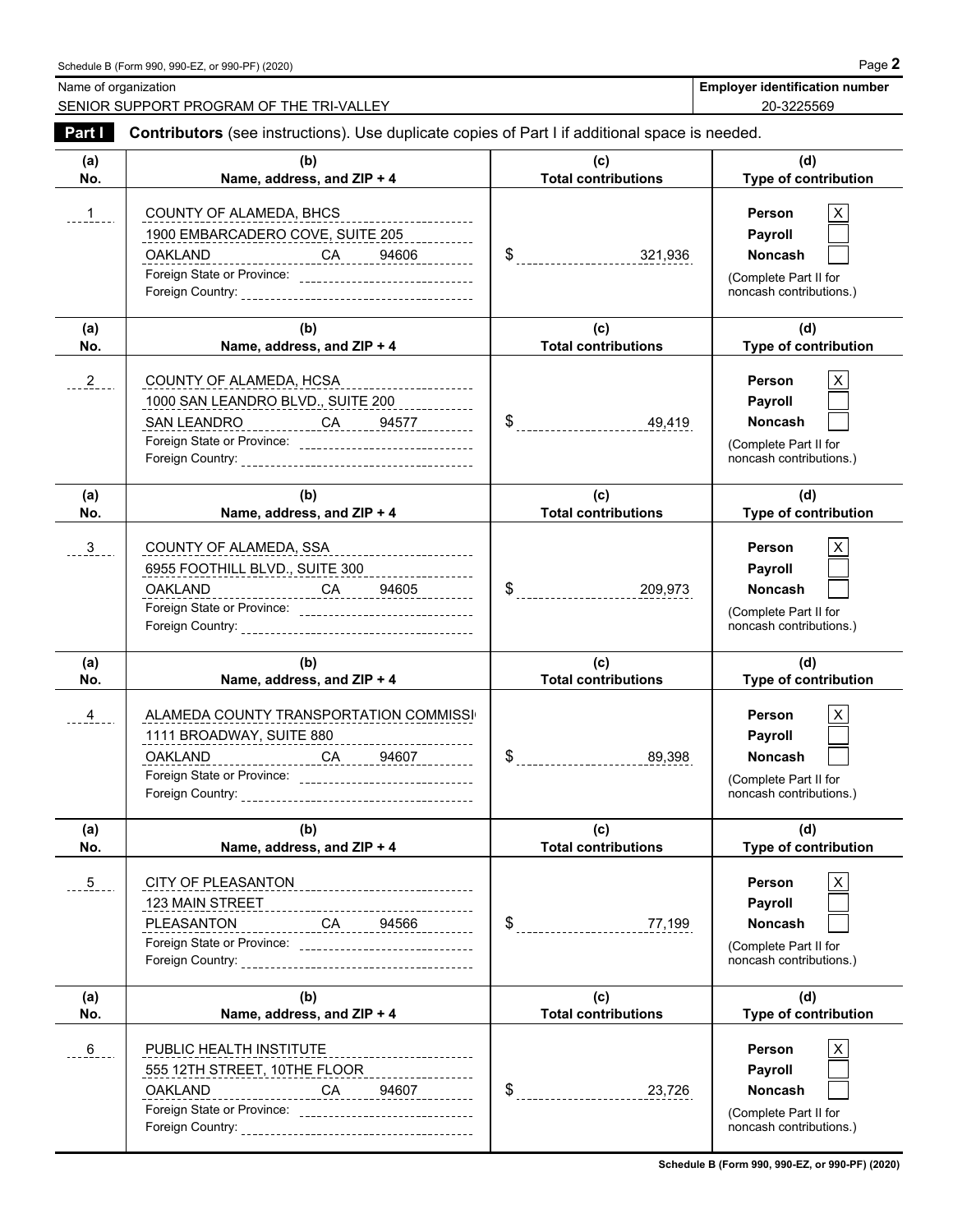Name of organization **Employer identification number** Name of organization **number** 

SENIOR SUPPORT PROGRAM OF THE TRI-VALLEY 20-3225569

| Part I        | Contributors (see instructions). Use duplicate copies of Part I if additional space is needed.                                                                                                                |                                   |                                                                                                |  |  |  |  |  |
|---------------|---------------------------------------------------------------------------------------------------------------------------------------------------------------------------------------------------------------|-----------------------------------|------------------------------------------------------------------------------------------------|--|--|--|--|--|
| (a)<br>No.    | (b)<br>Name, address, and ZIP + 4                                                                                                                                                                             | (c)<br><b>Total contributions</b> | (d)<br>Type of contribution                                                                    |  |  |  |  |  |
| $\frac{7}{2}$ | SENIOR ASSISTANCE FOUNDATION EASTBAY<br>1141 CATALINA DR. 197<br>1971 - Paris Patricia (197)<br>LIVERMORE ________________CA______94550_________<br>Foreign State or Province: ______________________________ |                                   | <b>Person</b><br>Payroll<br><b>Noncash</b><br>(Complete Part II for<br>noncash contributions.) |  |  |  |  |  |
| (a)<br>No.    | (b)<br>Name, address, and ZIP + 4                                                                                                                                                                             | (c)<br><b>Total contributions</b> | (d)<br>Type of contribution                                                                    |  |  |  |  |  |
| 8             | STANFORD HEALTH CARE VALLEY CARE<br>1111 EAST STANLEY BLVD_________________________<br>LIVERMORE ________________CA _____ 94550_________                                                                      |                                   | X<br><b>Person</b><br>Payroll<br>Noncash<br>(Complete Part II for<br>noncash contributions.)   |  |  |  |  |  |
| (a)<br>No.    | (b)<br>Name, address, and ZIP + 4                                                                                                                                                                             | (c)<br><b>Total contributions</b> | (d)<br>Type of contribution                                                                    |  |  |  |  |  |
|               | Foreign State or Province: _________________________________                                                                                                                                                  |                                   | Person<br>Payroll<br><b>Noncash</b><br>(Complete Part II for<br>noncash contributions.)        |  |  |  |  |  |
| (a)<br>No.    | (b)<br>Name, address, and ZIP + 4                                                                                                                                                                             | (c)<br><b>Total contributions</b> | (d)<br>Type of contribution                                                                    |  |  |  |  |  |
|               | Foreign State or Province: _______________________________                                                                                                                                                    |                                   | Person<br>Payroll<br><b>Noncash</b><br>(Complete Part II for<br>noncash contributions.)        |  |  |  |  |  |
| (a)<br>No.    | (b)<br>Name, address, and ZIP + 4                                                                                                                                                                             | (c)<br><b>Total contributions</b> | (d)<br>Type of contribution                                                                    |  |  |  |  |  |
|               |                                                                                                                                                                                                               | \$                                | Person<br>Payroll<br><b>Noncash</b><br>(Complete Part II for<br>noncash contributions.)        |  |  |  |  |  |
| (a)<br>No.    | (b)<br>Name, address, and ZIP + 4                                                                                                                                                                             | (c)<br><b>Total contributions</b> | (d)<br>Type of contribution                                                                    |  |  |  |  |  |
|               | ----------------------------------<br>Foreign State or Province: __________________________________                                                                                                           | S<br>----------------------       | Person<br>Payroll<br><b>Noncash</b><br>(Complete Part II for<br>noncash contributions.)        |  |  |  |  |  |

**Schedule B (Form 990, 990-EZ, or 990-PF) (2020)**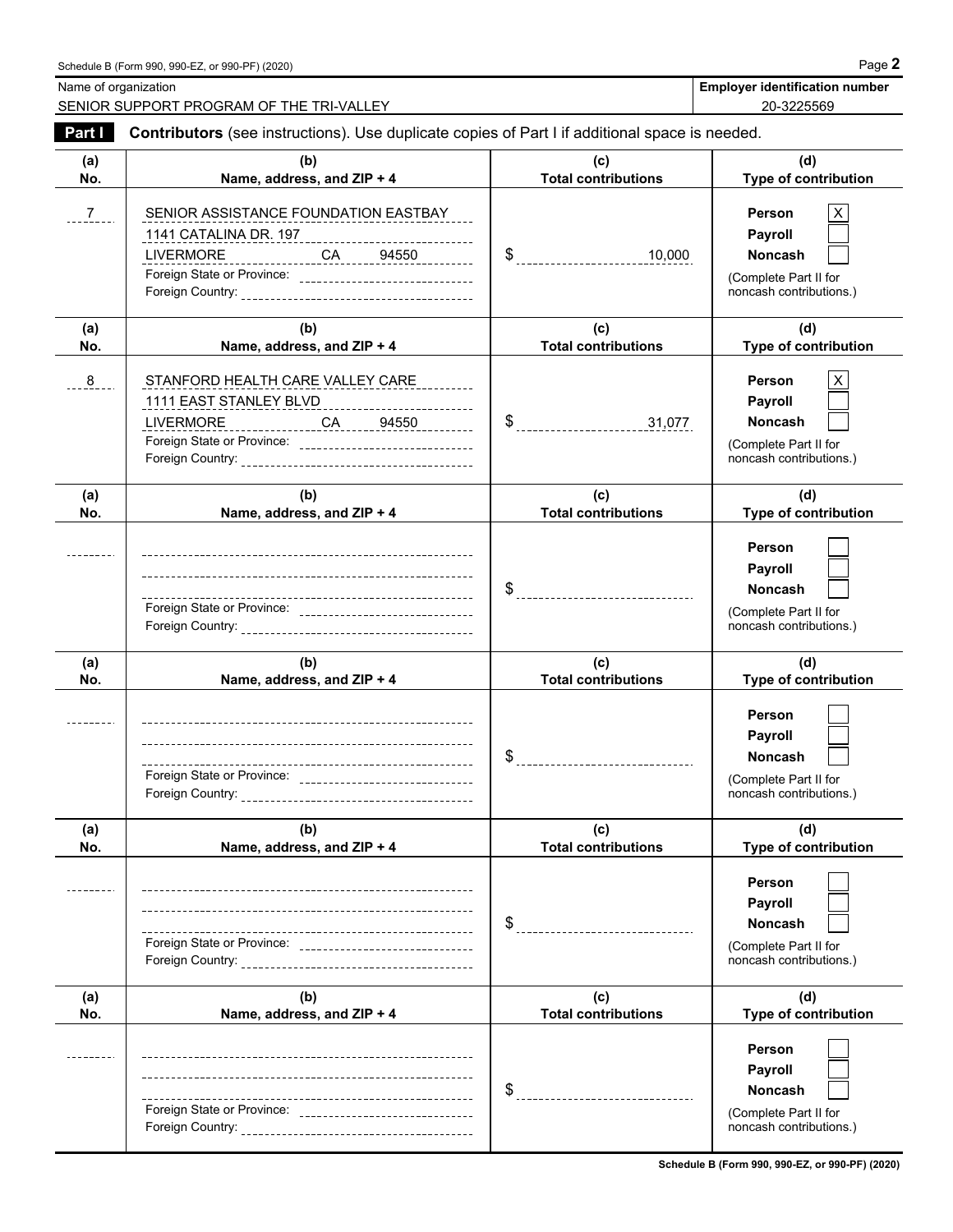| SENIOR SUPPORT PROGRAM OF THE TRI-VALLEY                                                            |                                                 | 20-3225569           |
|-----------------------------------------------------------------------------------------------------|-------------------------------------------------|----------------------|
| Noncash Property (see instructions). Use duplicate copies of Part II if additional space is needed. |                                                 |                      |
| (b)<br>Description of noncash property given                                                        | (c)<br>FMV (or estimate)<br>(See instructions.) | (d)<br>Date received |
|                                                                                                     | \$                                              |                      |
| (b)<br>Description of noncash property given                                                        | (c)<br>FMV (or estimate)<br>(See instructions.) | (d)<br>Date received |
|                                                                                                     | \$                                              |                      |
| (b)<br>Description of noncash property given                                                        | (c)<br>FMV (or estimate)<br>(See instructions.) | (d)<br>Date received |
|                                                                                                     | \$                                              |                      |
| (b)<br>Description of noncash property given                                                        | (c)<br>FMV (or estimate)<br>(See instructions.) | (d)<br>Date received |
|                                                                                                     | \$                                              |                      |
| (b)<br>Description of noncash property given                                                        | (c)<br>FMV (or estimate)<br>(See instructions.) | (d)<br>Date received |
|                                                                                                     | \$                                              |                      |
| (b)<br>Description of noncash property given                                                        | (c)<br>FMV (or estimate)<br>(See instructions.) | (d)<br>Date received |
|                                                                                                     |                                                 |                      |
|                                                                                                     |                                                 | \$                   |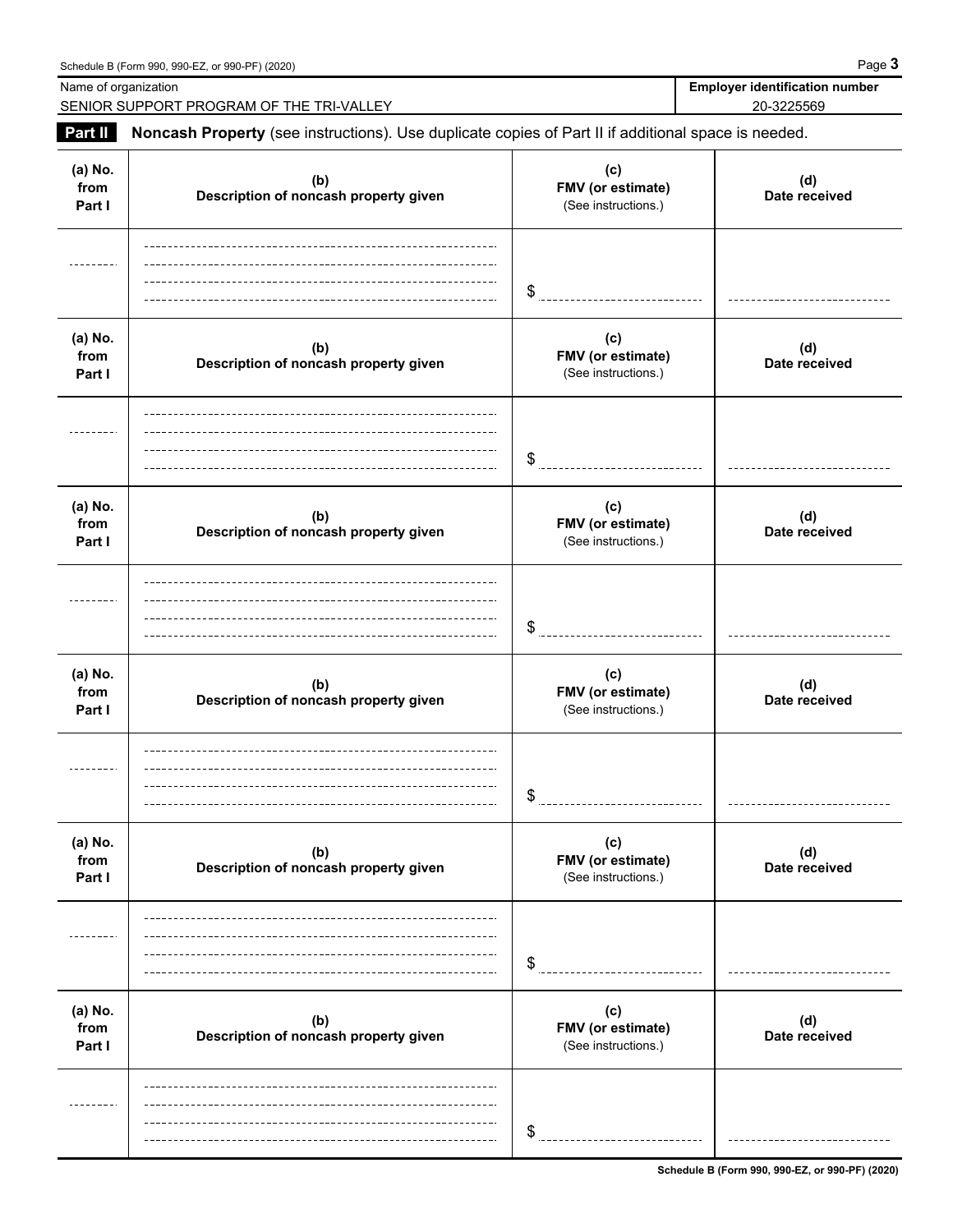| <b>Part III</b>           | Exclusively religious, charitable, etc., contributions to organizations described in section 501(c)(7), (8), or<br>(10) that total more than \$1,000 for the year from any one contributor. Complete columns (a) through (e) and |  |                                          |                                                                     |  |  |  |  |  |  |
|---------------------------|----------------------------------------------------------------------------------------------------------------------------------------------------------------------------------------------------------------------------------|--|------------------------------------------|---------------------------------------------------------------------|--|--|--|--|--|--|
|                           | the following line entry. For organizations completing Part III, enter the total of exclusively religious, charitable, etc.,                                                                                                     |  |                                          |                                                                     |  |  |  |  |  |  |
|                           | contributions of \$1,000 or less for the year. (Enter this information once. See instructions.)<br>$\blacktriangleright$ \$<br>$\bf{0}$                                                                                          |  |                                          |                                                                     |  |  |  |  |  |  |
| (a) No.                   | Use duplicate copies of Part III if additional space is needed.                                                                                                                                                                  |  |                                          |                                                                     |  |  |  |  |  |  |
| from<br>Part I            | (b) Purpose of gift                                                                                                                                                                                                              |  | (c) Use of gift                          | (d) Description of how gift is held                                 |  |  |  |  |  |  |
|                           |                                                                                                                                                                                                                                  |  | ---------------------------------        |                                                                     |  |  |  |  |  |  |
|                           |                                                                                                                                                                                                                                  |  |                                          |                                                                     |  |  |  |  |  |  |
|                           | (e) Transfer of gift                                                                                                                                                                                                             |  |                                          |                                                                     |  |  |  |  |  |  |
|                           | Transferee's name, address, and ZIP + 4                                                                                                                                                                                          |  | Relationship of transferor to transferee |                                                                     |  |  |  |  |  |  |
|                           |                                                                                                                                                                                                                                  |  |                                          |                                                                     |  |  |  |  |  |  |
|                           | For. Prov.<br>Country                                                                                                                                                                                                            |  |                                          |                                                                     |  |  |  |  |  |  |
| (a) No.<br>from<br>Part I | (b) Purpose of gift                                                                                                                                                                                                              |  | (c) Use of gift                          | (d) Description of how gift is held                                 |  |  |  |  |  |  |
|                           |                                                                                                                                                                                                                                  |  |                                          |                                                                     |  |  |  |  |  |  |
|                           |                                                                                                                                                                                                                                  |  |                                          |                                                                     |  |  |  |  |  |  |
|                           | (e) Transfer of gift                                                                                                                                                                                                             |  |                                          |                                                                     |  |  |  |  |  |  |
|                           | Transferee's name, address, and ZIP + 4                                                                                                                                                                                          |  | Relationship of transferor to transferee |                                                                     |  |  |  |  |  |  |
|                           |                                                                                                                                                                                                                                  |  |                                          |                                                                     |  |  |  |  |  |  |
|                           |                                                                                                                                                                                                                                  |  |                                          |                                                                     |  |  |  |  |  |  |
| (a) No.                   | For. Prov.<br>Country                                                                                                                                                                                                            |  |                                          |                                                                     |  |  |  |  |  |  |
| from<br>Part I            | (b) Purpose of gift                                                                                                                                                                                                              |  | (c) Use of gift                          | (d) Description of how gift is held                                 |  |  |  |  |  |  |
|                           | -------------------------------------                                                                                                                                                                                            |  | ------------------------                 | ----------------------------------<br>_____________________________ |  |  |  |  |  |  |
|                           |                                                                                                                                                                                                                                  |  |                                          |                                                                     |  |  |  |  |  |  |
|                           | (e) Transfer of gift                                                                                                                                                                                                             |  |                                          |                                                                     |  |  |  |  |  |  |
|                           | Transferee's name, address, and ZIP + 4                                                                                                                                                                                          |  | Relationship of transferor to transferee |                                                                     |  |  |  |  |  |  |
|                           |                                                                                                                                                                                                                                  |  |                                          |                                                                     |  |  |  |  |  |  |
|                           | For. Prov.<br>Country                                                                                                                                                                                                            |  |                                          |                                                                     |  |  |  |  |  |  |
| (a) No.<br>from<br>Part I | (b) Purpose of gift                                                                                                                                                                                                              |  | (c) Use of gift                          | (d) Description of how gift is held                                 |  |  |  |  |  |  |
|                           |                                                                                                                                                                                                                                  |  |                                          |                                                                     |  |  |  |  |  |  |
|                           |                                                                                                                                                                                                                                  |  |                                          |                                                                     |  |  |  |  |  |  |
|                           |                                                                                                                                                                                                                                  |  | (e) Transfer of gift                     |                                                                     |  |  |  |  |  |  |
|                           | Transferee's name, address, and ZIP + 4                                                                                                                                                                                          |  | Relationship of transferor to transferee |                                                                     |  |  |  |  |  |  |
|                           |                                                                                                                                                                                                                                  |  |                                          |                                                                     |  |  |  |  |  |  |
|                           | For. Prov.<br>Country                                                                                                                                                                                                            |  |                                          |                                                                     |  |  |  |  |  |  |

**Schedule B (Form 990, 990-EZ, or 990-PF) (2020)**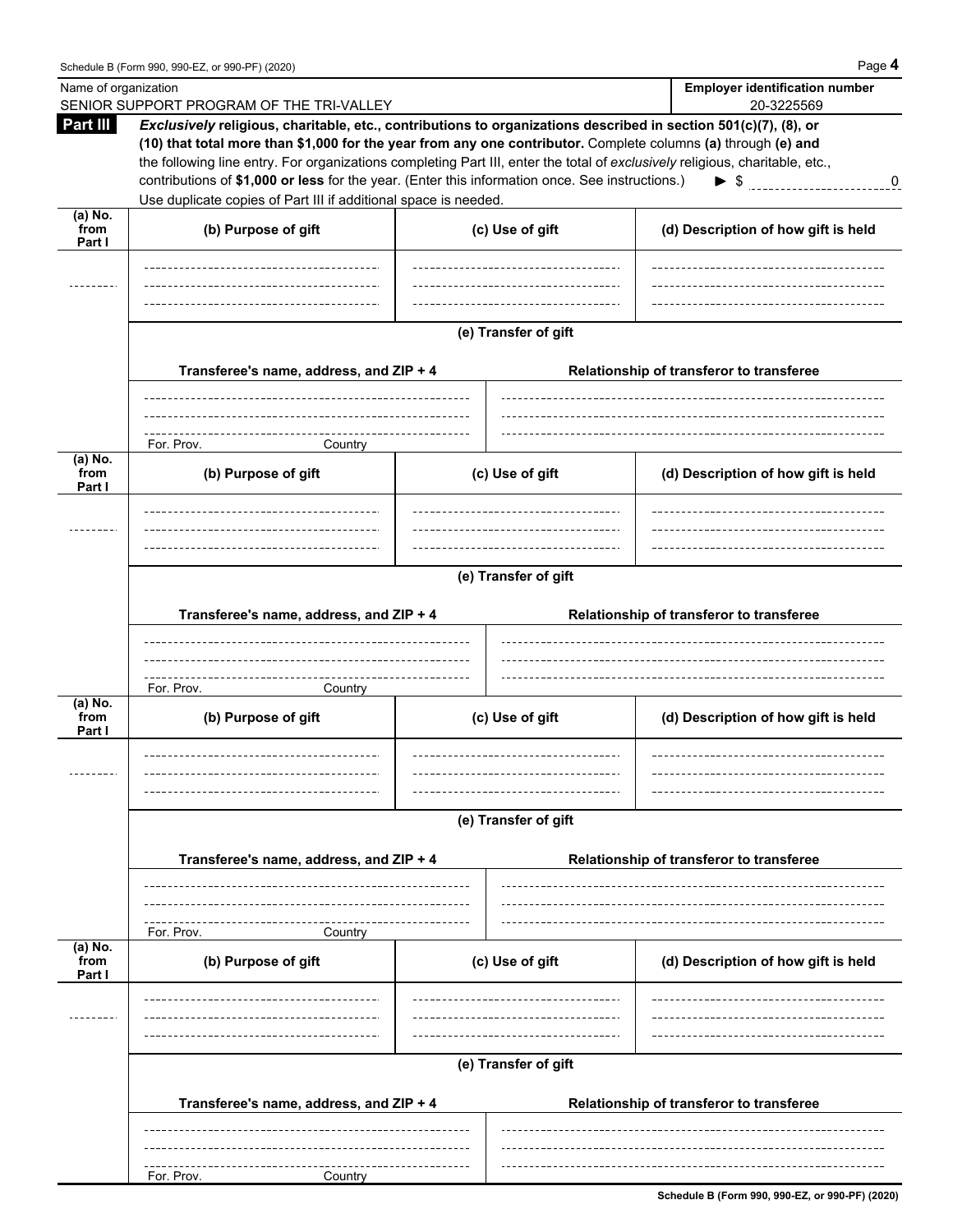| <b>SCHEDULE D</b> |  |
|-------------------|--|
| (Form 990)        |  |

### **D Supplemental Financial Statements OMB No. 1545-0047**

**Complete if the organization answered "Yes" on Form 990, 2020 Part IV, line 6, 7, 8, 9, 10, 11a, 11b, 11c, 11d, 11e, 11f, 12a, or 12b. Attach to Form 990.**

|              | Department of the Treasury<br>Internal Revenue Service |                                                                        | ► Attach to Form 990.<br>Go to www.irs.gov/Form990 for instructions and the latest information.                                           |                                                |                                       |                    | <b>Open to Public</b><br>Inspection |           |
|--------------|--------------------------------------------------------|------------------------------------------------------------------------|-------------------------------------------------------------------------------------------------------------------------------------------|------------------------------------------------|---------------------------------------|--------------------|-------------------------------------|-----------|
|              | Name of the organization                               |                                                                        |                                                                                                                                           |                                                | <b>Employer identification number</b> |                    |                                     |           |
|              |                                                        |                                                                        |                                                                                                                                           |                                                |                                       |                    |                                     |           |
|              |                                                        | SENIOR SUPPORT PROGRAM OF THE TRI-VALLEY                               | Part   Organizations Maintaining Donor Advised Funds or Other Similar Funds or Accounts.                                                  |                                                |                                       | 20-3225569         |                                     |           |
|              |                                                        |                                                                        | Complete if the organization answered "Yes" on Form 990, Part IV, line 6.                                                                 |                                                |                                       |                    |                                     |           |
|              |                                                        |                                                                        | (a) Donor advised funds                                                                                                                   |                                                |                                       |                    | (b) Funds and other accounts        |           |
| 1            |                                                        | Total number at end of year                                            |                                                                                                                                           |                                                |                                       |                    |                                     |           |
| 2            |                                                        | Aggregate value of contributions to (during year).                     |                                                                                                                                           |                                                |                                       |                    |                                     |           |
| 3            |                                                        | Aggregate value of grants from (during year)                           |                                                                                                                                           |                                                |                                       |                    |                                     |           |
| 4            |                                                        | Aggregate value at end of year                                         |                                                                                                                                           |                                                |                                       |                    |                                     |           |
| 5            |                                                        |                                                                        | Did the organization inform all donors and donor advisors in writing that the assets held in donor advised                                |                                                |                                       |                    |                                     |           |
|              |                                                        |                                                                        | funds are the organization's property, subject to the organization's exclusive legal control?                                             |                                                |                                       |                    | Yes                                 | <b>No</b> |
| 6            |                                                        |                                                                        | Did the organization inform all grantees, donors, and donor advisors in writing that grant funds can be used                              |                                                |                                       |                    |                                     |           |
|              |                                                        |                                                                        | only for charitable purposes and not for the benefit of the donor or donor advisor, or for any other purpose                              |                                                |                                       |                    |                                     |           |
|              |                                                        |                                                                        |                                                                                                                                           |                                                |                                       |                    | Yes                                 | No        |
| Part II      |                                                        | <b>Conservation Easements.</b>                                         |                                                                                                                                           |                                                |                                       |                    |                                     |           |
|              |                                                        |                                                                        | Complete if the organization answered "Yes" on Form 990, Part IV, line 7.                                                                 |                                                |                                       |                    |                                     |           |
| 1            |                                                        |                                                                        | Purpose(s) of conservation easements held by the organization (check all that apply).                                                     |                                                |                                       |                    |                                     |           |
|              |                                                        |                                                                        | Preservation of land for public use (for example, recreation or education)   Preservation of a historically important land area           |                                                |                                       |                    |                                     |           |
|              |                                                        |                                                                        |                                                                                                                                           |                                                |                                       |                    |                                     |           |
|              |                                                        | Protection of natural habitat                                          |                                                                                                                                           | Preservation of a certified historic structure |                                       |                    |                                     |           |
|              |                                                        | Preservation of open space                                             |                                                                                                                                           |                                                |                                       |                    |                                     |           |
| $\mathbf{2}$ |                                                        |                                                                        | Complete lines 2a through 2d if the organization held a qualified conservation contribution in the form of a conservation                 |                                                |                                       |                    |                                     |           |
|              |                                                        | easement on the last day of the tax year.                              |                                                                                                                                           |                                                |                                       |                    | Held at the End of the Tax Year     |           |
| а            |                                                        |                                                                        |                                                                                                                                           |                                                | 2a                                    |                    |                                     |           |
|              |                                                        |                                                                        |                                                                                                                                           |                                                | 2 <sub>b</sub>                        |                    |                                     |           |
|              |                                                        |                                                                        | Number of conservation easements on a certified historic structure included in (a)                                                        |                                                | 2c                                    |                    |                                     |           |
|              |                                                        |                                                                        | Number of conservation easements included in (c) acquired after 7/25/06, and not on a                                                     |                                                |                                       |                    |                                     |           |
|              |                                                        |                                                                        |                                                                                                                                           |                                                | 2d                                    |                    |                                     |           |
| 3            |                                                        |                                                                        | Number of conservation easements modified, transferred, released, extinguished, or terminated by the organization during                  |                                                |                                       |                    |                                     |           |
|              | the tax year $\blacktriangleright$                     |                                                                        |                                                                                                                                           |                                                |                                       |                    |                                     |           |
| 4            |                                                        |                                                                        | Number of states where property subject to conservation easement is located                                                               |                                                |                                       |                    |                                     |           |
| 5            |                                                        |                                                                        | Does the organization have a written policy regarding the periodic monitoring, inspection, handling of                                    |                                                |                                       |                    |                                     |           |
|              |                                                        |                                                                        |                                                                                                                                           |                                                |                                       |                    | Yes                                 | No        |
| 6            |                                                        |                                                                        | Staff and volunteer hours devoted to monitoring, inspecting, handling of violations, and enforcing conservation easements during the year |                                                |                                       |                    |                                     |           |
|              |                                                        |                                                                        |                                                                                                                                           |                                                |                                       |                    |                                     |           |
| 7            |                                                        |                                                                        | Amount of expenses incurred in monitoring, inspecting, handling of violations, and enforcing conservation easements during the year       |                                                |                                       |                    |                                     |           |
|              | $\blacktriangleright$ \$<br>____________________       |                                                                        |                                                                                                                                           |                                                |                                       |                    |                                     |           |
| 8            |                                                        |                                                                        | Does each conservation easement reported on line 2(d) above satisfy the requirements of section 170(h)(4)(B)(i)                           |                                                |                                       |                    |                                     |           |
|              |                                                        |                                                                        |                                                                                                                                           |                                                |                                       |                    | Yes                                 | <b>No</b> |
| 9            |                                                        |                                                                        | In Part XIII, describe how the organization reports conservation easements in its revenue and expense statement and                       |                                                |                                       |                    |                                     |           |
|              |                                                        |                                                                        | balance sheet, and include, if applicable, the text of the footnote to the organization's financial statements that describes the         |                                                |                                       |                    |                                     |           |
|              |                                                        | organization's accounting for conservation easements.                  |                                                                                                                                           |                                                |                                       |                    |                                     |           |
|              |                                                        |                                                                        | Part III Organizations Maintaining Collections of Art, Historical Treasures, or Other Similar Assets.                                     |                                                |                                       |                    |                                     |           |
|              |                                                        |                                                                        | Complete if the organization answered "Yes" on Form 990, Part IV, line 8.                                                                 |                                                |                                       |                    |                                     |           |
|              |                                                        |                                                                        | 1a If the organization elected, as permitted under FASB ASC 958, not to report in its revenue statement and balance sheet                 |                                                |                                       |                    |                                     |           |
|              |                                                        |                                                                        | works of art, historical treasures, or other similar assets held for public exhibition, education, or research in furtherance of          |                                                |                                       |                    |                                     |           |
|              |                                                        |                                                                        | public service, provide in Part XIII the text of the footnote to its financial statements that describes these items.                     |                                                |                                       |                    |                                     |           |
|              |                                                        |                                                                        | <b>b</b> If the organization elected, as permitted under FASB ASC 958, to report in its revenue statement and balance sheet               |                                                |                                       |                    |                                     |           |
|              |                                                        |                                                                        | works of art, historical treasures, or other similar assets held for public exhibition, education, or research in furtherance of          |                                                |                                       |                    |                                     |           |
|              |                                                        | public service, provide the following amounts relating to these items: |                                                                                                                                           |                                                |                                       |                    |                                     |           |
|              |                                                        |                                                                        |                                                                                                                                           |                                                |                                       |                    |                                     |           |
|              |                                                        |                                                                        |                                                                                                                                           |                                                |                                       |                    |                                     |           |
| $\mathbf{2}$ |                                                        |                                                                        | If the organization received or held works of art, historical treasures, or other similar assets for financial gain, provide the          |                                                |                                       |                    |                                     |           |
|              |                                                        |                                                                        | following amounts required to be reported under FASB ASC 958 relating to these items:                                                     |                                                |                                       |                    |                                     |           |
|              |                                                        |                                                                        |                                                                                                                                           |                                                |                                       | $\triangleright$ s |                                     |           |

| uur<br>line<br>$\overline{\phantom{a}}$<br>-orm<br>° VIII.<br>included<br>on<br>-ar<br>- 999 | ____<br>_______ |  |
|----------------------------------------------------------------------------------------------|-----------------|--|
| orm '<br>10m<br>included<br>11000TC<br>ΉΙ<br>.ສສບ.                                           |                 |  |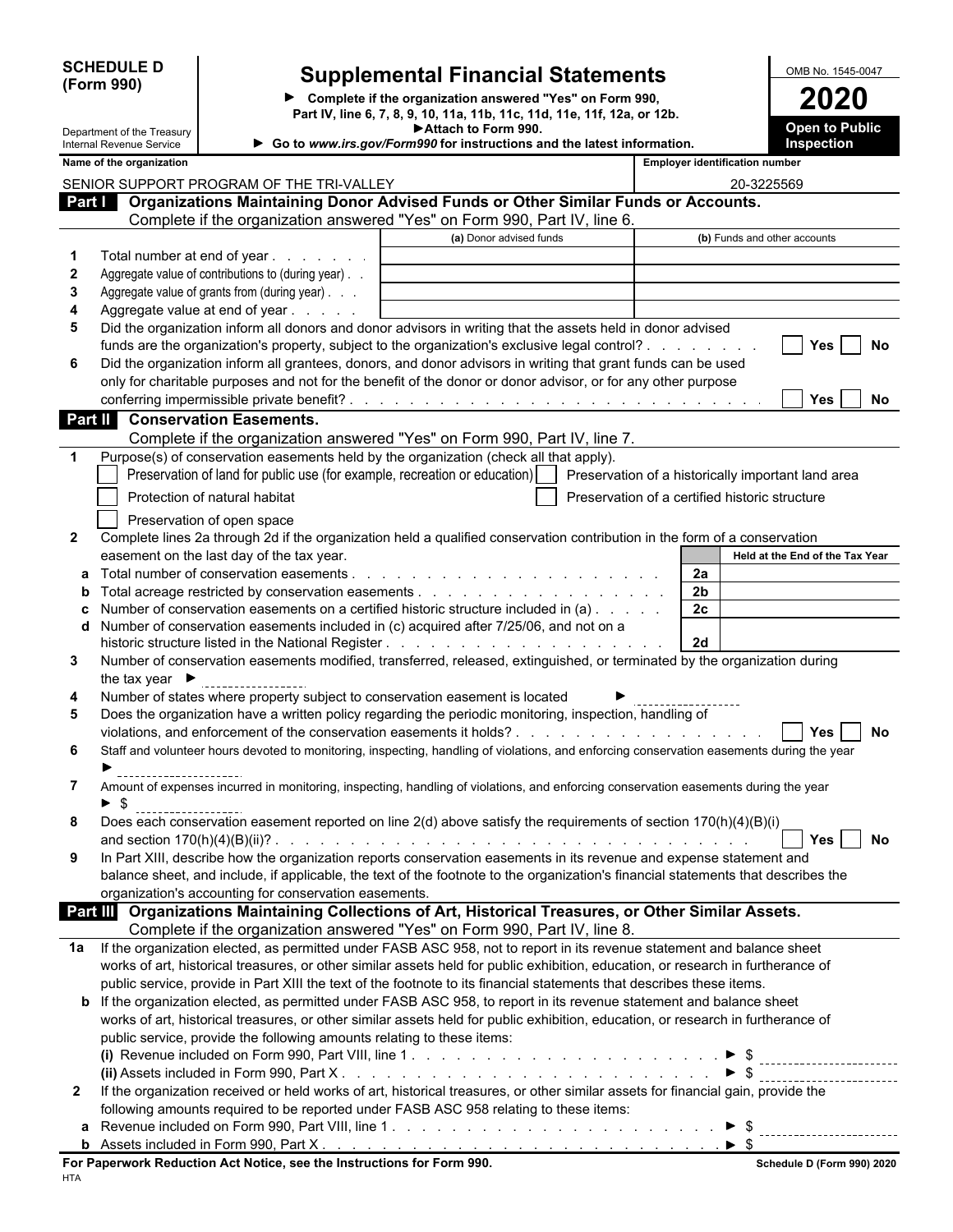| Part III Organizations Maintaining Collections of Art, Historical Treasures, or Other Similar Assets (continued)<br>Using the organization's acquisition, accession, and other records, check any of the following that make significant use of its<br>3<br>collection items (check all that apply):<br>Public exhibition<br>Loan or exchange program<br>a<br>Scholarly research<br>Other<br>e<br>b<br>Preservation for future generations<br>C<br>Provide a description of the organization's collections and explain how they further the organization's exempt purpose in Part<br>4<br>XIII.<br>During the year, did the organization solicit or receive donations of art, historical treasures, or other similar<br>5<br>assets to be sold to raise funds rather than to be maintained as part of the organization's collection?<br>Yes  <br>No<br>Part IV Escrow and Custodial Arrangements.<br>Complete if the organization answered "Yes" on Form 990, Part IV, line 9, or reported an amount on Form<br>990, Part X, line 21.<br>Is the organization an agent, trustee, custodian or other intermediary for contributions or other assets not<br>1a<br>Yes<br>No<br>If "Yes," explain the arrangement in Part XIII and complete the following table:<br>Amount<br>1 <sup>c</sup><br>$\Omega$<br>1 <sub>d</sub><br>1e<br>1f<br>Yes $X$ No<br>Did the organization include an amount on Form 990, Part X, line 21, for escrow or custodial account liability?<br>2a<br>If "Yes," explain the arrangement in Part XIII. Check here if the explanation has been provided on Part XIII.<br>b<br><b>Part V</b><br><b>Endowment Funds.</b><br>Complete if the organization answered "Yes" on Form 990, Part IV, line 10.<br>(b) Prior year<br>(c) Two years back<br>(d) Three years back<br>(e) Four years back<br>(a) Current year<br>$\overline{0}$<br>$\overline{0}$<br>$\Omega$<br>$\Omega$<br>Beginning of year balance<br>1a<br>Contributions<br>Net investment earnings, gains,<br>c<br>and losses<br>Grants or scholarships<br>Other expenditures for facilities<br>е<br>and programs<br>Administrative expenses<br>$\Omega$<br>$\Omega$<br>$\Omega$<br>$\Omega$<br>$\Omega$<br>End of year balance<br>Provide the estimated percentage of the current year end balance (line 1g, column (a)) held as:<br>2<br>Board designated or quasi-endowment<br>Figures 2011<br>%<br>а<br>Permanent endowment<br>%<br>------------------<br>b<br>Term endowment ▶<br>$\%$<br>c<br>The percentages on lines 2a, 2b, and 2c should equal 100%.<br>Are there endowment funds not in the possession of the organization that are held and administered for the<br>За<br>No<br><b>Yes</b><br>organization by:<br>3a(i)<br>(i)<br>3a(ii)<br>If "Yes" on line 3a(ii), are the related organizations listed as required on Schedule R?<br>3 <sub>b</sub><br>b<br>Describe in Part XIII the intended uses of the organization's endowment funds.<br>4<br>Land, Buildings, and Equipment.<br>Part VI<br>Complete if the organization answered "Yes" on Form 990, Part IV, line 11a. See Form 990, Part X, line 10.<br>Description of property<br>(a) Cost or other basis<br>(b) Cost or other basis<br>(d) Book value<br>(c) Accumulated<br>(investment)<br>depreciation<br>(other)<br>$\Omega$<br>0<br>0<br>Land.<br>1a<br>$\Omega$<br>$\overline{0}$<br>0<br>$\Omega$<br>Buildings<br>b<br>$\Omega$<br>$\Omega$<br>Leasehold improvements<br>0<br>$\Omega$<br>С<br>$\Omega$<br>41,452<br>21,641<br>19,811<br>Equipment.<br>d<br>$\Omega$<br>3,521<br>3,521<br>Other $\ldots$ $\ldots$ $\ldots$ $\ldots$ $\ldots$ $\ldots$ $\ldots$<br>е<br>Total. Add lines 1a through 1e. (Column (d) must equal Form 990, Part X, column (B), line 10c.)<br>▶<br>19,811 | Schedule D (Form 990) 2020<br>SENIOR SUPPORT PROGRAM OF THE TRI-VALLEY |  | 20-3225569 | Page $2$ |
|--------------------------------------------------------------------------------------------------------------------------------------------------------------------------------------------------------------------------------------------------------------------------------------------------------------------------------------------------------------------------------------------------------------------------------------------------------------------------------------------------------------------------------------------------------------------------------------------------------------------------------------------------------------------------------------------------------------------------------------------------------------------------------------------------------------------------------------------------------------------------------------------------------------------------------------------------------------------------------------------------------------------------------------------------------------------------------------------------------------------------------------------------------------------------------------------------------------------------------------------------------------------------------------------------------------------------------------------------------------------------------------------------------------------------------------------------------------------------------------------------------------------------------------------------------------------------------------------------------------------------------------------------------------------------------------------------------------------------------------------------------------------------------------------------------------------------------------------------------------------------------------------------------------------------------------------------------------------------------------------------------------------------------------------------------------------------------------------------------------------------------------------------------------------------------------------------------------------------------------------------------------------------------------------------------------------------------------------------------------------------------------------------------------------------------------------------------------------------------------------------------------------------------------------------------------------------------------------------------------------------------------------------------------------------------------------------------------------------------------------------------------------------------------------------------------------------------------------------------------------------------------------------------------------------------------------------------------------------------------------------------------------------------------------------------------------------------------------------------------------------------------------------------------------------------------------------------------------------------------------------------------------------------------------------------------------------------------------------------------------------------------------------------------------------------------------------------------------------------------------------------------------------------------------------------------------------------------------------------------------------------------------------------------------------------------------------------------------------------------------------|------------------------------------------------------------------------|--|------------|----------|
|                                                                                                                                                                                                                                                                                                                                                                                                                                                                                                                                                                                                                                                                                                                                                                                                                                                                                                                                                                                                                                                                                                                                                                                                                                                                                                                                                                                                                                                                                                                                                                                                                                                                                                                                                                                                                                                                                                                                                                                                                                                                                                                                                                                                                                                                                                                                                                                                                                                                                                                                                                                                                                                                                                                                                                                                                                                                                                                                                                                                                                                                                                                                                                                                                                                                                                                                                                                                                                                                                                                                                                                                                                                                                                                                                  |                                                                        |  |            |          |
|                                                                                                                                                                                                                                                                                                                                                                                                                                                                                                                                                                                                                                                                                                                                                                                                                                                                                                                                                                                                                                                                                                                                                                                                                                                                                                                                                                                                                                                                                                                                                                                                                                                                                                                                                                                                                                                                                                                                                                                                                                                                                                                                                                                                                                                                                                                                                                                                                                                                                                                                                                                                                                                                                                                                                                                                                                                                                                                                                                                                                                                                                                                                                                                                                                                                                                                                                                                                                                                                                                                                                                                                                                                                                                                                                  |                                                                        |  |            |          |
|                                                                                                                                                                                                                                                                                                                                                                                                                                                                                                                                                                                                                                                                                                                                                                                                                                                                                                                                                                                                                                                                                                                                                                                                                                                                                                                                                                                                                                                                                                                                                                                                                                                                                                                                                                                                                                                                                                                                                                                                                                                                                                                                                                                                                                                                                                                                                                                                                                                                                                                                                                                                                                                                                                                                                                                                                                                                                                                                                                                                                                                                                                                                                                                                                                                                                                                                                                                                                                                                                                                                                                                                                                                                                                                                                  |                                                                        |  |            |          |
|                                                                                                                                                                                                                                                                                                                                                                                                                                                                                                                                                                                                                                                                                                                                                                                                                                                                                                                                                                                                                                                                                                                                                                                                                                                                                                                                                                                                                                                                                                                                                                                                                                                                                                                                                                                                                                                                                                                                                                                                                                                                                                                                                                                                                                                                                                                                                                                                                                                                                                                                                                                                                                                                                                                                                                                                                                                                                                                                                                                                                                                                                                                                                                                                                                                                                                                                                                                                                                                                                                                                                                                                                                                                                                                                                  |                                                                        |  |            |          |
|                                                                                                                                                                                                                                                                                                                                                                                                                                                                                                                                                                                                                                                                                                                                                                                                                                                                                                                                                                                                                                                                                                                                                                                                                                                                                                                                                                                                                                                                                                                                                                                                                                                                                                                                                                                                                                                                                                                                                                                                                                                                                                                                                                                                                                                                                                                                                                                                                                                                                                                                                                                                                                                                                                                                                                                                                                                                                                                                                                                                                                                                                                                                                                                                                                                                                                                                                                                                                                                                                                                                                                                                                                                                                                                                                  |                                                                        |  |            |          |
|                                                                                                                                                                                                                                                                                                                                                                                                                                                                                                                                                                                                                                                                                                                                                                                                                                                                                                                                                                                                                                                                                                                                                                                                                                                                                                                                                                                                                                                                                                                                                                                                                                                                                                                                                                                                                                                                                                                                                                                                                                                                                                                                                                                                                                                                                                                                                                                                                                                                                                                                                                                                                                                                                                                                                                                                                                                                                                                                                                                                                                                                                                                                                                                                                                                                                                                                                                                                                                                                                                                                                                                                                                                                                                                                                  |                                                                        |  |            |          |
|                                                                                                                                                                                                                                                                                                                                                                                                                                                                                                                                                                                                                                                                                                                                                                                                                                                                                                                                                                                                                                                                                                                                                                                                                                                                                                                                                                                                                                                                                                                                                                                                                                                                                                                                                                                                                                                                                                                                                                                                                                                                                                                                                                                                                                                                                                                                                                                                                                                                                                                                                                                                                                                                                                                                                                                                                                                                                                                                                                                                                                                                                                                                                                                                                                                                                                                                                                                                                                                                                                                                                                                                                                                                                                                                                  |                                                                        |  |            |          |
|                                                                                                                                                                                                                                                                                                                                                                                                                                                                                                                                                                                                                                                                                                                                                                                                                                                                                                                                                                                                                                                                                                                                                                                                                                                                                                                                                                                                                                                                                                                                                                                                                                                                                                                                                                                                                                                                                                                                                                                                                                                                                                                                                                                                                                                                                                                                                                                                                                                                                                                                                                                                                                                                                                                                                                                                                                                                                                                                                                                                                                                                                                                                                                                                                                                                                                                                                                                                                                                                                                                                                                                                                                                                                                                                                  |                                                                        |  |            |          |
|                                                                                                                                                                                                                                                                                                                                                                                                                                                                                                                                                                                                                                                                                                                                                                                                                                                                                                                                                                                                                                                                                                                                                                                                                                                                                                                                                                                                                                                                                                                                                                                                                                                                                                                                                                                                                                                                                                                                                                                                                                                                                                                                                                                                                                                                                                                                                                                                                                                                                                                                                                                                                                                                                                                                                                                                                                                                                                                                                                                                                                                                                                                                                                                                                                                                                                                                                                                                                                                                                                                                                                                                                                                                                                                                                  |                                                                        |  |            |          |
|                                                                                                                                                                                                                                                                                                                                                                                                                                                                                                                                                                                                                                                                                                                                                                                                                                                                                                                                                                                                                                                                                                                                                                                                                                                                                                                                                                                                                                                                                                                                                                                                                                                                                                                                                                                                                                                                                                                                                                                                                                                                                                                                                                                                                                                                                                                                                                                                                                                                                                                                                                                                                                                                                                                                                                                                                                                                                                                                                                                                                                                                                                                                                                                                                                                                                                                                                                                                                                                                                                                                                                                                                                                                                                                                                  |                                                                        |  |            |          |
|                                                                                                                                                                                                                                                                                                                                                                                                                                                                                                                                                                                                                                                                                                                                                                                                                                                                                                                                                                                                                                                                                                                                                                                                                                                                                                                                                                                                                                                                                                                                                                                                                                                                                                                                                                                                                                                                                                                                                                                                                                                                                                                                                                                                                                                                                                                                                                                                                                                                                                                                                                                                                                                                                                                                                                                                                                                                                                                                                                                                                                                                                                                                                                                                                                                                                                                                                                                                                                                                                                                                                                                                                                                                                                                                                  |                                                                        |  |            |          |
|                                                                                                                                                                                                                                                                                                                                                                                                                                                                                                                                                                                                                                                                                                                                                                                                                                                                                                                                                                                                                                                                                                                                                                                                                                                                                                                                                                                                                                                                                                                                                                                                                                                                                                                                                                                                                                                                                                                                                                                                                                                                                                                                                                                                                                                                                                                                                                                                                                                                                                                                                                                                                                                                                                                                                                                                                                                                                                                                                                                                                                                                                                                                                                                                                                                                                                                                                                                                                                                                                                                                                                                                                                                                                                                                                  |                                                                        |  |            |          |
|                                                                                                                                                                                                                                                                                                                                                                                                                                                                                                                                                                                                                                                                                                                                                                                                                                                                                                                                                                                                                                                                                                                                                                                                                                                                                                                                                                                                                                                                                                                                                                                                                                                                                                                                                                                                                                                                                                                                                                                                                                                                                                                                                                                                                                                                                                                                                                                                                                                                                                                                                                                                                                                                                                                                                                                                                                                                                                                                                                                                                                                                                                                                                                                                                                                                                                                                                                                                                                                                                                                                                                                                                                                                                                                                                  |                                                                        |  |            |          |
|                                                                                                                                                                                                                                                                                                                                                                                                                                                                                                                                                                                                                                                                                                                                                                                                                                                                                                                                                                                                                                                                                                                                                                                                                                                                                                                                                                                                                                                                                                                                                                                                                                                                                                                                                                                                                                                                                                                                                                                                                                                                                                                                                                                                                                                                                                                                                                                                                                                                                                                                                                                                                                                                                                                                                                                                                                                                                                                                                                                                                                                                                                                                                                                                                                                                                                                                                                                                                                                                                                                                                                                                                                                                                                                                                  |                                                                        |  |            |          |
|                                                                                                                                                                                                                                                                                                                                                                                                                                                                                                                                                                                                                                                                                                                                                                                                                                                                                                                                                                                                                                                                                                                                                                                                                                                                                                                                                                                                                                                                                                                                                                                                                                                                                                                                                                                                                                                                                                                                                                                                                                                                                                                                                                                                                                                                                                                                                                                                                                                                                                                                                                                                                                                                                                                                                                                                                                                                                                                                                                                                                                                                                                                                                                                                                                                                                                                                                                                                                                                                                                                                                                                                                                                                                                                                                  |                                                                        |  |            |          |
|                                                                                                                                                                                                                                                                                                                                                                                                                                                                                                                                                                                                                                                                                                                                                                                                                                                                                                                                                                                                                                                                                                                                                                                                                                                                                                                                                                                                                                                                                                                                                                                                                                                                                                                                                                                                                                                                                                                                                                                                                                                                                                                                                                                                                                                                                                                                                                                                                                                                                                                                                                                                                                                                                                                                                                                                                                                                                                                                                                                                                                                                                                                                                                                                                                                                                                                                                                                                                                                                                                                                                                                                                                                                                                                                                  |                                                                        |  |            |          |
|                                                                                                                                                                                                                                                                                                                                                                                                                                                                                                                                                                                                                                                                                                                                                                                                                                                                                                                                                                                                                                                                                                                                                                                                                                                                                                                                                                                                                                                                                                                                                                                                                                                                                                                                                                                                                                                                                                                                                                                                                                                                                                                                                                                                                                                                                                                                                                                                                                                                                                                                                                                                                                                                                                                                                                                                                                                                                                                                                                                                                                                                                                                                                                                                                                                                                                                                                                                                                                                                                                                                                                                                                                                                                                                                                  |                                                                        |  |            |          |
|                                                                                                                                                                                                                                                                                                                                                                                                                                                                                                                                                                                                                                                                                                                                                                                                                                                                                                                                                                                                                                                                                                                                                                                                                                                                                                                                                                                                                                                                                                                                                                                                                                                                                                                                                                                                                                                                                                                                                                                                                                                                                                                                                                                                                                                                                                                                                                                                                                                                                                                                                                                                                                                                                                                                                                                                                                                                                                                                                                                                                                                                                                                                                                                                                                                                                                                                                                                                                                                                                                                                                                                                                                                                                                                                                  |                                                                        |  |            |          |
|                                                                                                                                                                                                                                                                                                                                                                                                                                                                                                                                                                                                                                                                                                                                                                                                                                                                                                                                                                                                                                                                                                                                                                                                                                                                                                                                                                                                                                                                                                                                                                                                                                                                                                                                                                                                                                                                                                                                                                                                                                                                                                                                                                                                                                                                                                                                                                                                                                                                                                                                                                                                                                                                                                                                                                                                                                                                                                                                                                                                                                                                                                                                                                                                                                                                                                                                                                                                                                                                                                                                                                                                                                                                                                                                                  |                                                                        |  |            |          |
|                                                                                                                                                                                                                                                                                                                                                                                                                                                                                                                                                                                                                                                                                                                                                                                                                                                                                                                                                                                                                                                                                                                                                                                                                                                                                                                                                                                                                                                                                                                                                                                                                                                                                                                                                                                                                                                                                                                                                                                                                                                                                                                                                                                                                                                                                                                                                                                                                                                                                                                                                                                                                                                                                                                                                                                                                                                                                                                                                                                                                                                                                                                                                                                                                                                                                                                                                                                                                                                                                                                                                                                                                                                                                                                                                  |                                                                        |  |            |          |
|                                                                                                                                                                                                                                                                                                                                                                                                                                                                                                                                                                                                                                                                                                                                                                                                                                                                                                                                                                                                                                                                                                                                                                                                                                                                                                                                                                                                                                                                                                                                                                                                                                                                                                                                                                                                                                                                                                                                                                                                                                                                                                                                                                                                                                                                                                                                                                                                                                                                                                                                                                                                                                                                                                                                                                                                                                                                                                                                                                                                                                                                                                                                                                                                                                                                                                                                                                                                                                                                                                                                                                                                                                                                                                                                                  |                                                                        |  |            |          |
|                                                                                                                                                                                                                                                                                                                                                                                                                                                                                                                                                                                                                                                                                                                                                                                                                                                                                                                                                                                                                                                                                                                                                                                                                                                                                                                                                                                                                                                                                                                                                                                                                                                                                                                                                                                                                                                                                                                                                                                                                                                                                                                                                                                                                                                                                                                                                                                                                                                                                                                                                                                                                                                                                                                                                                                                                                                                                                                                                                                                                                                                                                                                                                                                                                                                                                                                                                                                                                                                                                                                                                                                                                                                                                                                                  |                                                                        |  |            |          |
|                                                                                                                                                                                                                                                                                                                                                                                                                                                                                                                                                                                                                                                                                                                                                                                                                                                                                                                                                                                                                                                                                                                                                                                                                                                                                                                                                                                                                                                                                                                                                                                                                                                                                                                                                                                                                                                                                                                                                                                                                                                                                                                                                                                                                                                                                                                                                                                                                                                                                                                                                                                                                                                                                                                                                                                                                                                                                                                                                                                                                                                                                                                                                                                                                                                                                                                                                                                                                                                                                                                                                                                                                                                                                                                                                  |                                                                        |  |            |          |
|                                                                                                                                                                                                                                                                                                                                                                                                                                                                                                                                                                                                                                                                                                                                                                                                                                                                                                                                                                                                                                                                                                                                                                                                                                                                                                                                                                                                                                                                                                                                                                                                                                                                                                                                                                                                                                                                                                                                                                                                                                                                                                                                                                                                                                                                                                                                                                                                                                                                                                                                                                                                                                                                                                                                                                                                                                                                                                                                                                                                                                                                                                                                                                                                                                                                                                                                                                                                                                                                                                                                                                                                                                                                                                                                                  |                                                                        |  |            |          |
|                                                                                                                                                                                                                                                                                                                                                                                                                                                                                                                                                                                                                                                                                                                                                                                                                                                                                                                                                                                                                                                                                                                                                                                                                                                                                                                                                                                                                                                                                                                                                                                                                                                                                                                                                                                                                                                                                                                                                                                                                                                                                                                                                                                                                                                                                                                                                                                                                                                                                                                                                                                                                                                                                                                                                                                                                                                                                                                                                                                                                                                                                                                                                                                                                                                                                                                                                                                                                                                                                                                                                                                                                                                                                                                                                  |                                                                        |  |            |          |
|                                                                                                                                                                                                                                                                                                                                                                                                                                                                                                                                                                                                                                                                                                                                                                                                                                                                                                                                                                                                                                                                                                                                                                                                                                                                                                                                                                                                                                                                                                                                                                                                                                                                                                                                                                                                                                                                                                                                                                                                                                                                                                                                                                                                                                                                                                                                                                                                                                                                                                                                                                                                                                                                                                                                                                                                                                                                                                                                                                                                                                                                                                                                                                                                                                                                                                                                                                                                                                                                                                                                                                                                                                                                                                                                                  |                                                                        |  |            |          |
|                                                                                                                                                                                                                                                                                                                                                                                                                                                                                                                                                                                                                                                                                                                                                                                                                                                                                                                                                                                                                                                                                                                                                                                                                                                                                                                                                                                                                                                                                                                                                                                                                                                                                                                                                                                                                                                                                                                                                                                                                                                                                                                                                                                                                                                                                                                                                                                                                                                                                                                                                                                                                                                                                                                                                                                                                                                                                                                                                                                                                                                                                                                                                                                                                                                                                                                                                                                                                                                                                                                                                                                                                                                                                                                                                  |                                                                        |  |            |          |
|                                                                                                                                                                                                                                                                                                                                                                                                                                                                                                                                                                                                                                                                                                                                                                                                                                                                                                                                                                                                                                                                                                                                                                                                                                                                                                                                                                                                                                                                                                                                                                                                                                                                                                                                                                                                                                                                                                                                                                                                                                                                                                                                                                                                                                                                                                                                                                                                                                                                                                                                                                                                                                                                                                                                                                                                                                                                                                                                                                                                                                                                                                                                                                                                                                                                                                                                                                                                                                                                                                                                                                                                                                                                                                                                                  |                                                                        |  |            |          |
|                                                                                                                                                                                                                                                                                                                                                                                                                                                                                                                                                                                                                                                                                                                                                                                                                                                                                                                                                                                                                                                                                                                                                                                                                                                                                                                                                                                                                                                                                                                                                                                                                                                                                                                                                                                                                                                                                                                                                                                                                                                                                                                                                                                                                                                                                                                                                                                                                                                                                                                                                                                                                                                                                                                                                                                                                                                                                                                                                                                                                                                                                                                                                                                                                                                                                                                                                                                                                                                                                                                                                                                                                                                                                                                                                  |                                                                        |  |            |          |
|                                                                                                                                                                                                                                                                                                                                                                                                                                                                                                                                                                                                                                                                                                                                                                                                                                                                                                                                                                                                                                                                                                                                                                                                                                                                                                                                                                                                                                                                                                                                                                                                                                                                                                                                                                                                                                                                                                                                                                                                                                                                                                                                                                                                                                                                                                                                                                                                                                                                                                                                                                                                                                                                                                                                                                                                                                                                                                                                                                                                                                                                                                                                                                                                                                                                                                                                                                                                                                                                                                                                                                                                                                                                                                                                                  |                                                                        |  |            |          |
|                                                                                                                                                                                                                                                                                                                                                                                                                                                                                                                                                                                                                                                                                                                                                                                                                                                                                                                                                                                                                                                                                                                                                                                                                                                                                                                                                                                                                                                                                                                                                                                                                                                                                                                                                                                                                                                                                                                                                                                                                                                                                                                                                                                                                                                                                                                                                                                                                                                                                                                                                                                                                                                                                                                                                                                                                                                                                                                                                                                                                                                                                                                                                                                                                                                                                                                                                                                                                                                                                                                                                                                                                                                                                                                                                  |                                                                        |  |            |          |
|                                                                                                                                                                                                                                                                                                                                                                                                                                                                                                                                                                                                                                                                                                                                                                                                                                                                                                                                                                                                                                                                                                                                                                                                                                                                                                                                                                                                                                                                                                                                                                                                                                                                                                                                                                                                                                                                                                                                                                                                                                                                                                                                                                                                                                                                                                                                                                                                                                                                                                                                                                                                                                                                                                                                                                                                                                                                                                                                                                                                                                                                                                                                                                                                                                                                                                                                                                                                                                                                                                                                                                                                                                                                                                                                                  |                                                                        |  |            |          |
|                                                                                                                                                                                                                                                                                                                                                                                                                                                                                                                                                                                                                                                                                                                                                                                                                                                                                                                                                                                                                                                                                                                                                                                                                                                                                                                                                                                                                                                                                                                                                                                                                                                                                                                                                                                                                                                                                                                                                                                                                                                                                                                                                                                                                                                                                                                                                                                                                                                                                                                                                                                                                                                                                                                                                                                                                                                                                                                                                                                                                                                                                                                                                                                                                                                                                                                                                                                                                                                                                                                                                                                                                                                                                                                                                  |                                                                        |  |            |          |
|                                                                                                                                                                                                                                                                                                                                                                                                                                                                                                                                                                                                                                                                                                                                                                                                                                                                                                                                                                                                                                                                                                                                                                                                                                                                                                                                                                                                                                                                                                                                                                                                                                                                                                                                                                                                                                                                                                                                                                                                                                                                                                                                                                                                                                                                                                                                                                                                                                                                                                                                                                                                                                                                                                                                                                                                                                                                                                                                                                                                                                                                                                                                                                                                                                                                                                                                                                                                                                                                                                                                                                                                                                                                                                                                                  |                                                                        |  |            |          |
|                                                                                                                                                                                                                                                                                                                                                                                                                                                                                                                                                                                                                                                                                                                                                                                                                                                                                                                                                                                                                                                                                                                                                                                                                                                                                                                                                                                                                                                                                                                                                                                                                                                                                                                                                                                                                                                                                                                                                                                                                                                                                                                                                                                                                                                                                                                                                                                                                                                                                                                                                                                                                                                                                                                                                                                                                                                                                                                                                                                                                                                                                                                                                                                                                                                                                                                                                                                                                                                                                                                                                                                                                                                                                                                                                  |                                                                        |  |            |          |
|                                                                                                                                                                                                                                                                                                                                                                                                                                                                                                                                                                                                                                                                                                                                                                                                                                                                                                                                                                                                                                                                                                                                                                                                                                                                                                                                                                                                                                                                                                                                                                                                                                                                                                                                                                                                                                                                                                                                                                                                                                                                                                                                                                                                                                                                                                                                                                                                                                                                                                                                                                                                                                                                                                                                                                                                                                                                                                                                                                                                                                                                                                                                                                                                                                                                                                                                                                                                                                                                                                                                                                                                                                                                                                                                                  |                                                                        |  |            |          |
|                                                                                                                                                                                                                                                                                                                                                                                                                                                                                                                                                                                                                                                                                                                                                                                                                                                                                                                                                                                                                                                                                                                                                                                                                                                                                                                                                                                                                                                                                                                                                                                                                                                                                                                                                                                                                                                                                                                                                                                                                                                                                                                                                                                                                                                                                                                                                                                                                                                                                                                                                                                                                                                                                                                                                                                                                                                                                                                                                                                                                                                                                                                                                                                                                                                                                                                                                                                                                                                                                                                                                                                                                                                                                                                                                  |                                                                        |  |            |          |
|                                                                                                                                                                                                                                                                                                                                                                                                                                                                                                                                                                                                                                                                                                                                                                                                                                                                                                                                                                                                                                                                                                                                                                                                                                                                                                                                                                                                                                                                                                                                                                                                                                                                                                                                                                                                                                                                                                                                                                                                                                                                                                                                                                                                                                                                                                                                                                                                                                                                                                                                                                                                                                                                                                                                                                                                                                                                                                                                                                                                                                                                                                                                                                                                                                                                                                                                                                                                                                                                                                                                                                                                                                                                                                                                                  |                                                                        |  |            |          |
|                                                                                                                                                                                                                                                                                                                                                                                                                                                                                                                                                                                                                                                                                                                                                                                                                                                                                                                                                                                                                                                                                                                                                                                                                                                                                                                                                                                                                                                                                                                                                                                                                                                                                                                                                                                                                                                                                                                                                                                                                                                                                                                                                                                                                                                                                                                                                                                                                                                                                                                                                                                                                                                                                                                                                                                                                                                                                                                                                                                                                                                                                                                                                                                                                                                                                                                                                                                                                                                                                                                                                                                                                                                                                                                                                  |                                                                        |  |            |          |
|                                                                                                                                                                                                                                                                                                                                                                                                                                                                                                                                                                                                                                                                                                                                                                                                                                                                                                                                                                                                                                                                                                                                                                                                                                                                                                                                                                                                                                                                                                                                                                                                                                                                                                                                                                                                                                                                                                                                                                                                                                                                                                                                                                                                                                                                                                                                                                                                                                                                                                                                                                                                                                                                                                                                                                                                                                                                                                                                                                                                                                                                                                                                                                                                                                                                                                                                                                                                                                                                                                                                                                                                                                                                                                                                                  |                                                                        |  |            |          |
|                                                                                                                                                                                                                                                                                                                                                                                                                                                                                                                                                                                                                                                                                                                                                                                                                                                                                                                                                                                                                                                                                                                                                                                                                                                                                                                                                                                                                                                                                                                                                                                                                                                                                                                                                                                                                                                                                                                                                                                                                                                                                                                                                                                                                                                                                                                                                                                                                                                                                                                                                                                                                                                                                                                                                                                                                                                                                                                                                                                                                                                                                                                                                                                                                                                                                                                                                                                                                                                                                                                                                                                                                                                                                                                                                  |                                                                        |  |            |          |
|                                                                                                                                                                                                                                                                                                                                                                                                                                                                                                                                                                                                                                                                                                                                                                                                                                                                                                                                                                                                                                                                                                                                                                                                                                                                                                                                                                                                                                                                                                                                                                                                                                                                                                                                                                                                                                                                                                                                                                                                                                                                                                                                                                                                                                                                                                                                                                                                                                                                                                                                                                                                                                                                                                                                                                                                                                                                                                                                                                                                                                                                                                                                                                                                                                                                                                                                                                                                                                                                                                                                                                                                                                                                                                                                                  |                                                                        |  |            |          |
|                                                                                                                                                                                                                                                                                                                                                                                                                                                                                                                                                                                                                                                                                                                                                                                                                                                                                                                                                                                                                                                                                                                                                                                                                                                                                                                                                                                                                                                                                                                                                                                                                                                                                                                                                                                                                                                                                                                                                                                                                                                                                                                                                                                                                                                                                                                                                                                                                                                                                                                                                                                                                                                                                                                                                                                                                                                                                                                                                                                                                                                                                                                                                                                                                                                                                                                                                                                                                                                                                                                                                                                                                                                                                                                                                  |                                                                        |  |            |          |
|                                                                                                                                                                                                                                                                                                                                                                                                                                                                                                                                                                                                                                                                                                                                                                                                                                                                                                                                                                                                                                                                                                                                                                                                                                                                                                                                                                                                                                                                                                                                                                                                                                                                                                                                                                                                                                                                                                                                                                                                                                                                                                                                                                                                                                                                                                                                                                                                                                                                                                                                                                                                                                                                                                                                                                                                                                                                                                                                                                                                                                                                                                                                                                                                                                                                                                                                                                                                                                                                                                                                                                                                                                                                                                                                                  |                                                                        |  |            |          |
|                                                                                                                                                                                                                                                                                                                                                                                                                                                                                                                                                                                                                                                                                                                                                                                                                                                                                                                                                                                                                                                                                                                                                                                                                                                                                                                                                                                                                                                                                                                                                                                                                                                                                                                                                                                                                                                                                                                                                                                                                                                                                                                                                                                                                                                                                                                                                                                                                                                                                                                                                                                                                                                                                                                                                                                                                                                                                                                                                                                                                                                                                                                                                                                                                                                                                                                                                                                                                                                                                                                                                                                                                                                                                                                                                  |                                                                        |  |            |          |
|                                                                                                                                                                                                                                                                                                                                                                                                                                                                                                                                                                                                                                                                                                                                                                                                                                                                                                                                                                                                                                                                                                                                                                                                                                                                                                                                                                                                                                                                                                                                                                                                                                                                                                                                                                                                                                                                                                                                                                                                                                                                                                                                                                                                                                                                                                                                                                                                                                                                                                                                                                                                                                                                                                                                                                                                                                                                                                                                                                                                                                                                                                                                                                                                                                                                                                                                                                                                                                                                                                                                                                                                                                                                                                                                                  |                                                                        |  |            |          |
|                                                                                                                                                                                                                                                                                                                                                                                                                                                                                                                                                                                                                                                                                                                                                                                                                                                                                                                                                                                                                                                                                                                                                                                                                                                                                                                                                                                                                                                                                                                                                                                                                                                                                                                                                                                                                                                                                                                                                                                                                                                                                                                                                                                                                                                                                                                                                                                                                                                                                                                                                                                                                                                                                                                                                                                                                                                                                                                                                                                                                                                                                                                                                                                                                                                                                                                                                                                                                                                                                                                                                                                                                                                                                                                                                  |                                                                        |  |            |          |
|                                                                                                                                                                                                                                                                                                                                                                                                                                                                                                                                                                                                                                                                                                                                                                                                                                                                                                                                                                                                                                                                                                                                                                                                                                                                                                                                                                                                                                                                                                                                                                                                                                                                                                                                                                                                                                                                                                                                                                                                                                                                                                                                                                                                                                                                                                                                                                                                                                                                                                                                                                                                                                                                                                                                                                                                                                                                                                                                                                                                                                                                                                                                                                                                                                                                                                                                                                                                                                                                                                                                                                                                                                                                                                                                                  |                                                                        |  |            |          |
|                                                                                                                                                                                                                                                                                                                                                                                                                                                                                                                                                                                                                                                                                                                                                                                                                                                                                                                                                                                                                                                                                                                                                                                                                                                                                                                                                                                                                                                                                                                                                                                                                                                                                                                                                                                                                                                                                                                                                                                                                                                                                                                                                                                                                                                                                                                                                                                                                                                                                                                                                                                                                                                                                                                                                                                                                                                                                                                                                                                                                                                                                                                                                                                                                                                                                                                                                                                                                                                                                                                                                                                                                                                                                                                                                  |                                                                        |  |            |          |
|                                                                                                                                                                                                                                                                                                                                                                                                                                                                                                                                                                                                                                                                                                                                                                                                                                                                                                                                                                                                                                                                                                                                                                                                                                                                                                                                                                                                                                                                                                                                                                                                                                                                                                                                                                                                                                                                                                                                                                                                                                                                                                                                                                                                                                                                                                                                                                                                                                                                                                                                                                                                                                                                                                                                                                                                                                                                                                                                                                                                                                                                                                                                                                                                                                                                                                                                                                                                                                                                                                                                                                                                                                                                                                                                                  |                                                                        |  |            |          |
|                                                                                                                                                                                                                                                                                                                                                                                                                                                                                                                                                                                                                                                                                                                                                                                                                                                                                                                                                                                                                                                                                                                                                                                                                                                                                                                                                                                                                                                                                                                                                                                                                                                                                                                                                                                                                                                                                                                                                                                                                                                                                                                                                                                                                                                                                                                                                                                                                                                                                                                                                                                                                                                                                                                                                                                                                                                                                                                                                                                                                                                                                                                                                                                                                                                                                                                                                                                                                                                                                                                                                                                                                                                                                                                                                  |                                                                        |  |            |          |
|                                                                                                                                                                                                                                                                                                                                                                                                                                                                                                                                                                                                                                                                                                                                                                                                                                                                                                                                                                                                                                                                                                                                                                                                                                                                                                                                                                                                                                                                                                                                                                                                                                                                                                                                                                                                                                                                                                                                                                                                                                                                                                                                                                                                                                                                                                                                                                                                                                                                                                                                                                                                                                                                                                                                                                                                                                                                                                                                                                                                                                                                                                                                                                                                                                                                                                                                                                                                                                                                                                                                                                                                                                                                                                                                                  |                                                                        |  |            |          |
|                                                                                                                                                                                                                                                                                                                                                                                                                                                                                                                                                                                                                                                                                                                                                                                                                                                                                                                                                                                                                                                                                                                                                                                                                                                                                                                                                                                                                                                                                                                                                                                                                                                                                                                                                                                                                                                                                                                                                                                                                                                                                                                                                                                                                                                                                                                                                                                                                                                                                                                                                                                                                                                                                                                                                                                                                                                                                                                                                                                                                                                                                                                                                                                                                                                                                                                                                                                                                                                                                                                                                                                                                                                                                                                                                  |                                                                        |  |            |          |
|                                                                                                                                                                                                                                                                                                                                                                                                                                                                                                                                                                                                                                                                                                                                                                                                                                                                                                                                                                                                                                                                                                                                                                                                                                                                                                                                                                                                                                                                                                                                                                                                                                                                                                                                                                                                                                                                                                                                                                                                                                                                                                                                                                                                                                                                                                                                                                                                                                                                                                                                                                                                                                                                                                                                                                                                                                                                                                                                                                                                                                                                                                                                                                                                                                                                                                                                                                                                                                                                                                                                                                                                                                                                                                                                                  |                                                                        |  |            |          |
|                                                                                                                                                                                                                                                                                                                                                                                                                                                                                                                                                                                                                                                                                                                                                                                                                                                                                                                                                                                                                                                                                                                                                                                                                                                                                                                                                                                                                                                                                                                                                                                                                                                                                                                                                                                                                                                                                                                                                                                                                                                                                                                                                                                                                                                                                                                                                                                                                                                                                                                                                                                                                                                                                                                                                                                                                                                                                                                                                                                                                                                                                                                                                                                                                                                                                                                                                                                                                                                                                                                                                                                                                                                                                                                                                  |                                                                        |  |            |          |

| Schedule D (Form 990) 2020 |  |
|----------------------------|--|
|                            |  |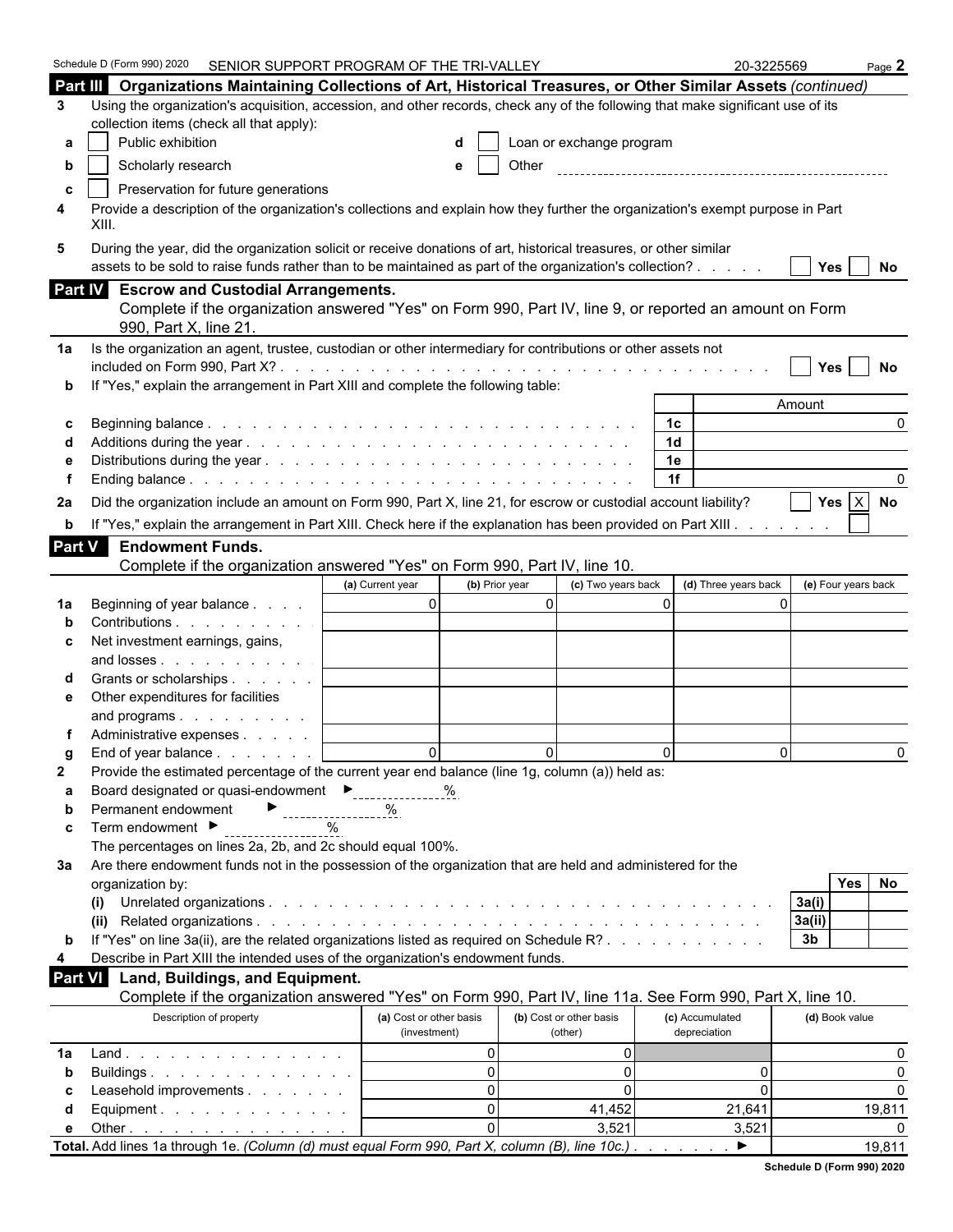| Complete if the organization answered "Yes" on Form 990, Part IV, line 11b. See Form 990, Part X, line 12.<br>(a) Description of security or category<br>(c) Method of valuation:<br>(b) Book value<br>(including name of security)<br>Cost or end-of-year market value<br>(1) Financial derivatives<br>$\mathbf 0$<br>$\mathbf 0$<br>(2) Closely held equity interests<br>(3) Other<br>(A)<br>(B)<br>(C)<br>(D)<br>(E)<br>(F)<br>(G)<br>(H)<br>Total. (Column (b) must equal Form 990, Part X, col. (B) line 12.). $\blacktriangleright$<br>$\Omega$<br><b>Investments-Program Related.</b><br>Complete if the organization answered "Yes" on Form 990, Part IV, line 11c. See Form 990, Part X, line 13.<br>(c) Method of valuation:<br>(a) Description of investment<br>(b) Book value<br>Cost or end-of-year market value<br>(1)<br>(2)<br>(3)<br>(4)<br>(5)<br>(6)<br>(7)<br>(8)<br>(9)<br>Total. (Column (b) must equal Form 990, Part X, col. (B) line 13.). $\blacktriangleright$<br>$\mathbf 0$<br>Part IX<br><b>Other Assets.</b><br>Complete if the organization answered "Yes" on Form 990, Part IV, line 11d. See Form 990, Part X, line 15.<br>(a) Description<br>(b) Book value<br>(1)<br>(2)<br>(3)<br>(4)<br>(5)<br>(6)<br>(7)<br>(8)<br>(9)<br>Total. (Column (b) must equal Form 990, Part X, col. (B) line 15.)<br>0<br><b>Other Liabilities.</b><br>Part X<br>Complete if the organization answered "Yes" on Form 990, Part IV, line 11e or 11f. See Form 990, Part X,<br>line 25.<br>(a) Description of liability<br>(b) Book value<br>(1) Federal income taxes<br>0<br>(2)<br>(3)<br>(4)<br>(5)<br>(6)<br>(7)<br>(8)<br>(9)<br>Total. (Column (b) must equal Form 990, Part X, col. (B) line 25.) | Part VII         | <b>Investments-Other Securities.</b> |  |   |
|--------------------------------------------------------------------------------------------------------------------------------------------------------------------------------------------------------------------------------------------------------------------------------------------------------------------------------------------------------------------------------------------------------------------------------------------------------------------------------------------------------------------------------------------------------------------------------------------------------------------------------------------------------------------------------------------------------------------------------------------------------------------------------------------------------------------------------------------------------------------------------------------------------------------------------------------------------------------------------------------------------------------------------------------------------------------------------------------------------------------------------------------------------------------------------------------------------------------------------------------------------------------------------------------------------------------------------------------------------------------------------------------------------------------------------------------------------------------------------------------------------------------------------------------------------------------------------------------------------------------------------------------------------------------------------------------------------------------------|------------------|--------------------------------------|--|---|
|                                                                                                                                                                                                                                                                                                                                                                                                                                                                                                                                                                                                                                                                                                                                                                                                                                                                                                                                                                                                                                                                                                                                                                                                                                                                                                                                                                                                                                                                                                                                                                                                                                                                                                                          |                  |                                      |  |   |
|                                                                                                                                                                                                                                                                                                                                                                                                                                                                                                                                                                                                                                                                                                                                                                                                                                                                                                                                                                                                                                                                                                                                                                                                                                                                                                                                                                                                                                                                                                                                                                                                                                                                                                                          |                  |                                      |  |   |
|                                                                                                                                                                                                                                                                                                                                                                                                                                                                                                                                                                                                                                                                                                                                                                                                                                                                                                                                                                                                                                                                                                                                                                                                                                                                                                                                                                                                                                                                                                                                                                                                                                                                                                                          |                  |                                      |  |   |
|                                                                                                                                                                                                                                                                                                                                                                                                                                                                                                                                                                                                                                                                                                                                                                                                                                                                                                                                                                                                                                                                                                                                                                                                                                                                                                                                                                                                                                                                                                                                                                                                                                                                                                                          |                  |                                      |  |   |
|                                                                                                                                                                                                                                                                                                                                                                                                                                                                                                                                                                                                                                                                                                                                                                                                                                                                                                                                                                                                                                                                                                                                                                                                                                                                                                                                                                                                                                                                                                                                                                                                                                                                                                                          |                  |                                      |  |   |
|                                                                                                                                                                                                                                                                                                                                                                                                                                                                                                                                                                                                                                                                                                                                                                                                                                                                                                                                                                                                                                                                                                                                                                                                                                                                                                                                                                                                                                                                                                                                                                                                                                                                                                                          |                  |                                      |  |   |
|                                                                                                                                                                                                                                                                                                                                                                                                                                                                                                                                                                                                                                                                                                                                                                                                                                                                                                                                                                                                                                                                                                                                                                                                                                                                                                                                                                                                                                                                                                                                                                                                                                                                                                                          |                  |                                      |  |   |
|                                                                                                                                                                                                                                                                                                                                                                                                                                                                                                                                                                                                                                                                                                                                                                                                                                                                                                                                                                                                                                                                                                                                                                                                                                                                                                                                                                                                                                                                                                                                                                                                                                                                                                                          |                  |                                      |  |   |
|                                                                                                                                                                                                                                                                                                                                                                                                                                                                                                                                                                                                                                                                                                                                                                                                                                                                                                                                                                                                                                                                                                                                                                                                                                                                                                                                                                                                                                                                                                                                                                                                                                                                                                                          |                  |                                      |  |   |
|                                                                                                                                                                                                                                                                                                                                                                                                                                                                                                                                                                                                                                                                                                                                                                                                                                                                                                                                                                                                                                                                                                                                                                                                                                                                                                                                                                                                                                                                                                                                                                                                                                                                                                                          |                  |                                      |  |   |
|                                                                                                                                                                                                                                                                                                                                                                                                                                                                                                                                                                                                                                                                                                                                                                                                                                                                                                                                                                                                                                                                                                                                                                                                                                                                                                                                                                                                                                                                                                                                                                                                                                                                                                                          |                  |                                      |  |   |
|                                                                                                                                                                                                                                                                                                                                                                                                                                                                                                                                                                                                                                                                                                                                                                                                                                                                                                                                                                                                                                                                                                                                                                                                                                                                                                                                                                                                                                                                                                                                                                                                                                                                                                                          |                  |                                      |  |   |
|                                                                                                                                                                                                                                                                                                                                                                                                                                                                                                                                                                                                                                                                                                                                                                                                                                                                                                                                                                                                                                                                                                                                                                                                                                                                                                                                                                                                                                                                                                                                                                                                                                                                                                                          |                  |                                      |  |   |
|                                                                                                                                                                                                                                                                                                                                                                                                                                                                                                                                                                                                                                                                                                                                                                                                                                                                                                                                                                                                                                                                                                                                                                                                                                                                                                                                                                                                                                                                                                                                                                                                                                                                                                                          | <b>Part VIII</b> |                                      |  |   |
|                                                                                                                                                                                                                                                                                                                                                                                                                                                                                                                                                                                                                                                                                                                                                                                                                                                                                                                                                                                                                                                                                                                                                                                                                                                                                                                                                                                                                                                                                                                                                                                                                                                                                                                          |                  |                                      |  |   |
|                                                                                                                                                                                                                                                                                                                                                                                                                                                                                                                                                                                                                                                                                                                                                                                                                                                                                                                                                                                                                                                                                                                                                                                                                                                                                                                                                                                                                                                                                                                                                                                                                                                                                                                          |                  |                                      |  |   |
|                                                                                                                                                                                                                                                                                                                                                                                                                                                                                                                                                                                                                                                                                                                                                                                                                                                                                                                                                                                                                                                                                                                                                                                                                                                                                                                                                                                                                                                                                                                                                                                                                                                                                                                          |                  |                                      |  |   |
|                                                                                                                                                                                                                                                                                                                                                                                                                                                                                                                                                                                                                                                                                                                                                                                                                                                                                                                                                                                                                                                                                                                                                                                                                                                                                                                                                                                                                                                                                                                                                                                                                                                                                                                          |                  |                                      |  |   |
|                                                                                                                                                                                                                                                                                                                                                                                                                                                                                                                                                                                                                                                                                                                                                                                                                                                                                                                                                                                                                                                                                                                                                                                                                                                                                                                                                                                                                                                                                                                                                                                                                                                                                                                          |                  |                                      |  |   |
|                                                                                                                                                                                                                                                                                                                                                                                                                                                                                                                                                                                                                                                                                                                                                                                                                                                                                                                                                                                                                                                                                                                                                                                                                                                                                                                                                                                                                                                                                                                                                                                                                                                                                                                          |                  |                                      |  |   |
|                                                                                                                                                                                                                                                                                                                                                                                                                                                                                                                                                                                                                                                                                                                                                                                                                                                                                                                                                                                                                                                                                                                                                                                                                                                                                                                                                                                                                                                                                                                                                                                                                                                                                                                          |                  |                                      |  |   |
|                                                                                                                                                                                                                                                                                                                                                                                                                                                                                                                                                                                                                                                                                                                                                                                                                                                                                                                                                                                                                                                                                                                                                                                                                                                                                                                                                                                                                                                                                                                                                                                                                                                                                                                          |                  |                                      |  |   |
|                                                                                                                                                                                                                                                                                                                                                                                                                                                                                                                                                                                                                                                                                                                                                                                                                                                                                                                                                                                                                                                                                                                                                                                                                                                                                                                                                                                                                                                                                                                                                                                                                                                                                                                          |                  |                                      |  |   |
|                                                                                                                                                                                                                                                                                                                                                                                                                                                                                                                                                                                                                                                                                                                                                                                                                                                                                                                                                                                                                                                                                                                                                                                                                                                                                                                                                                                                                                                                                                                                                                                                                                                                                                                          |                  |                                      |  |   |
|                                                                                                                                                                                                                                                                                                                                                                                                                                                                                                                                                                                                                                                                                                                                                                                                                                                                                                                                                                                                                                                                                                                                                                                                                                                                                                                                                                                                                                                                                                                                                                                                                                                                                                                          |                  |                                      |  |   |
|                                                                                                                                                                                                                                                                                                                                                                                                                                                                                                                                                                                                                                                                                                                                                                                                                                                                                                                                                                                                                                                                                                                                                                                                                                                                                                                                                                                                                                                                                                                                                                                                                                                                                                                          |                  |                                      |  |   |
|                                                                                                                                                                                                                                                                                                                                                                                                                                                                                                                                                                                                                                                                                                                                                                                                                                                                                                                                                                                                                                                                                                                                                                                                                                                                                                                                                                                                                                                                                                                                                                                                                                                                                                                          |                  |                                      |  |   |
|                                                                                                                                                                                                                                                                                                                                                                                                                                                                                                                                                                                                                                                                                                                                                                                                                                                                                                                                                                                                                                                                                                                                                                                                                                                                                                                                                                                                                                                                                                                                                                                                                                                                                                                          |                  |                                      |  |   |
|                                                                                                                                                                                                                                                                                                                                                                                                                                                                                                                                                                                                                                                                                                                                                                                                                                                                                                                                                                                                                                                                                                                                                                                                                                                                                                                                                                                                                                                                                                                                                                                                                                                                                                                          |                  |                                      |  |   |
|                                                                                                                                                                                                                                                                                                                                                                                                                                                                                                                                                                                                                                                                                                                                                                                                                                                                                                                                                                                                                                                                                                                                                                                                                                                                                                                                                                                                                                                                                                                                                                                                                                                                                                                          |                  |                                      |  |   |
|                                                                                                                                                                                                                                                                                                                                                                                                                                                                                                                                                                                                                                                                                                                                                                                                                                                                                                                                                                                                                                                                                                                                                                                                                                                                                                                                                                                                                                                                                                                                                                                                                                                                                                                          |                  |                                      |  |   |
|                                                                                                                                                                                                                                                                                                                                                                                                                                                                                                                                                                                                                                                                                                                                                                                                                                                                                                                                                                                                                                                                                                                                                                                                                                                                                                                                                                                                                                                                                                                                                                                                                                                                                                                          |                  |                                      |  |   |
|                                                                                                                                                                                                                                                                                                                                                                                                                                                                                                                                                                                                                                                                                                                                                                                                                                                                                                                                                                                                                                                                                                                                                                                                                                                                                                                                                                                                                                                                                                                                                                                                                                                                                                                          |                  |                                      |  |   |
|                                                                                                                                                                                                                                                                                                                                                                                                                                                                                                                                                                                                                                                                                                                                                                                                                                                                                                                                                                                                                                                                                                                                                                                                                                                                                                                                                                                                                                                                                                                                                                                                                                                                                                                          |                  |                                      |  |   |
|                                                                                                                                                                                                                                                                                                                                                                                                                                                                                                                                                                                                                                                                                                                                                                                                                                                                                                                                                                                                                                                                                                                                                                                                                                                                                                                                                                                                                                                                                                                                                                                                                                                                                                                          |                  |                                      |  |   |
|                                                                                                                                                                                                                                                                                                                                                                                                                                                                                                                                                                                                                                                                                                                                                                                                                                                                                                                                                                                                                                                                                                                                                                                                                                                                                                                                                                                                                                                                                                                                                                                                                                                                                                                          |                  |                                      |  |   |
|                                                                                                                                                                                                                                                                                                                                                                                                                                                                                                                                                                                                                                                                                                                                                                                                                                                                                                                                                                                                                                                                                                                                                                                                                                                                                                                                                                                                                                                                                                                                                                                                                                                                                                                          |                  |                                      |  |   |
|                                                                                                                                                                                                                                                                                                                                                                                                                                                                                                                                                                                                                                                                                                                                                                                                                                                                                                                                                                                                                                                                                                                                                                                                                                                                                                                                                                                                                                                                                                                                                                                                                                                                                                                          |                  |                                      |  |   |
|                                                                                                                                                                                                                                                                                                                                                                                                                                                                                                                                                                                                                                                                                                                                                                                                                                                                                                                                                                                                                                                                                                                                                                                                                                                                                                                                                                                                                                                                                                                                                                                                                                                                                                                          |                  |                                      |  |   |
|                                                                                                                                                                                                                                                                                                                                                                                                                                                                                                                                                                                                                                                                                                                                                                                                                                                                                                                                                                                                                                                                                                                                                                                                                                                                                                                                                                                                                                                                                                                                                                                                                                                                                                                          |                  |                                      |  |   |
|                                                                                                                                                                                                                                                                                                                                                                                                                                                                                                                                                                                                                                                                                                                                                                                                                                                                                                                                                                                                                                                                                                                                                                                                                                                                                                                                                                                                                                                                                                                                                                                                                                                                                                                          |                  |                                      |  |   |
|                                                                                                                                                                                                                                                                                                                                                                                                                                                                                                                                                                                                                                                                                                                                                                                                                                                                                                                                                                                                                                                                                                                                                                                                                                                                                                                                                                                                                                                                                                                                                                                                                                                                                                                          | 1.               |                                      |  |   |
|                                                                                                                                                                                                                                                                                                                                                                                                                                                                                                                                                                                                                                                                                                                                                                                                                                                                                                                                                                                                                                                                                                                                                                                                                                                                                                                                                                                                                                                                                                                                                                                                                                                                                                                          |                  |                                      |  |   |
|                                                                                                                                                                                                                                                                                                                                                                                                                                                                                                                                                                                                                                                                                                                                                                                                                                                                                                                                                                                                                                                                                                                                                                                                                                                                                                                                                                                                                                                                                                                                                                                                                                                                                                                          |                  |                                      |  |   |
|                                                                                                                                                                                                                                                                                                                                                                                                                                                                                                                                                                                                                                                                                                                                                                                                                                                                                                                                                                                                                                                                                                                                                                                                                                                                                                                                                                                                                                                                                                                                                                                                                                                                                                                          |                  |                                      |  |   |
|                                                                                                                                                                                                                                                                                                                                                                                                                                                                                                                                                                                                                                                                                                                                                                                                                                                                                                                                                                                                                                                                                                                                                                                                                                                                                                                                                                                                                                                                                                                                                                                                                                                                                                                          |                  |                                      |  |   |
|                                                                                                                                                                                                                                                                                                                                                                                                                                                                                                                                                                                                                                                                                                                                                                                                                                                                                                                                                                                                                                                                                                                                                                                                                                                                                                                                                                                                                                                                                                                                                                                                                                                                                                                          |                  |                                      |  |   |
|                                                                                                                                                                                                                                                                                                                                                                                                                                                                                                                                                                                                                                                                                                                                                                                                                                                                                                                                                                                                                                                                                                                                                                                                                                                                                                                                                                                                                                                                                                                                                                                                                                                                                                                          |                  |                                      |  |   |
|                                                                                                                                                                                                                                                                                                                                                                                                                                                                                                                                                                                                                                                                                                                                                                                                                                                                                                                                                                                                                                                                                                                                                                                                                                                                                                                                                                                                                                                                                                                                                                                                                                                                                                                          |                  |                                      |  |   |
|                                                                                                                                                                                                                                                                                                                                                                                                                                                                                                                                                                                                                                                                                                                                                                                                                                                                                                                                                                                                                                                                                                                                                                                                                                                                                                                                                                                                                                                                                                                                                                                                                                                                                                                          |                  |                                      |  |   |
|                                                                                                                                                                                                                                                                                                                                                                                                                                                                                                                                                                                                                                                                                                                                                                                                                                                                                                                                                                                                                                                                                                                                                                                                                                                                                                                                                                                                                                                                                                                                                                                                                                                                                                                          |                  |                                      |  | 0 |

**2.** Liability for uncertain tax positions. In Part XIII, provide the text of the footnote to the organization's financial statements that reports the organization's liability for uncertain tax positions under FASB ASC 740. Check here if the text of the footnote has been provided in Part XIII . .

**Schedule D (Form 990) 2020**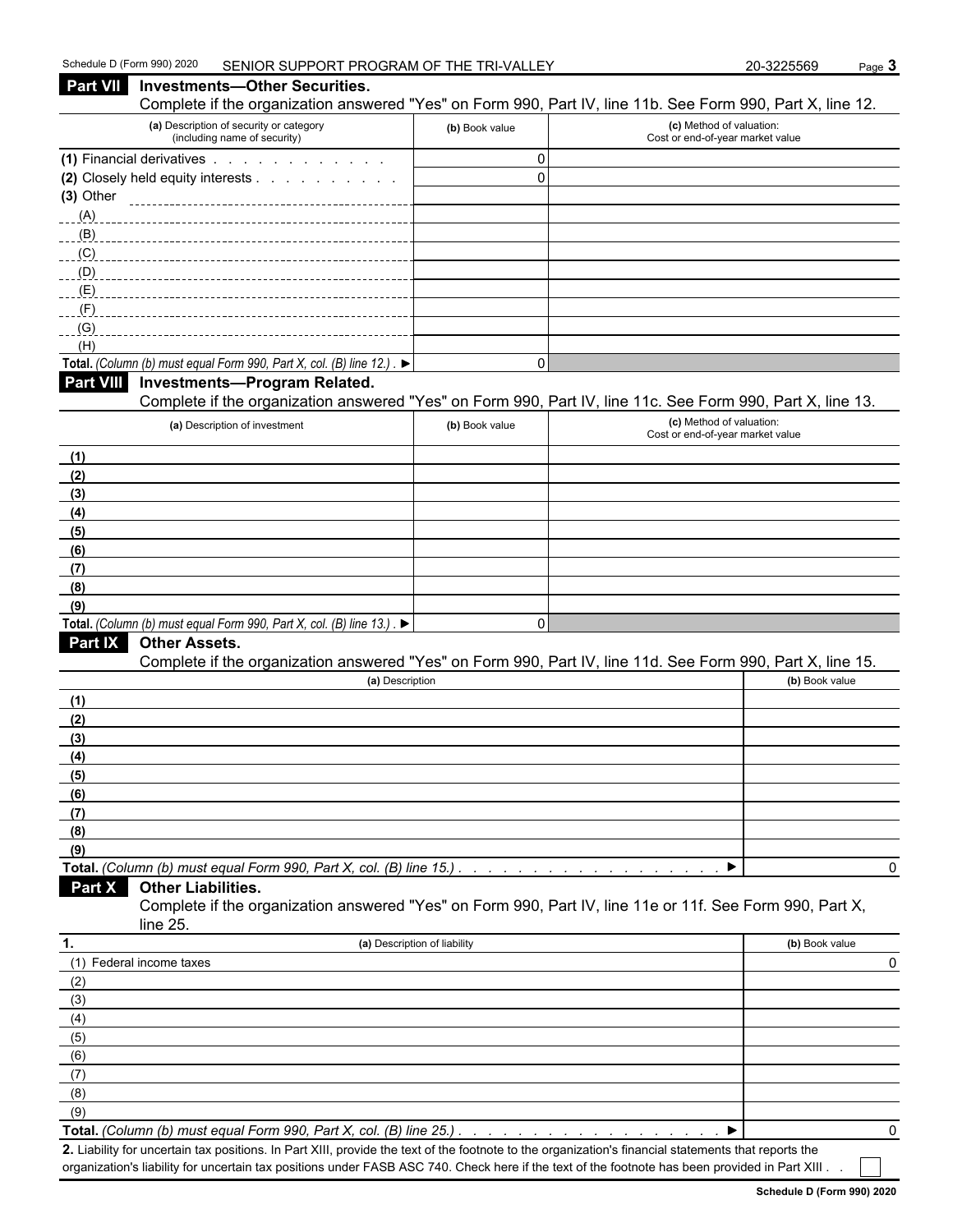|              | Schedule D (Form 990) 2020 |                                                                      | SENIOR SUPPORT PROGRAM OF THE TRI-VALLEY                                                                                                                                                                                                                                         |                      |        | 20-3225569         | Page 4              |
|--------------|----------------------------|----------------------------------------------------------------------|----------------------------------------------------------------------------------------------------------------------------------------------------------------------------------------------------------------------------------------------------------------------------------|----------------------|--------|--------------------|---------------------|
|              |                            |                                                                      | Part XI Reconciliation of Revenue per Audited Financial Statements With Revenue per Return.                                                                                                                                                                                      |                      |        |                    |                     |
|              |                            |                                                                      | Complete if the organization answered "Yes" on Form 990, Part IV, line 12a.                                                                                                                                                                                                      |                      |        |                    |                     |
| $\mathbf 1$  |                            |                                                                      | Total revenue, gains, and other support per audited financial statements                                                                                                                                                                                                         |                      |        | $\mathbf{1}$       | 1,298,861           |
| $\mathbf{2}$ |                            | Amounts included on line 1 but not on Form 990, Part VIII, line 12:  |                                                                                                                                                                                                                                                                                  |                      |        |                    |                     |
| a            |                            |                                                                      | Net unrealized gains (losses) on investments                                                                                                                                                                                                                                     | 2a                   |        |                    |                     |
| b            |                            |                                                                      |                                                                                                                                                                                                                                                                                  | 2 <sub>b</sub>       | 67,014 |                    |                     |
| c            |                            |                                                                      |                                                                                                                                                                                                                                                                                  | 2c                   |        |                    |                     |
| d            |                            |                                                                      |                                                                                                                                                                                                                                                                                  | 2d                   |        |                    |                     |
| е<br>3       |                            |                                                                      |                                                                                                                                                                                                                                                                                  |                      |        | 2e<br>$\mathbf{3}$ | 67,014<br>1,231,847 |
| 4            |                            | Amounts included on Form 990, Part VIII, line 12, but not on line 1: |                                                                                                                                                                                                                                                                                  |                      |        |                    |                     |
| a            |                            |                                                                      | Investment expenses not included on Form 990, Part VIII, line 7b                                                                                                                                                                                                                 | 4a                   |        |                    |                     |
| b            |                            |                                                                      |                                                                                                                                                                                                                                                                                  | 4 <sub>b</sub>       |        |                    |                     |
|              |                            |                                                                      |                                                                                                                                                                                                                                                                                  |                      |        | 4c                 |                     |
| 5            |                            |                                                                      | Total revenue. Add lines 3 and 4c. (This must equal Form 990, Part I, line 12.)                                                                                                                                                                                                  |                      |        | 5                  | 1,231,847           |
|              |                            |                                                                      | Part XII Reconciliation of Expenses per Audited Financial Statements With Expenses per Return.                                                                                                                                                                                   |                      |        |                    |                     |
|              |                            |                                                                      | Complete if the organization answered "Yes" on Form 990, Part IV, line 12a.                                                                                                                                                                                                      |                      |        |                    |                     |
| 1            |                            |                                                                      |                                                                                                                                                                                                                                                                                  |                      |        |                    | 1,012,251           |
| $\mathbf{2}$ |                            | Amounts included on line 1 but not on Form 990, Part IX, line 25:    |                                                                                                                                                                                                                                                                                  |                      |        |                    |                     |
| a            |                            |                                                                      |                                                                                                                                                                                                                                                                                  | 2a<br>2 <sub>b</sub> | 67,014 |                    |                     |
| b            |                            |                                                                      |                                                                                                                                                                                                                                                                                  | 2 <sub>c</sub>       |        |                    |                     |
| d            |                            |                                                                      |                                                                                                                                                                                                                                                                                  | 2d                   |        |                    |                     |
| е            |                            |                                                                      |                                                                                                                                                                                                                                                                                  |                      |        | 2e                 | 67,014              |
| 3            |                            |                                                                      |                                                                                                                                                                                                                                                                                  |                      |        | 3                  | 945,237             |
| 4            |                            | Amounts included on Form 990, Part IX, line 25, but not on line 1:   |                                                                                                                                                                                                                                                                                  |                      |        |                    |                     |
| a            |                            |                                                                      | Investment expenses not included on Form 990, Part VIII, line 7b                                                                                                                                                                                                                 | 4a                   |        |                    |                     |
| b            |                            |                                                                      |                                                                                                                                                                                                                                                                                  | 4 <sub>b</sub>       |        |                    |                     |
| c.           |                            |                                                                      |                                                                                                                                                                                                                                                                                  |                      |        | 4с                 |                     |
| 5            |                            | Part XIII Supplemental Information.                                  | Total expenses. Add lines 3 and 4c. (This must equal Form 990, Part I, line 18.)                                                                                                                                                                                                 |                      |        | 5                  | 945,237             |
|              |                            |                                                                      | Provide the descriptions required for Part II, lines 3, 5, and 9; Part III, lines 1a and 4; Part IV, lines 1b and 2b; Part V, line 4; Part X, line<br>2; Part XI, lines 2d and 4b; and Part XII, lines 2d and 4b. Also complete this part to provide any additional information. |                      |        |                    |                     |
|              |                            |                                                                      |                                                                                                                                                                                                                                                                                  |                      |        |                    |                     |
|              |                            |                                                                      |                                                                                                                                                                                                                                                                                  |                      |        |                    |                     |
|              |                            |                                                                      |                                                                                                                                                                                                                                                                                  |                      |        |                    |                     |
|              |                            |                                                                      |                                                                                                                                                                                                                                                                                  |                      |        |                    |                     |
|              |                            |                                                                      |                                                                                                                                                                                                                                                                                  |                      |        |                    |                     |
|              |                            |                                                                      |                                                                                                                                                                                                                                                                                  |                      |        |                    |                     |
|              |                            |                                                                      |                                                                                                                                                                                                                                                                                  |                      |        |                    |                     |
|              |                            |                                                                      |                                                                                                                                                                                                                                                                                  |                      |        |                    |                     |
|              |                            |                                                                      |                                                                                                                                                                                                                                                                                  |                      |        |                    |                     |
|              |                            |                                                                      |                                                                                                                                                                                                                                                                                  |                      |        |                    |                     |
|              |                            |                                                                      |                                                                                                                                                                                                                                                                                  |                      |        |                    |                     |
|              |                            |                                                                      |                                                                                                                                                                                                                                                                                  |                      |        |                    |                     |
|              |                            |                                                                      |                                                                                                                                                                                                                                                                                  |                      |        |                    |                     |
|              |                            |                                                                      |                                                                                                                                                                                                                                                                                  |                      |        |                    |                     |
|              |                            |                                                                      |                                                                                                                                                                                                                                                                                  |                      |        |                    |                     |
|              |                            |                                                                      |                                                                                                                                                                                                                                                                                  |                      |        |                    |                     |
|              |                            |                                                                      |                                                                                                                                                                                                                                                                                  |                      |        |                    |                     |
|              |                            |                                                                      |                                                                                                                                                                                                                                                                                  |                      |        |                    |                     |
|              |                            |                                                                      |                                                                                                                                                                                                                                                                                  |                      |        |                    |                     |
|              |                            |                                                                      |                                                                                                                                                                                                                                                                                  |                      |        |                    |                     |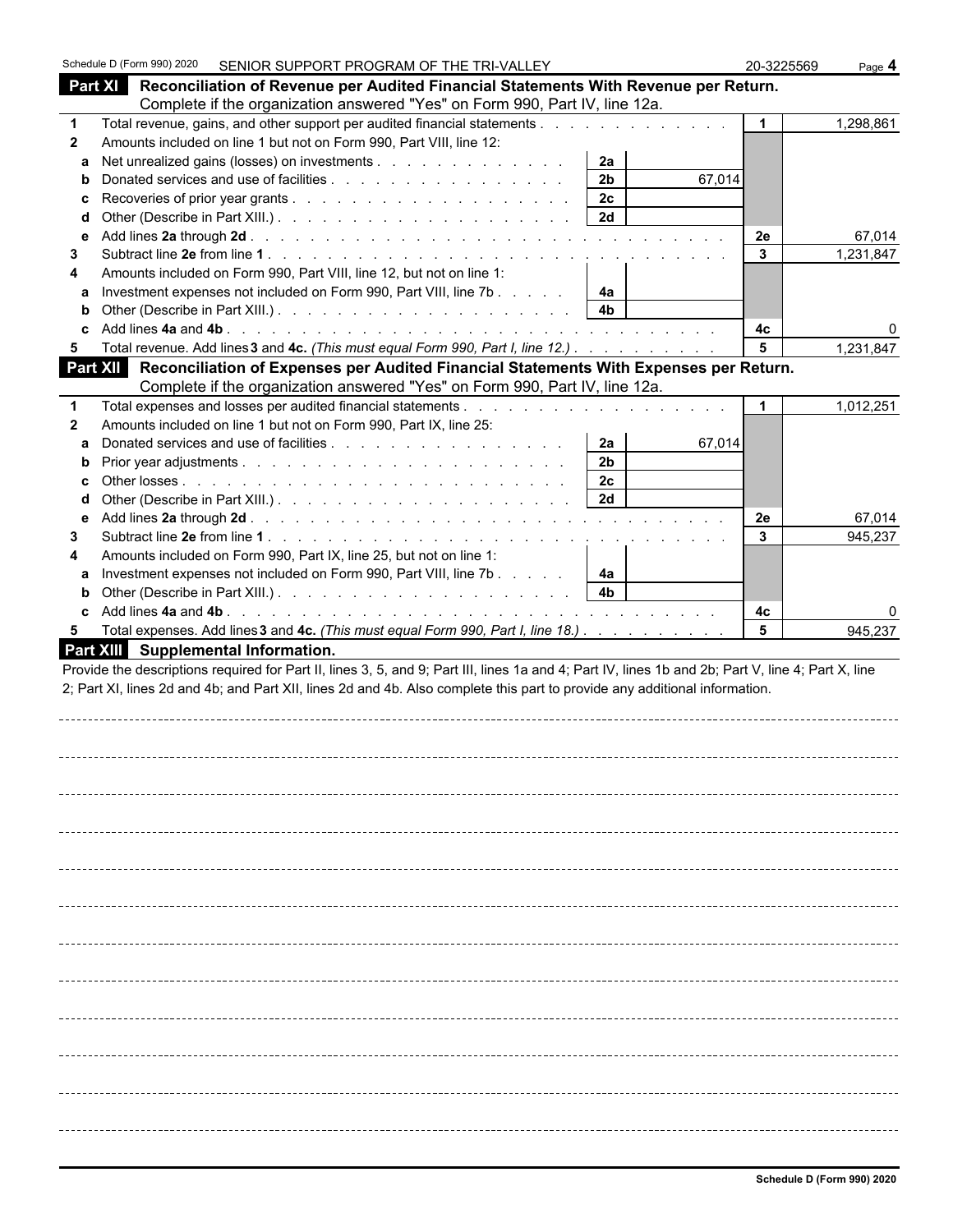| Schedule I<br>2020 ،<br>990)<br>Horm ل | : SUPPORT PROGRAM OF THE T<br>FNIOR.<br>וחד<br>WAI.<br><b>__</b><br>'N- | 3225569<br>. 20-32. | Page |
|----------------------------------------|-------------------------------------------------------------------------|---------------------|------|
|----------------------------------------|-------------------------------------------------------------------------|---------------------|------|

| Part XIII Supplemental Information (continued) |
|------------------------------------------------|
|                                                |
|                                                |
|                                                |
|                                                |
|                                                |
|                                                |
|                                                |
|                                                |
|                                                |
|                                                |
|                                                |
|                                                |
|                                                |
|                                                |
|                                                |
|                                                |
|                                                |
|                                                |
|                                                |
|                                                |
|                                                |
|                                                |
|                                                |
|                                                |
|                                                |
|                                                |
|                                                |
|                                                |
|                                                |
|                                                |
|                                                |
|                                                |
|                                                |
|                                                |
|                                                |
|                                                |
|                                                |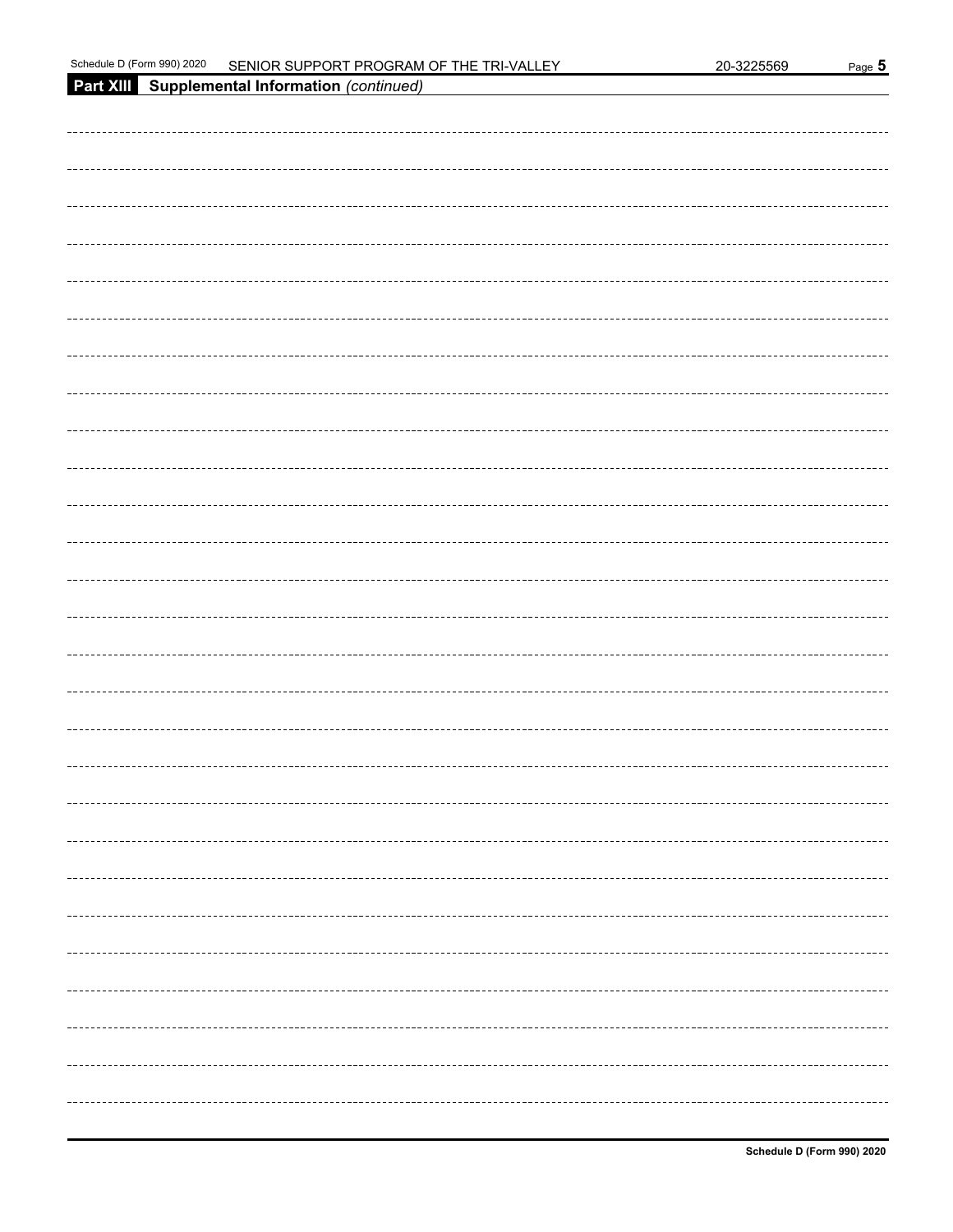### **SCHEDULE O Supplemental Information to Form 990 or 990-EZ OMB No. 1545-0047**

**(Form 990 or 990-EZ) Complete to provide information for responses to specific questions on Form 990 or 990-EZ or to provide any additional information. 2020** ▶ Attach to Form 990 or 990-EZ.

| Department of the Treasury<br>Internal Revenue Service                                     | Go to www.irs.gov/Form990 for the latest information.                                          | Inspection                            |  |  |  |  |  |
|--------------------------------------------------------------------------------------------|------------------------------------------------------------------------------------------------|---------------------------------------|--|--|--|--|--|
| Name of the organization                                                                   |                                                                                                | <b>Employer identification number</b> |  |  |  |  |  |
|                                                                                            | SENIOR SUPPORT PROGRAM OF THE TRI-VALLEY                                                       | 20-3225569                            |  |  |  |  |  |
|                                                                                            | Form 990, Part III, Line 4d: Program Service Expenses: 54,816, Grants and allocations: 0,      |                                       |  |  |  |  |  |
| Revenue: 0 Case Management: The Case management program provides services in the following |                                                                                                |                                       |  |  |  |  |  |
|                                                                                            | areas: 200 Seniors served (over 2,718 hours served).                                           |                                       |  |  |  |  |  |
|                                                                                            | Form 990, Part III, Line 4d: Program Service Expenses: 98,367, Grants and allocations: 0,      |                                       |  |  |  |  |  |
|                                                                                            | Revenue: 0 Counseling Programs: This program connects isolated seniors to become involved in   |                                       |  |  |  |  |  |
|                                                                                            | their own lives and the community classes are provided in 18 week sessions: 38 Seniors Served. |                                       |  |  |  |  |  |
|                                                                                            | Form 990, Part III, Line 4d: Program Service Expenses: 61,851, Grants and allocations: 0,      |                                       |  |  |  |  |  |
|                                                                                            | Revenue: 0 Exercise& Nutrition: The exercise and nutrition programs act as partners in         |                                       |  |  |  |  |  |
|                                                                                            | safety/fall prevention in the following areas: 473 Seniors Served.                             |                                       |  |  |  |  |  |
|                                                                                            | Form 990, Part III, Line 4d: Program Service Expenses: 89,785, Grants and allocations: 0,      |                                       |  |  |  |  |  |
|                                                                                            | Revenue: 0 Health Services: The health services program provides the following at community    |                                       |  |  |  |  |  |
|                                                                                            | senior sites: 37 Seniors Served with 1 volunteer                                               |                                       |  |  |  |  |  |
|                                                                                            | Form 990, Part III, Line 4d: Program Service Expenses: 67,990, Grants and allocations: 0,      |                                       |  |  |  |  |  |
|                                                                                            | Revenue: 0 Family Caregiver Program: The family caregiver program provides the following       |                                       |  |  |  |  |  |
| Services: 52 Senior served.                                                                |                                                                                                |                                       |  |  |  |  |  |
|                                                                                            | Form 990, Part III, Line 4d: Program Service Expenses: 23,401, Grants and allocations: 0,      |                                       |  |  |  |  |  |
|                                                                                            | Revenue: 0 In-Home Registry: The program links families to caregivers: 21 Senior served.       |                                       |  |  |  |  |  |
|                                                                                            | Form 990, Part VI, Section B, Line 11b: Form 990 is reviewed by the finance director and       |                                       |  |  |  |  |  |
|                                                                                            | e-mailed to board members for their review before filing. Majority of input on Form 990 is     |                                       |  |  |  |  |  |
|                                                                                            | from the finance committee and finance director, and their comments are fixed before filing.   |                                       |  |  |  |  |  |
|                                                                                            | Form 990, Part VI, Section B, Line 12c: Conflict of interest issues are reviewed and discussed |                                       |  |  |  |  |  |
| by the board as they occur.                                                                |                                                                                                |                                       |  |  |  |  |  |
|                                                                                            | Form 990, Part VI, Section B, Line 15a: The salary of the executive director is determined by  |                                       |  |  |  |  |  |
|                                                                                            | comparing salaries of similar non-profit organizations. Additionally the availability of       |                                       |  |  |  |  |  |
|                                                                                            | contract and other funding sources impact the determination of the annual salary. This         |                                       |  |  |  |  |  |

decision is carried out by the finance committee and approved subsequently by the board of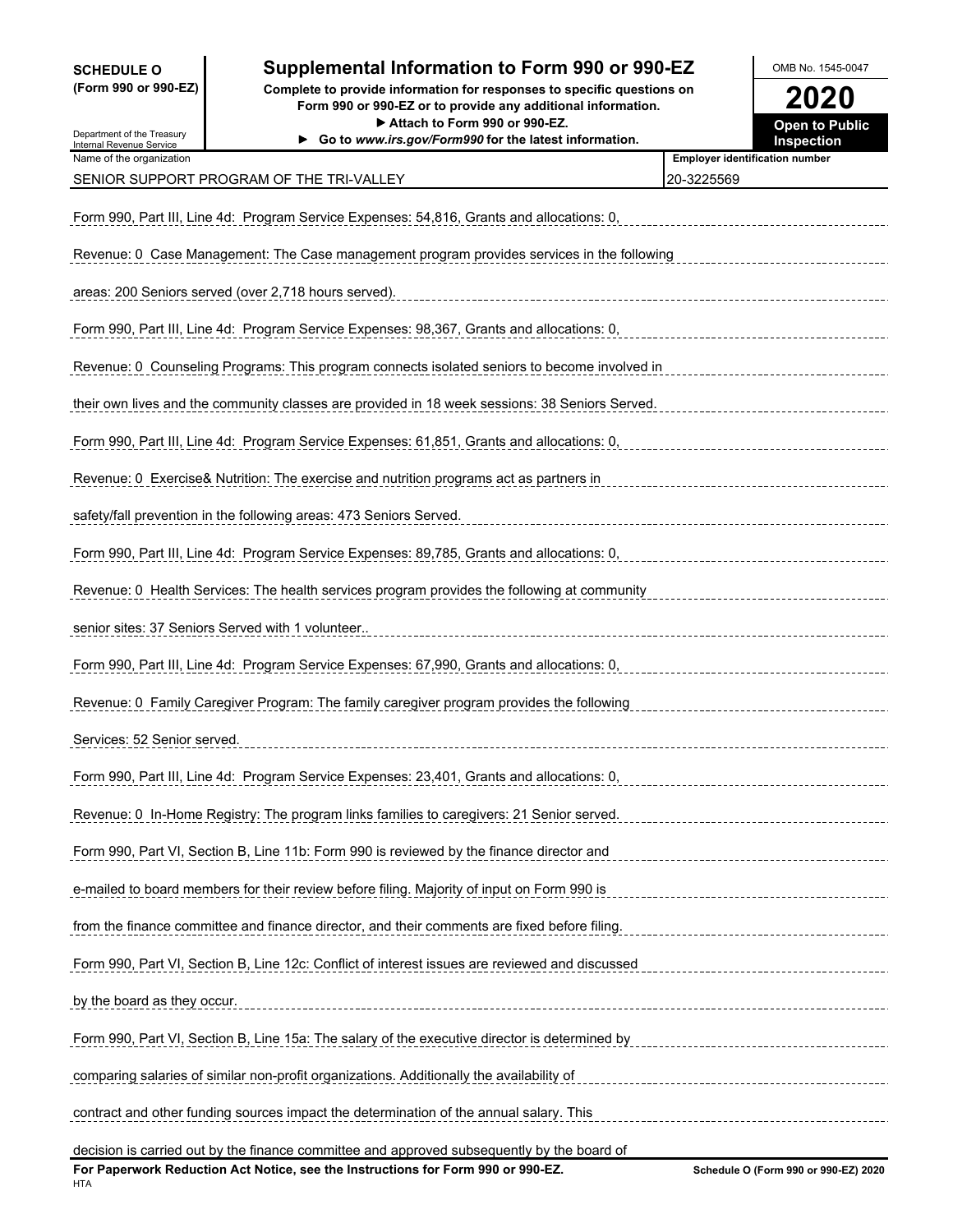| Schedule O (Form 990 or 990-EZ) 2020                                                        | $\boldsymbol{2}$<br>Page              |
|---------------------------------------------------------------------------------------------|---------------------------------------|
| Name of the organization                                                                    | <b>Employer identification number</b> |
| SENIOR SUPPORT PROGRAM OF THE TRI-VALLEY                                                    | 20-3225569                            |
| directors.                                                                                  |                                       |
| Form 990, Part VI, Section C, Line 19: Governing documents, conflict of interest policy and |                                       |
| financial statements are available at the office for review upon request.                   |                                       |
|                                                                                             |                                       |
|                                                                                             |                                       |
|                                                                                             |                                       |
|                                                                                             |                                       |
|                                                                                             |                                       |
|                                                                                             |                                       |
|                                                                                             |                                       |
|                                                                                             |                                       |
|                                                                                             |                                       |
|                                                                                             |                                       |
|                                                                                             |                                       |
|                                                                                             |                                       |
|                                                                                             |                                       |
|                                                                                             |                                       |
|                                                                                             |                                       |
|                                                                                             |                                       |
|                                                                                             |                                       |
|                                                                                             |                                       |
|                                                                                             |                                       |
|                                                                                             |                                       |
|                                                                                             |                                       |
|                                                                                             |                                       |
|                                                                                             |                                       |
|                                                                                             |                                       |
|                                                                                             |                                       |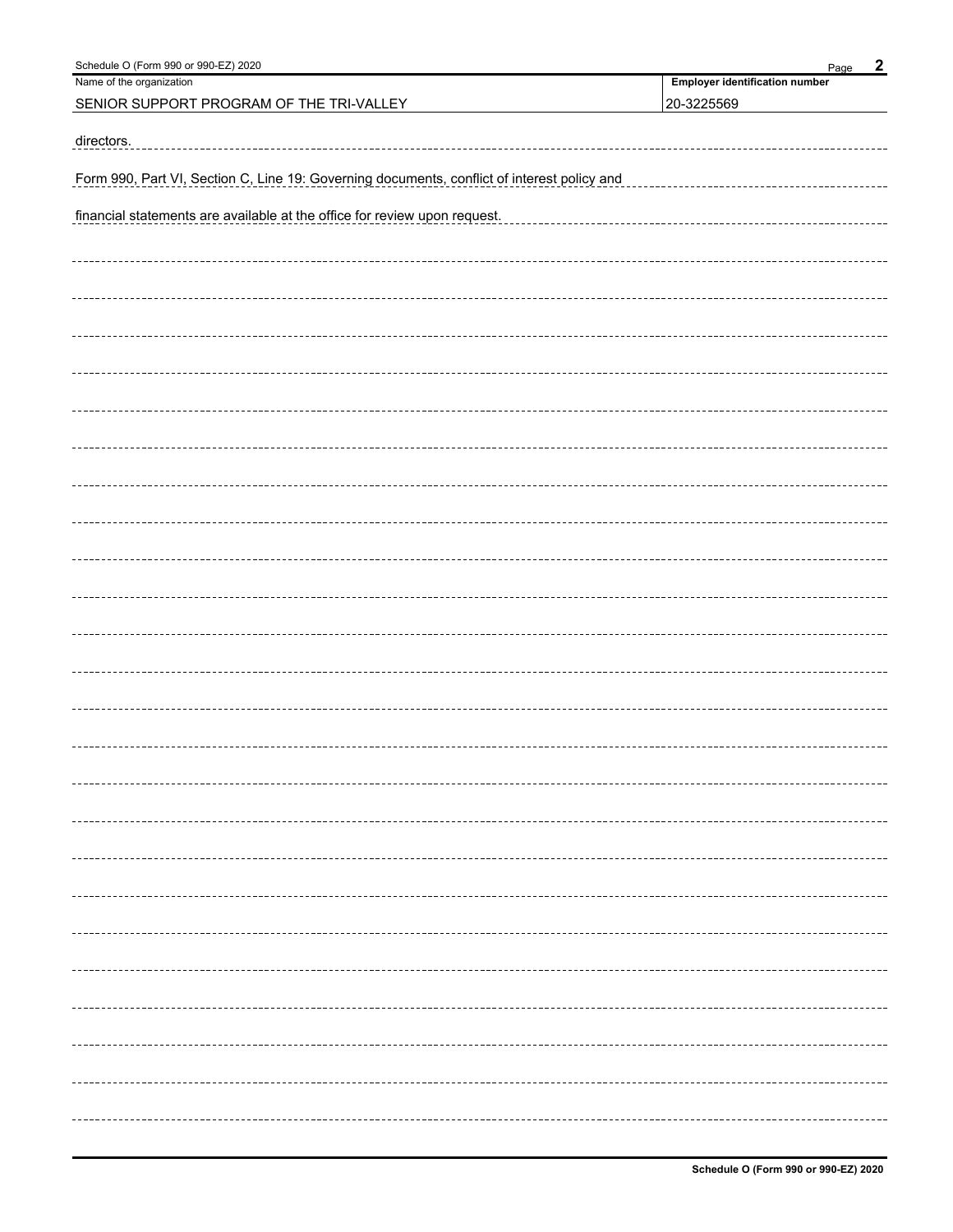| <b>TAXABLE YEAR</b>    | <b>California Exempt Organization</b>                                                                                                                                                                                                                                                                                                                                                                                                                                                                                                                                                      |                               |                                                                                                                                                                                                                                                                                                                                                                                    |                                                               |                                      | <b>FORM</b>                                                                                |     |  |
|------------------------|--------------------------------------------------------------------------------------------------------------------------------------------------------------------------------------------------------------------------------------------------------------------------------------------------------------------------------------------------------------------------------------------------------------------------------------------------------------------------------------------------------------------------------------------------------------------------------------------|-------------------------------|------------------------------------------------------------------------------------------------------------------------------------------------------------------------------------------------------------------------------------------------------------------------------------------------------------------------------------------------------------------------------------|---------------------------------------------------------------|--------------------------------------|--------------------------------------------------------------------------------------------|-----|--|
| 2020                   | <b>Annual Information Return</b>                                                                                                                                                                                                                                                                                                                                                                                                                                                                                                                                                           |                               |                                                                                                                                                                                                                                                                                                                                                                                    |                                                               |                                      | 199                                                                                        |     |  |
|                        | Calendar Year 2020 or fiscal year beginning (mm/dd/yyyy)                                                                                                                                                                                                                                                                                                                                                                                                                                                                                                                                   | 07/01/2020                    |                                                                                                                                                                                                                                                                                                                                                                                    | and ending (mm/dd/yyyy)                                       |                                      | 06/30/2021                                                                                 |     |  |
|                        | Corporation/Organization name<br>SENIOR SUPPORT PROGRAM OF THE TRI-VALLEY                                                                                                                                                                                                                                                                                                                                                                                                                                                                                                                  |                               |                                                                                                                                                                                                                                                                                                                                                                                    | California corporation number<br>C2758503                     |                                      |                                                                                            |     |  |
|                        | Additional information. See instructions.                                                                                                                                                                                                                                                                                                                                                                                                                                                                                                                                                  |                               |                                                                                                                                                                                                                                                                                                                                                                                    | <b>FEIN</b>                                                   |                                      |                                                                                            |     |  |
|                        |                                                                                                                                                                                                                                                                                                                                                                                                                                                                                                                                                                                            |                               |                                                                                                                                                                                                                                                                                                                                                                                    | 20-3225569                                                    |                                      |                                                                                            |     |  |
|                        | Street address (suite or room)<br>5353 SUNOL BLVD.                                                                                                                                                                                                                                                                                                                                                                                                                                                                                                                                         |                               |                                                                                                                                                                                                                                                                                                                                                                                    |                                                               | PMB no.                              |                                                                                            |     |  |
| City                   |                                                                                                                                                                                                                                                                                                                                                                                                                                                                                                                                                                                            |                               |                                                                                                                                                                                                                                                                                                                                                                                    | State                                                         | Zip code                             |                                                                                            |     |  |
| PLEASANTON             |                                                                                                                                                                                                                                                                                                                                                                                                                                                                                                                                                                                            |                               |                                                                                                                                                                                                                                                                                                                                                                                    | СA                                                            | 94566                                |                                                                                            |     |  |
| Foreign country name   |                                                                                                                                                                                                                                                                                                                                                                                                                                                                                                                                                                                            | Foreign province/state/county |                                                                                                                                                                                                                                                                                                                                                                                    |                                                               |                                      | Foreign postal code                                                                        |     |  |
|                        | <b>D</b> Final information return?<br>■ Dissolved I Surrendered (Withdrawn) I Merged/Reorganized K Is the organization exempt under R&TC Section 23701g?<br>Enter date: (mm/dd/yyyy)<br>E Check accounting method: (1) $\Box$ Cash (2) $\overline{\boxtimes}$ Accrual (3) $\Box$ Other<br>F Federal return filed? (1)   990T (2)   990PF (3)   Sch H (990)   M Did the organization file Form 100 or Form 109 to<br>(4) $\overline{X}$ Other 990 series<br><b>H</b> Is this organization in a group exemption $\Box$ Yes $\overline{\boxtimes}$ No<br>If "Yes," what is the parent's name? |                               | Did the organization have any changes to its guidelines<br>If exempt under R&TC Section 23701d, has the organization<br>engaged in political activities? See instructions.<br>If "Yes," enter the gross receipts from nonmember sources \$<br>$\vert$ Is the organization a limited liability company?<br><b>O</b> Is federal Form 1023/1024 pending? $\Box$ Yes $\overline{X}$ No |                                                               |                                      | $\bullet$ Yes $\overline{X}$ No<br>$\bullet$ Yes $X$ No<br>$\bullet$ Yes $\overline{X}$ No |     |  |
| Part I                 | Complete Part I unless not required to file this form. See General Information B and C.                                                                                                                                                                                                                                                                                                                                                                                                                                                                                                    |                               |                                                                                                                                                                                                                                                                                                                                                                                    |                                                               |                                      |                                                                                            |     |  |
|                        |                                                                                                                                                                                                                                                                                                                                                                                                                                                                                                                                                                                            |                               |                                                                                                                                                                                                                                                                                                                                                                                    |                                                               |                                      | 221,57000                                                                                  |     |  |
|                        |                                                                                                                                                                                                                                                                                                                                                                                                                                                                                                                                                                                            |                               |                                                                                                                                                                                                                                                                                                                                                                                    |                                                               |                                      |                                                                                            |     |  |
|                        |                                                                                                                                                                                                                                                                                                                                                                                                                                                                                                                                                                                            |                               |                                                                                                                                                                                                                                                                                                                                                                                    | 1,010,27700                                                   |                                      |                                                                                            |     |  |
| <b>Receipts</b>        | 4 Total gross receipts for filing requirement test. Add line 1 through line 3.                                                                                                                                                                                                                                                                                                                                                                                                                                                                                                             |                               |                                                                                                                                                                                                                                                                                                                                                                                    |                                                               |                                      |                                                                                            |     |  |
|                        |                                                                                                                                                                                                                                                                                                                                                                                                                                                                                                                                                                                            |                               |                                                                                                                                                                                                                                                                                                                                                                                    |                                                               |                                      | 1,231,84700                                                                                |     |  |
| and<br><b>Revenues</b> |                                                                                                                                                                                                                                                                                                                                                                                                                                                                                                                                                                                            |                               |                                                                                                                                                                                                                                                                                                                                                                                    |                                                               |                                      |                                                                                            |     |  |
|                        |                                                                                                                                                                                                                                                                                                                                                                                                                                                                                                                                                                                            |                               |                                                                                                                                                                                                                                                                                                                                                                                    |                                                               |                                      |                                                                                            |     |  |
|                        |                                                                                                                                                                                                                                                                                                                                                                                                                                                                                                                                                                                            |                               |                                                                                                                                                                                                                                                                                                                                                                                    |                                                               | $\overline{7}$                       |                                                                                            |     |  |
|                        |                                                                                                                                                                                                                                                                                                                                                                                                                                                                                                                                                                                            |                               |                                                                                                                                                                                                                                                                                                                                                                                    |                                                               |                                      | 1,231,84700                                                                                |     |  |
| <b>Expenses</b>        |                                                                                                                                                                                                                                                                                                                                                                                                                                                                                                                                                                                            |                               |                                                                                                                                                                                                                                                                                                                                                                                    |                                                               |                                      | 945,23700<br>286,61000                                                                     |     |  |
|                        |                                                                                                                                                                                                                                                                                                                                                                                                                                                                                                                                                                                            |                               |                                                                                                                                                                                                                                                                                                                                                                                    |                                                               | 11                                   |                                                                                            | 0 ( |  |
|                        |                                                                                                                                                                                                                                                                                                                                                                                                                                                                                                                                                                                            |                               |                                                                                                                                                                                                                                                                                                                                                                                    |                                                               |                                      |                                                                                            | 00  |  |
|                        |                                                                                                                                                                                                                                                                                                                                                                                                                                                                                                                                                                                            |                               |                                                                                                                                                                                                                                                                                                                                                                                    |                                                               | 00                                   |                                                                                            |     |  |
| <b>Filing Fee</b>      |                                                                                                                                                                                                                                                                                                                                                                                                                                                                                                                                                                                            |                               |                                                                                                                                                                                                                                                                                                                                                                                    |                                                               |                                      |                                                                                            | ЭŌ  |  |
|                        |                                                                                                                                                                                                                                                                                                                                                                                                                                                                                                                                                                                            |                               | 15                                                                                                                                                                                                                                                                                                                                                                                 |                                                               | ЭŌ                                   |                                                                                            |     |  |
|                        |                                                                                                                                                                                                                                                                                                                                                                                                                                                                                                                                                                                            |                               |                                                                                                                                                                                                                                                                                                                                                                                    |                                                               |                                      |                                                                                            | ЭŌ  |  |
|                        | Under penalties of perjury, I declare that I have examined this return, including accompanying schedules and statements, and to the best of my knowledge and                                                                                                                                                                                                                                                                                                                                                                                                                               |                               |                                                                                                                                                                                                                                                                                                                                                                                    |                                                               |                                      |                                                                                            |     |  |
| Sign                   | belief, it is true, correct, and complete. Declaration of preparer (other than taxpayer) is based on all information of which preparer has any knowledge.                                                                                                                                                                                                                                                                                                                                                                                                                                  | Title                         | Date                                                                                                                                                                                                                                                                                                                                                                               |                                                               | <b>C</b> Telephone                   |                                                                                            |     |  |
| Here                   | Signature<br>of officer $\blacktriangleright$                                                                                                                                                                                                                                                                                                                                                                                                                                                                                                                                              |                               |                                                                                                                                                                                                                                                                                                                                                                                    |                                                               |                                      |                                                                                            |     |  |
|                        | Preparer's<br>signature $\blacktriangleright$                                                                                                                                                                                                                                                                                                                                                                                                                                                                                                                                              |                               | Date<br>01/21/2022                                                                                                                                                                                                                                                                                                                                                                 | Check if self-<br>employed $\blacktriangleright \overline{X}$ | <b>• PTIN</b><br>P00049254           |                                                                                            |     |  |
| Paid<br>Preparer's     | Firm's name (or yours,                                                                                                                                                                                                                                                                                                                                                                                                                                                                                                                                                                     |                               |                                                                                                                                                                                                                                                                                                                                                                                    |                                                               | Firm's FEIN                          |                                                                                            |     |  |
| Use Only               | NOE AND COMPANY<br>if self-employed)                                                                                                                                                                                                                                                                                                                                                                                                                                                                                                                                                       |                               |                                                                                                                                                                                                                                                                                                                                                                                    |                                                               | 57-1194853                           |                                                                                            |     |  |
|                        | and address<br>8105 EDGEWATER DR., SUITE 220, OAKLAND, CA 94621                                                                                                                                                                                                                                                                                                                                                                                                                                                                                                                            |                               |                                                                                                                                                                                                                                                                                                                                                                                    |                                                               | <b>Telephone</b><br>$(510)$ 553-1231 |                                                                                            |     |  |
|                        |                                                                                                                                                                                                                                                                                                                                                                                                                                                                                                                                                                                            |                               |                                                                                                                                                                                                                                                                                                                                                                                    |                                                               |                                      |                                                                                            |     |  |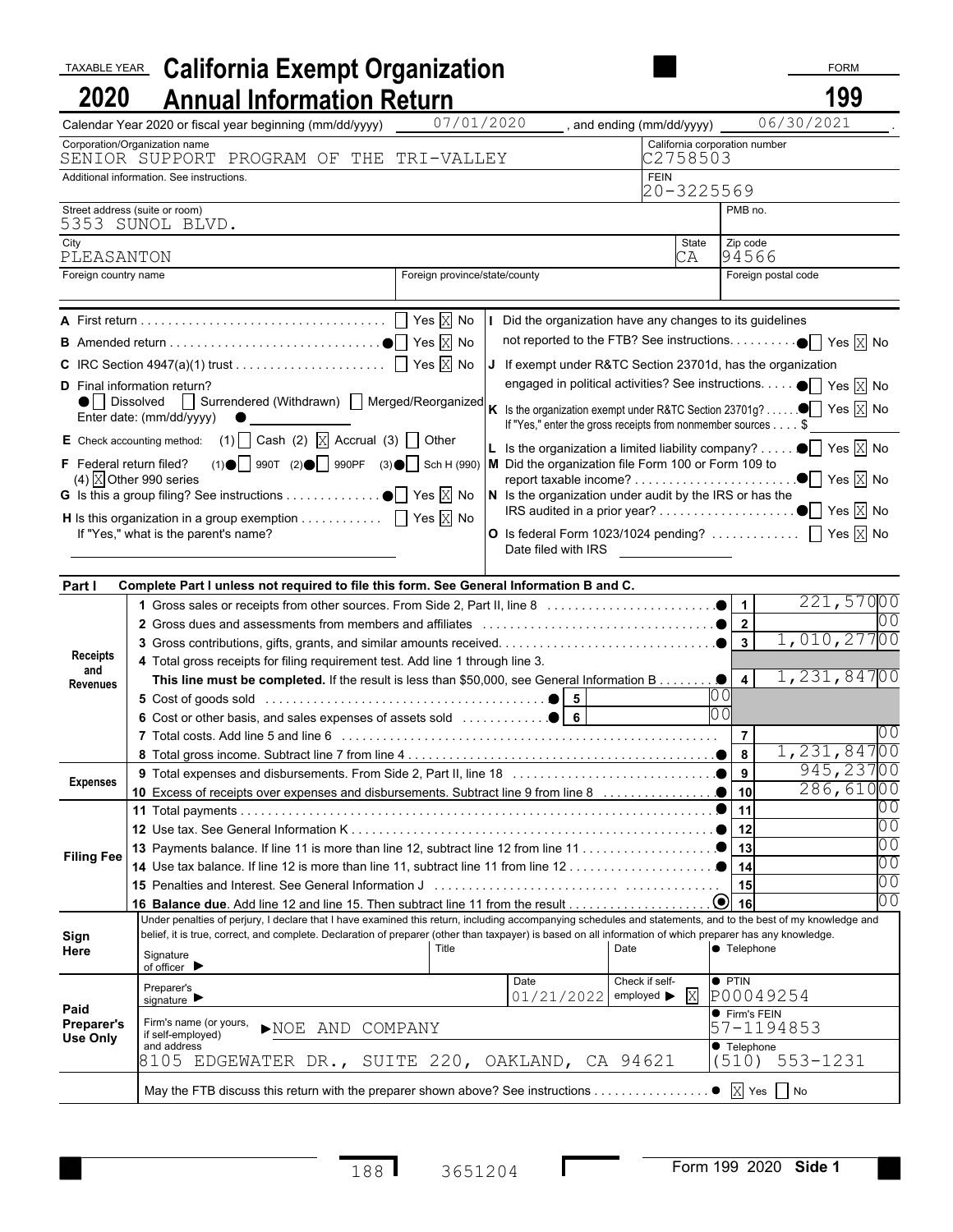|                                                                                                                                                                                             | SENIOR SUPPORT PROGRAM OF THE TRI-VALLEY                                                                                                                                        |                           |                                              |                     | 20-3225569 |
|---------------------------------------------------------------------------------------------------------------------------------------------------------------------------------------------|---------------------------------------------------------------------------------------------------------------------------------------------------------------------------------|---------------------------|----------------------------------------------|---------------------|------------|
| Part II                                                                                                                                                                                     | Organizations with gross receipts of more than \$50,000 and private foundations<br>regardless of amount of gross receipts - complete Part II or furnish substitute information. |                           |                                              |                     |            |
|                                                                                                                                                                                             |                                                                                                                                                                                 |                           |                                              |                     |            |
|                                                                                                                                                                                             |                                                                                                                                                                                 |                           |                                              |                     | 22200      |
|                                                                                                                                                                                             |                                                                                                                                                                                 |                           |                                              | $\overline{3}$      |            |
| from                                                                                                                                                                                        |                                                                                                                                                                                 |                           |                                              | $\overline{4}$      |            |
| Other                                                                                                                                                                                       |                                                                                                                                                                                 |                           |                                              | 5                   |            |
|                                                                                                                                                                                             |                                                                                                                                                                                 |                           |                                              | 6                   |            |
|                                                                                                                                                                                             |                                                                                                                                                                                 |                           |                                              |                     | 221,34800  |
|                                                                                                                                                                                             | 8 Total gross sales or receipts from other sources. Add line 1 through line 7. Enter here and on Side 1, Part I, line 1                                                         |                           |                                              | 8                   | 221,57000  |
|                                                                                                                                                                                             |                                                                                                                                                                                 |                           |                                              | 9                   |            |
| <b>Receipts</b><br><b>Sources</b><br><b>Expenses</b><br>and<br>Disburse-<br>ments<br><b>Schedule L</b><br><b>Assets</b><br><b>14 Accounts payable</b><br><b>Schedule M-1</b><br>1<br>3<br>4 |                                                                                                                                                                                 |                           |                                              |                     |            |
|                                                                                                                                                                                             |                                                                                                                                                                                 |                           |                                              |                     | 100,32200  |
|                                                                                                                                                                                             |                                                                                                                                                                                 |                           |                                              |                     | 626,77900  |
|                                                                                                                                                                                             |                                                                                                                                                                                 |                           |                                              |                     |            |
|                                                                                                                                                                                             |                                                                                                                                                                                 |                           |                                              |                     | 58,56400   |
|                                                                                                                                                                                             |                                                                                                                                                                                 |                           |                                              |                     |            |
|                                                                                                                                                                                             |                                                                                                                                                                                 |                           |                                              |                     | 1,64800    |
|                                                                                                                                                                                             |                                                                                                                                                                                 |                           |                                              |                     | 157,92400  |
|                                                                                                                                                                                             |                                                                                                                                                                                 |                           |                                              |                     |            |
|                                                                                                                                                                                             | 18 Total expenses and disbursements. Add line 9 through line 17. Enter here and on Side 1, Part I, line 9                                                                       |                           |                                              | 18                  | 945,23700  |
|                                                                                                                                                                                             | <b>Balance Sheet</b>                                                                                                                                                            | Beginning of taxable year |                                              | End of taxable year |            |
|                                                                                                                                                                                             |                                                                                                                                                                                 | (a)                       | (b)                                          | (c)                 | (d)        |
|                                                                                                                                                                                             |                                                                                                                                                                                 |                           | 616,981                                      |                     | 868,016    |
|                                                                                                                                                                                             | 2 Net accounts receivable                                                                                                                                                       |                           | 161,730                                      |                     | 170,124    |
|                                                                                                                                                                                             |                                                                                                                                                                                 |                           |                                              |                     |            |
|                                                                                                                                                                                             | 4 Inventories                                                                                                                                                                   |                           |                                              |                     |            |
|                                                                                                                                                                                             | <b>5</b> Federal and state government obligations                                                                                                                               |                           |                                              |                     |            |
|                                                                                                                                                                                             | 6 Investments in other bonds                                                                                                                                                    |                           |                                              |                     |            |
|                                                                                                                                                                                             | 7 Investments in stock                                                                                                                                                          |                           |                                              |                     |            |
|                                                                                                                                                                                             |                                                                                                                                                                                 |                           |                                              |                     |            |
|                                                                                                                                                                                             | <b>9</b> Other investments. Attach schedule                                                                                                                                     |                           |                                              |                     |            |
|                                                                                                                                                                                             | 10 a Depreciable assets                                                                                                                                                         | 31,684                    |                                              | 44,973              |            |
|                                                                                                                                                                                             |                                                                                                                                                                                 | 23,515                    | 8,169                                        | 25,162)             | 19,811     |
|                                                                                                                                                                                             | <b>b</b> Less accumulated depreciation $\ldots \ldots \ldots$                                                                                                                   |                           |                                              |                     |            |
|                                                                                                                                                                                             |                                                                                                                                                                                 |                           |                                              |                     |            |
|                                                                                                                                                                                             | 12 Other assets. Attach schedule                                                                                                                                                |                           |                                              |                     |            |
|                                                                                                                                                                                             |                                                                                                                                                                                 |                           | 786,880                                      |                     | 1,057,951  |
|                                                                                                                                                                                             | Liabilities and net worth                                                                                                                                                       |                           |                                              |                     |            |
|                                                                                                                                                                                             |                                                                                                                                                                                 |                           | 113,304                                      |                     | 97,765     |
|                                                                                                                                                                                             | 15 Contributions, gifts, or grants payable                                                                                                                                      |                           |                                              |                     |            |
|                                                                                                                                                                                             | 16 Bonds and notes payable                                                                                                                                                      |                           | 221,200                                      |                     | 221,200    |
|                                                                                                                                                                                             | 17 Mortgages payable                                                                                                                                                            |                           |                                              |                     |            |
|                                                                                                                                                                                             | 18 Other liabilities. Attach schedule                                                                                                                                           |                           |                                              |                     |            |
|                                                                                                                                                                                             | <b>19</b> Capital stock or principal fund                                                                                                                                       |                           |                                              |                     |            |
|                                                                                                                                                                                             | 20 Paid-in or capital surplus. Attach reconciliation                                                                                                                            |                           |                                              |                     |            |
|                                                                                                                                                                                             | 21 Retained earnings or income fund                                                                                                                                             |                           | 452,376                                      |                     | 738,986    |
|                                                                                                                                                                                             |                                                                                                                                                                                 |                           | 786,880                                      |                     | 1,057,951  |
|                                                                                                                                                                                             | 22 Total liabilities and net worth                                                                                                                                              |                           |                                              |                     |            |
|                                                                                                                                                                                             | Reconciliation of income per books with income per return                                                                                                                       |                           |                                              |                     |            |
|                                                                                                                                                                                             | Do not complete this schedule if the amount on Schedule L, line 13, column (d), is less than \$50,000                                                                           |                           |                                              |                     |            |
|                                                                                                                                                                                             | Net income per books                                                                                                                                                            | 286,610<br>lo             | 7 Income recorded on books this year         |                     |            |
|                                                                                                                                                                                             | 2 Federal income tax                                                                                                                                                            | । ●                       | not included in this return. Attach schedule |                     | ●          |
|                                                                                                                                                                                             | Excess of capital losses over capital gains                                                                                                                                     | $\bullet$                 | 8 Deductions in this return not charged      |                     |            |
|                                                                                                                                                                                             | Income not recorded on books this year.                                                                                                                                         |                           | against book income this year.               |                     |            |
|                                                                                                                                                                                             | Attach schedule                                                                                                                                                                 | $\bullet$                 | Attach schedule                              |                     | $\bullet$  |
|                                                                                                                                                                                             | 5 Expenses recorded on books this year not                                                                                                                                      |                           | 9 Total. Add line 7 and line 8               |                     |            |
|                                                                                                                                                                                             | deducted in this return. Attach schedule                                                                                                                                        | $\bullet$                 | 10 Net income per return.                    |                     |            |
|                                                                                                                                                                                             |                                                                                                                                                                                 | 286,610                   |                                              |                     | 286,610    |
|                                                                                                                                                                                             | 6 Total. Add line 1 through line 5                                                                                                                                              |                           | Subtract line 9 from line 6                  |                     |            |

Г